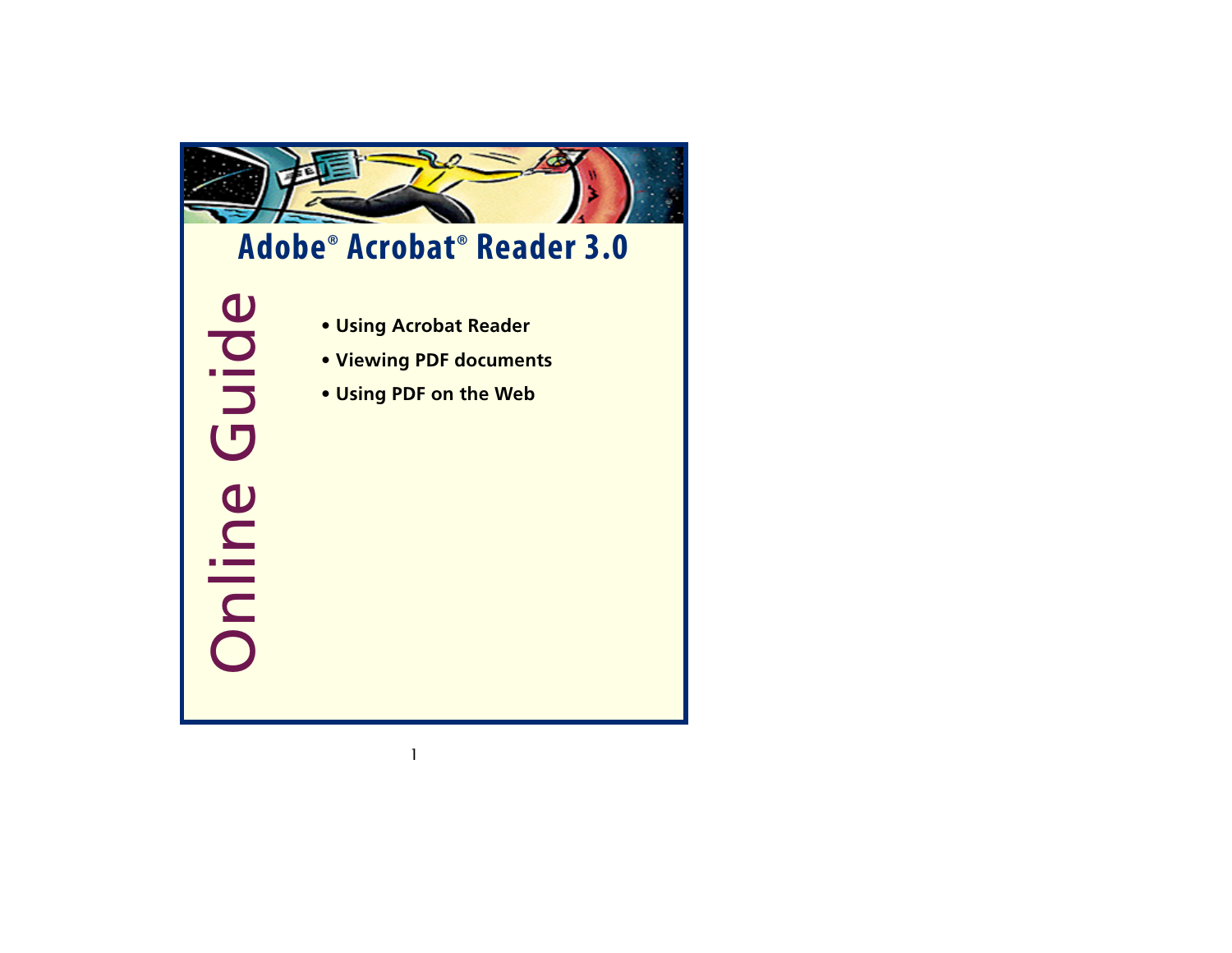<span id="page-1-0"></span>



# **Using Acrobat Reader**

The Acrobat Reader allows anyone to view, navigate, and print documents in the Adobe Portable Document Format (PDF).

You may make and distribute unlimited copies of the Acrobat Reader software, including copies for commercial distribution, as long as each copy that you make and distribute includes the following:

**•** Acrobat Reader installer, exactly as provided by Adobe

**•** Acrobat Reader Electronic End User License Agreement

**•** Copyright and other proprietary notices included in Acrobat Reade[r](#page-2-0)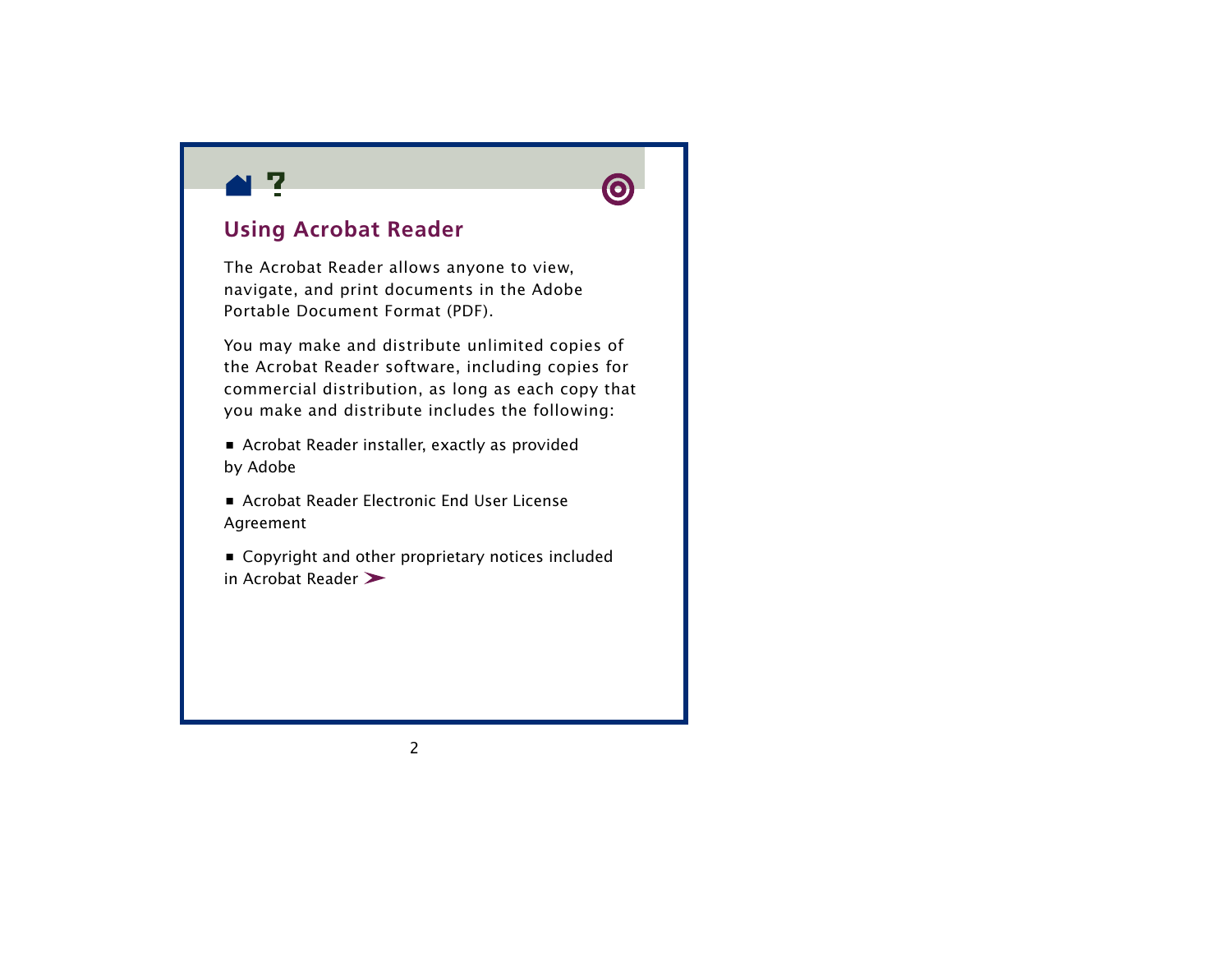<span id="page-2-0"></span>

**•** The following attribution statement on any media and packaging that include Acrobat Reader:

"Acrobat® Reader Copyright © 1987-1996 Adobe Systems Incorporated. All rights reserved. Adobe and Acrobat are trademarks of Adobe Systems Incorporated, which may be registered in certain jurisdictions."

The Acrobat Reader Electronic End User License Agreement and proprietary notices are contained in the Reader installer program. You are expressly prohibited from modifying or creating your own installer for the Acrobat Reader software. Details on the terms of use for the Acrobat Reader products are found in the Acrobat Reader Electronic End User License Agreement presented during installation of each product.

A special "Includes Adobe Acrobat" logo is available from Adobe for use when distributing Acrobat Reader. See **[http://www.adobe.com/acrobat/](http://www.adobe.com/acrobat/acrodist.html) [acrodist.html](http://www.adobe.com/acrobat/acrodist.html)** for more details.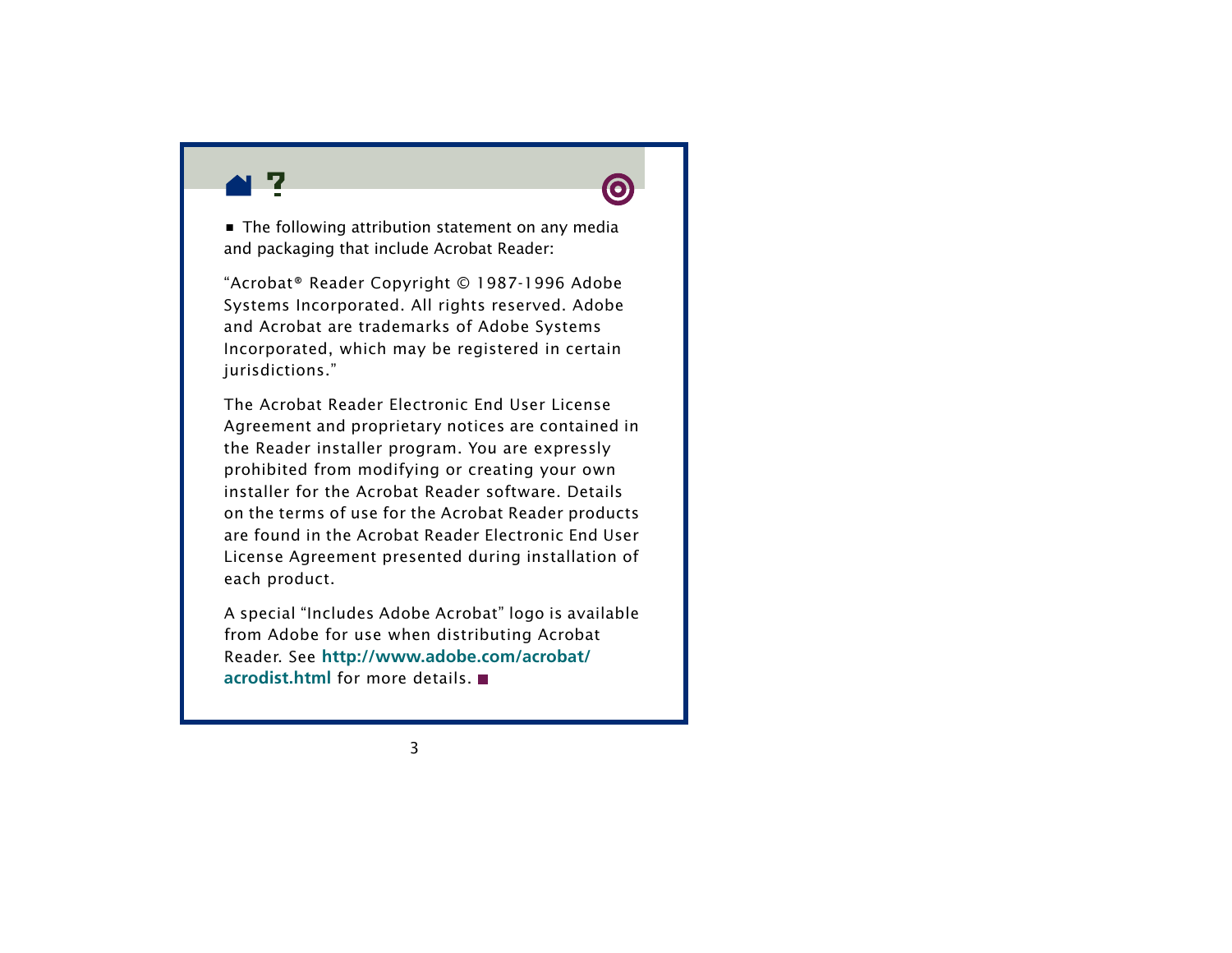<span id="page-3-0"></span>



### **Viewing PDF documents**

- **[Opening and printing PDF documents](#page-4-0)**
- **[Setting preferences](#page-12-0)**
- **[Viewing documents](#page-20-0)**
- **[Displaying information about a document](#page-41-0)**
- **[Navigating pages](#page-46-0)**
- **[Finding words](#page-59-0)**
- **[Reviewing notes](#page-62-0)**
- **[Playing movies or sounds](#page-63-0)**
- **[Filling out forms \(Windows and Macintosh\)](#page-66-0)**
- **[Copying and pasting text and graphics to](#page-69-0)  [another application](#page-69-0)**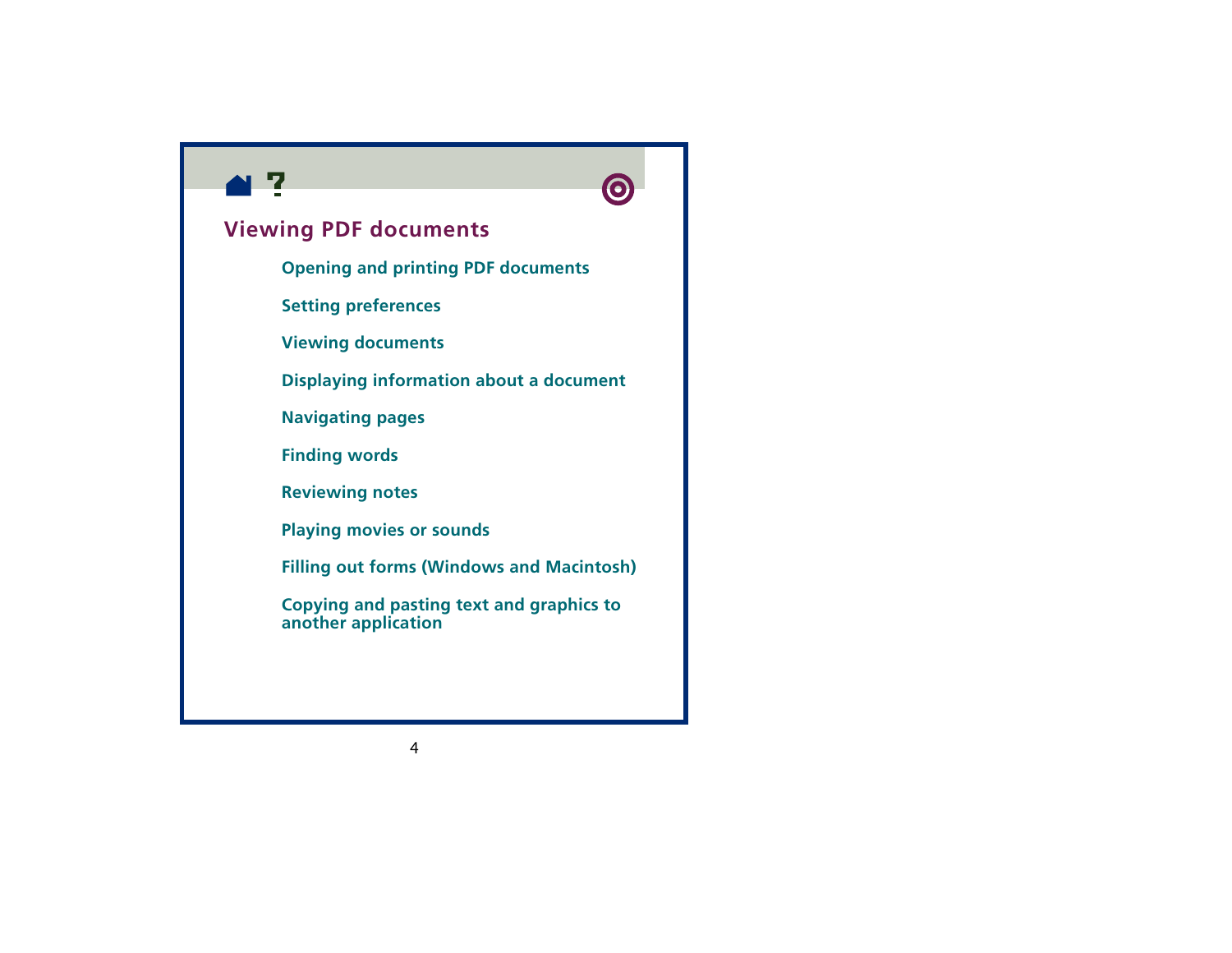<span id="page-4-0"></span>



# **Opening and printing PDF documents**

**[Opening PDF documents](#page-5-0)**

**[Opening PDF documents in a Web browser](#page-7-0)  [window](#page-7-0)**

**[Opening a PDF file embedded as an](#page-8-0)  [OLE object in another file \(Windows](#page-8-0)  [and Macintosh\)](#page-8-0)**

**[Printing PDF documents](#page-9-0)**

**[Printing PDF documents from the command](#page-10-0)  [line \(UNIX\)](#page-10-0)**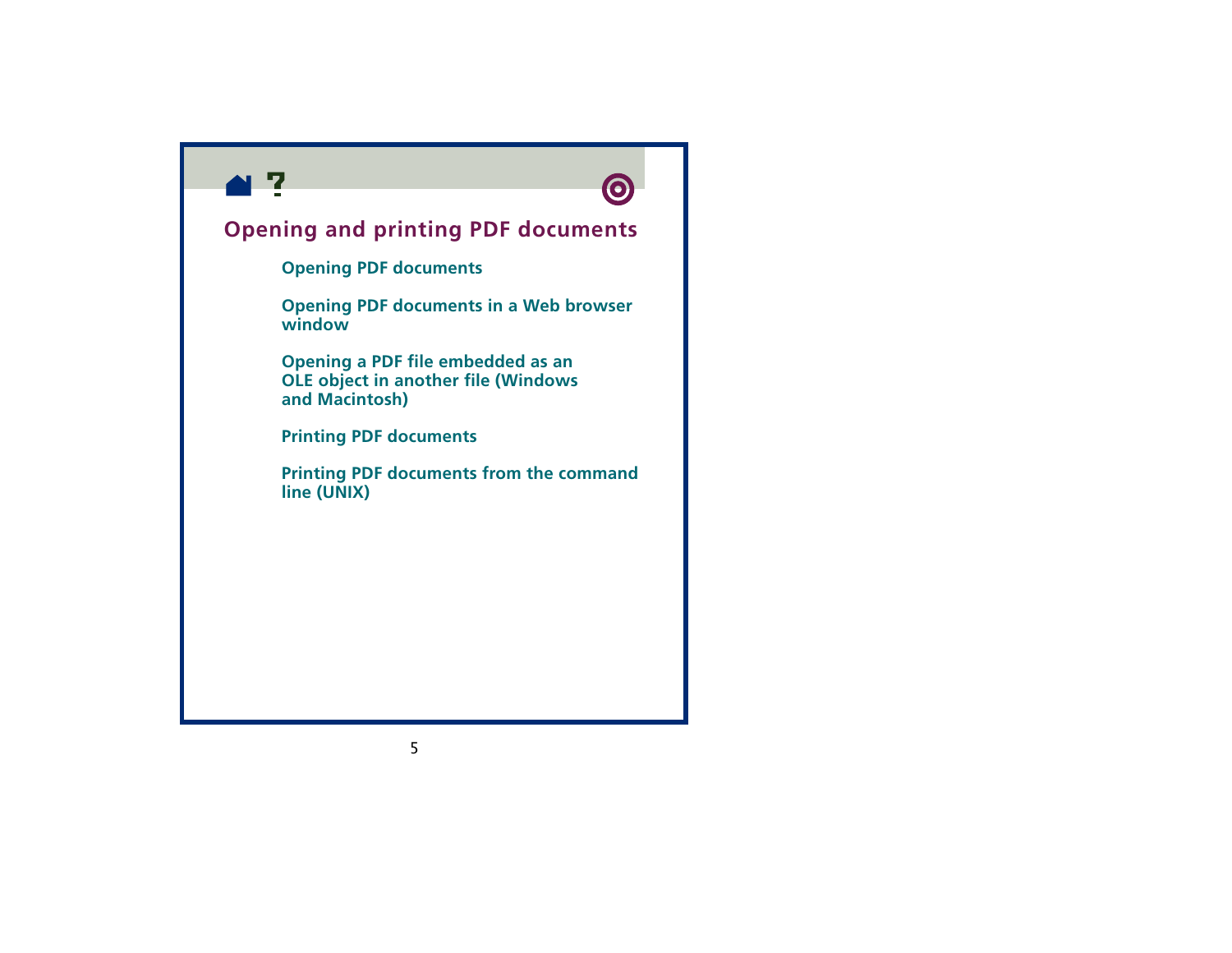<span id="page-5-0"></span>



#### **Opening PDF documents**

To open a PDF document, choose File > Open. In the Open File dialog box, highlight the filename, and click Open. Normally a PDF document h as the extension .pdf. In Windows, or on the Macintosh, you can also open a PDF document by doubleclicking the file icon.

If double-clicking a file on the Macintosh platform does not open the file in your Acrobat viewer, use File  $>$  Open to open the file, close the file, and try again. See **[Making PDF documents accessible from](#page-89-0)  [the Macintosh Finder](#page-89-0)** for information.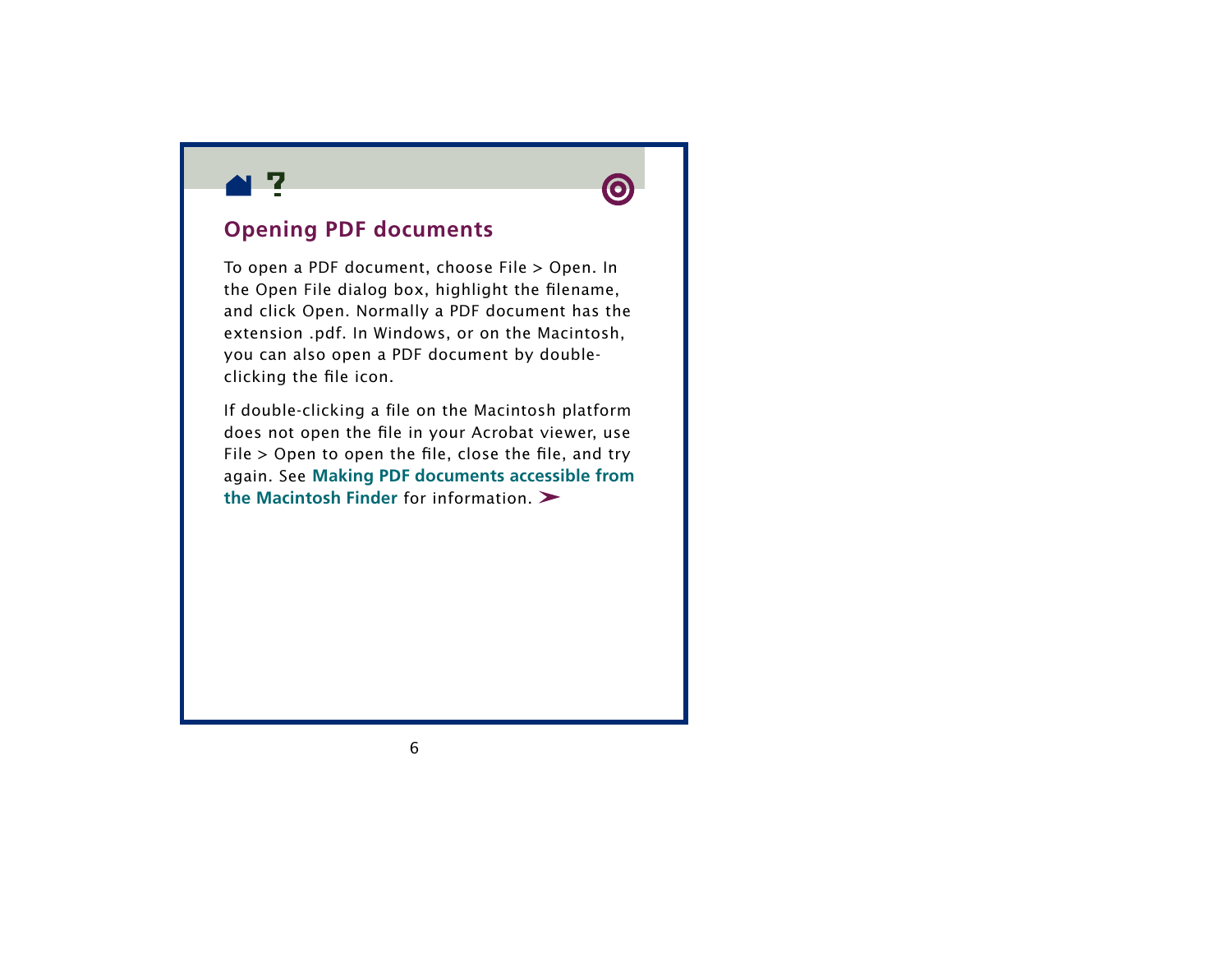



The document author can set PDF documents to be opened in full-screen mode, without a toolbar, menu bar, or window controls. If the menu bar is hidden, you can press Control+Shift+M (Windows and UNIX) or Command+Shift+M (Macintosh) to redisplay the menu bar temporarily. To override all the author's document-opening settings, press Control+Shift (Windows and UNIX) or Option+Shift (Macintosh) when opening the file.

To display a list of all Acrobat Reader's commandline options (UNIX), start the Acrobat product with the -help option. For example:

```
acroread -help
```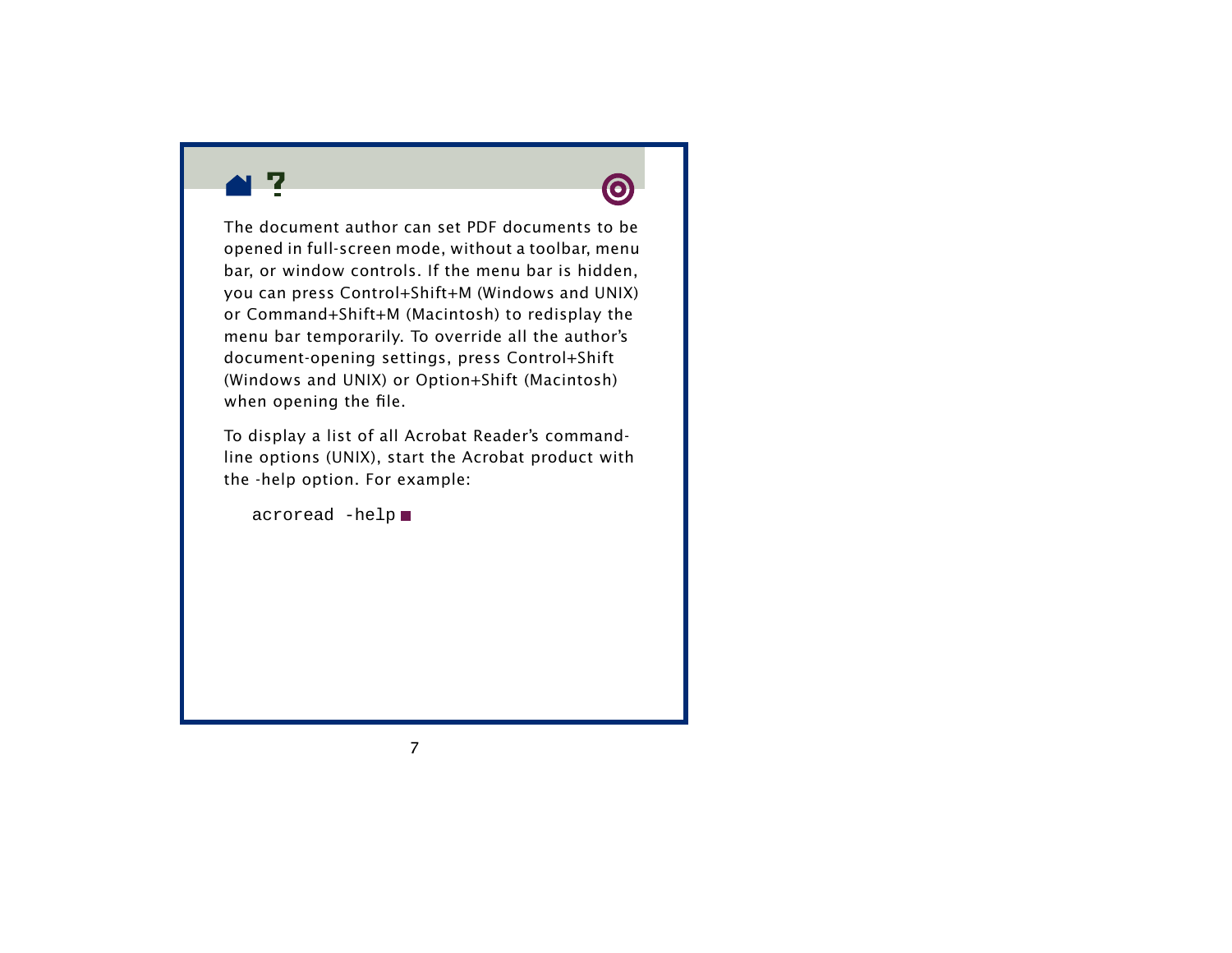<span id="page-7-0"></span>



# **Opening PDF documents in a Web browser window**

To open a linked PDF document in a browser, simply click the link. The PDF document is downloadedto your machine either one page at a time or completely before displaying on-screen, depending on your browser, the Web server, and whether the PDF document has been optimized. See **[Reading PDF](#page-78-0)  [in a Web browser](#page-78-0)** for more information.

See the ReadMe or ReadMe.txt file for a list of the known supporting browsers. Check the Adobe Web site for any updates to the supported browser list **[\(http://www.adobe.com/acrobat/moreinfo\)](http://www.adobe.com/acrobat/moreinfo)**.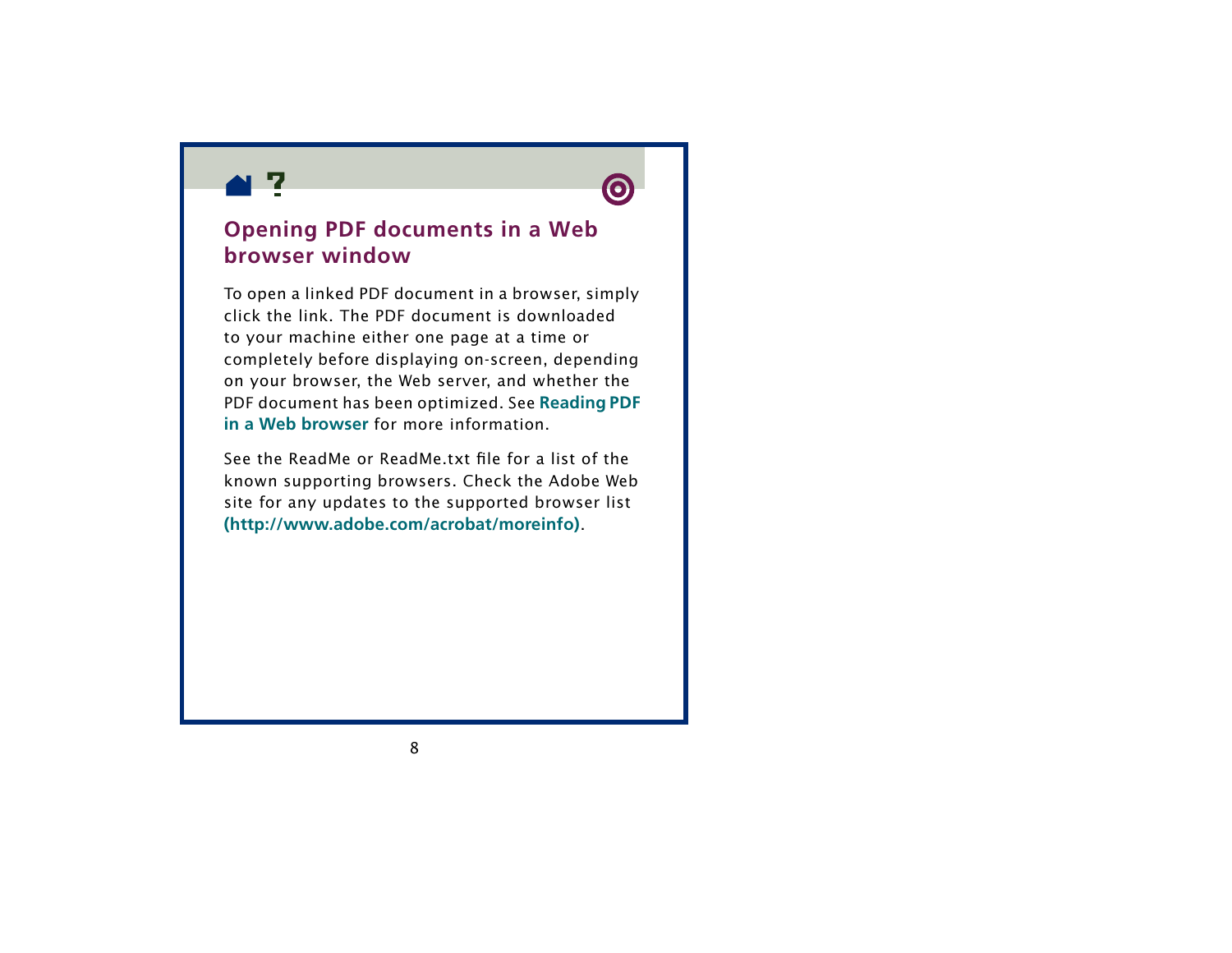<span id="page-8-0"></span>



# **Opening a PDF file embedded as an OLE object in another file (Windows and Macintosh)**

PDF documents can be incorporated into other documents created by any OLE (Object Linking and Embedding) 1.0 or OLE 2.0 container application.

#### **To view an embedded PDF file:**

**1** Open the document into which the PDF document has been embedded.

**2** Double-click the Acrobat icon or the RTF text in the document. Acrobat Reader launches and displays the activated PDF document.

*Note: You cannot make changes or save while in Acrobat Reader.*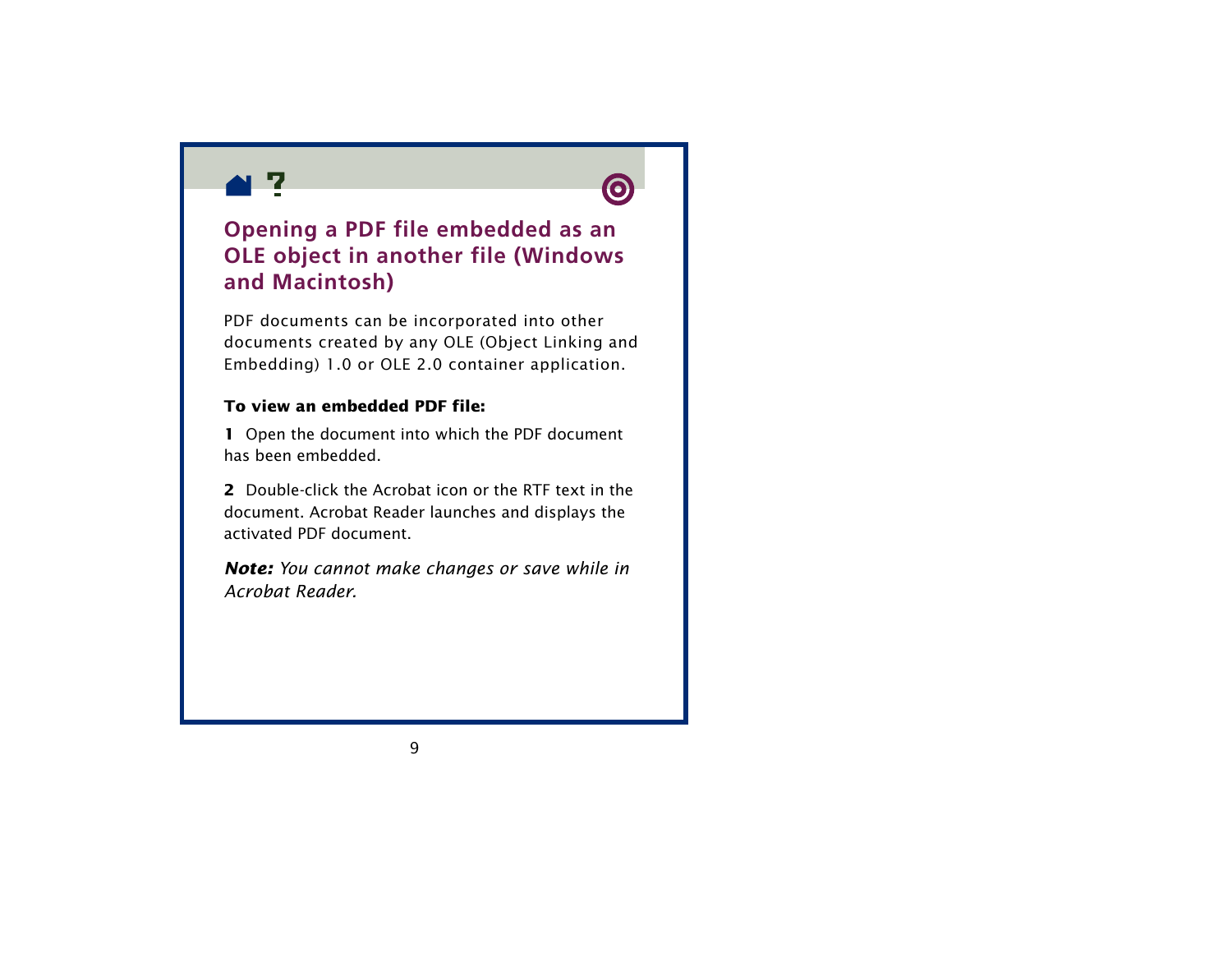<span id="page-9-0"></span>



### **Printing PDF documents**

First, select the print options you want by using the File >Print Setup (Windows and UNIX) or Page Setup (Macintosh) command. When you are ready to print, choose File > Print.

Acrobat Reader offers a Shrink to Fit print option not available with most other applications. Shrink to Fit shrinks (and if necessary rotates) oversized pages to fit on the paper size currently loaded in your printer.

PDF files produced by Acrobat Distiller 3.0 can contain custom halftone screens intended for highresolution imagesetters. When sent to standard desktop PostScript printers, the custom halftone screens contained in the PDF file can produce "muddy" images. To avoid poor image quality on print outs, choose the Use Printer's Halftone Screen option in the Print dialog box.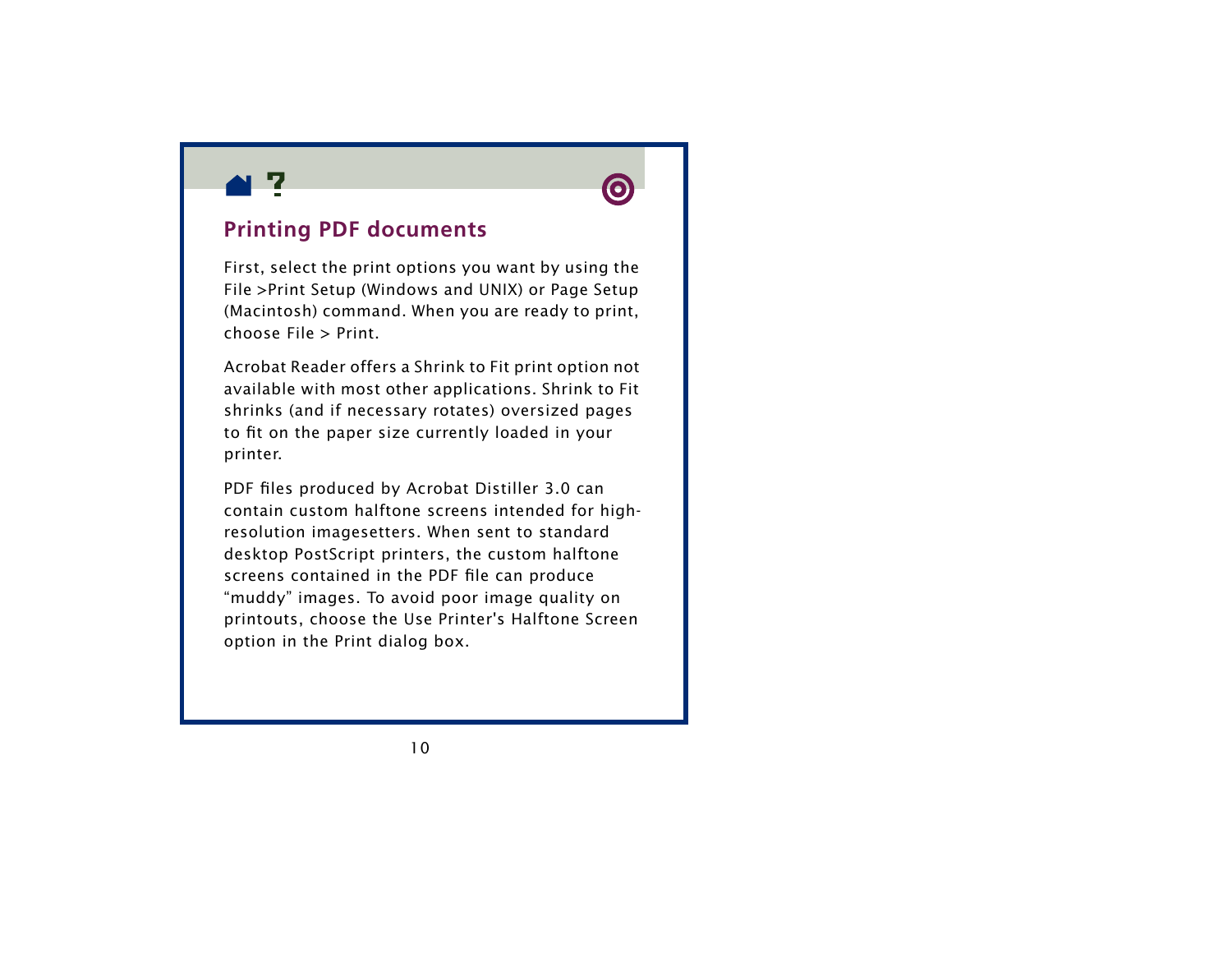<span id="page-10-0"></span>



# **Printing PDF documents from the command line (UNIX)**

Besides printing directly from within Reader by choosing File > Print, you can print PDF files from the command line. To print the file sample.pdf to the default printer, type the following:

% cat sample.pdf | acroexch

```
-toPostScript | lp
```
Each time you print a PDF file to a printer, Reader displays a message:

```
request id is <ID
>
```
<sup>&</sup>lt;*ID*> is the print job identification number. You can use this number to cancel your print job.

*Note: If a PDF file has been secured with an* **[Open](#page-45-0)  [passwor](#page-45-0) d** *or does not allow printing, you will not be able to print from the command line.*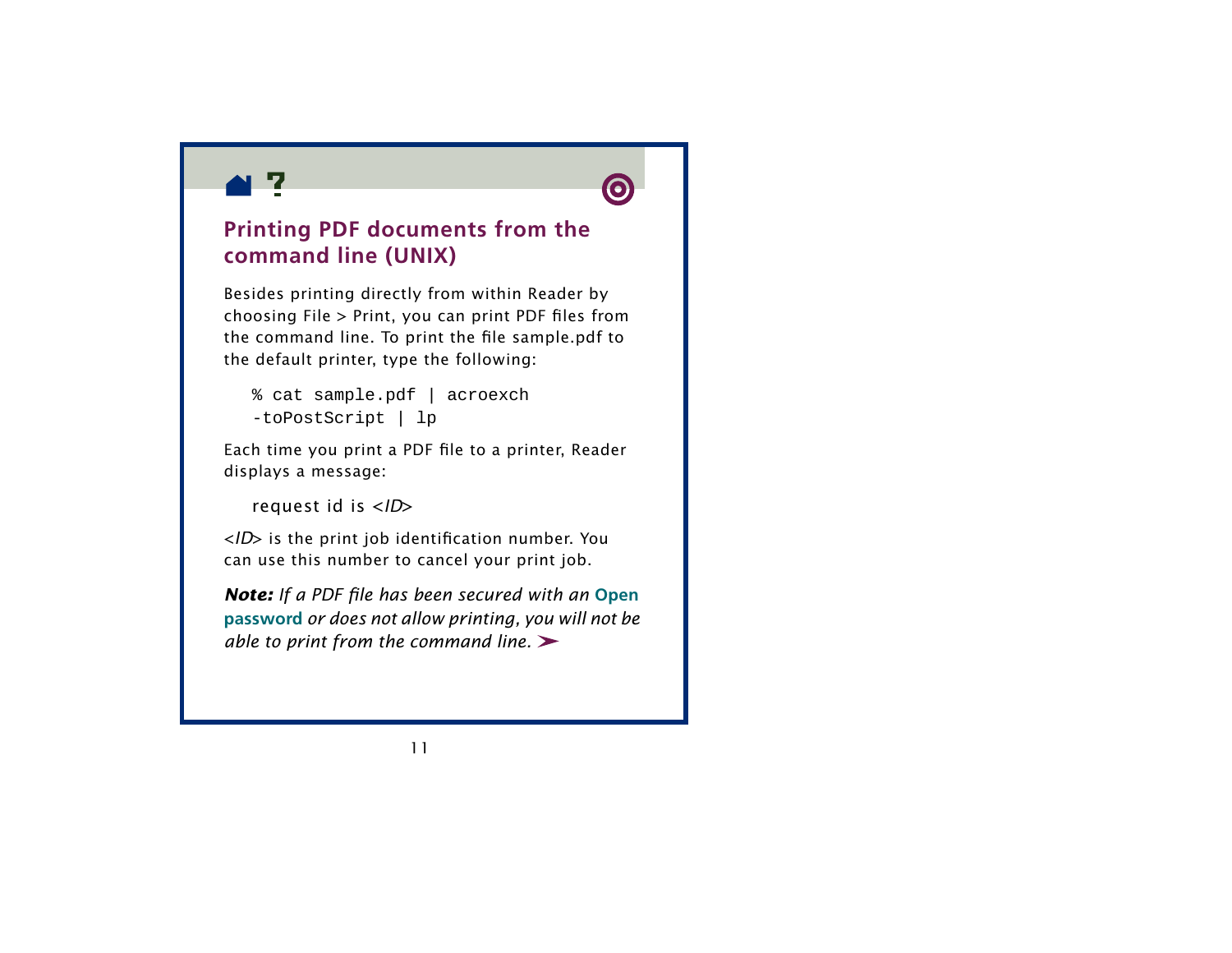



You can use options to control your print job from the command line. Options available to Reader are the following:

#### **To create a level 2 PostScript file:**

 $-$ level2

#### **To print a PDF file to a differently named PostScript file:**

-pairs <pdf filename> <PostScript filename>

For example, to print sample.pdf to test.ps, you would use the following syntax:

```
acroexch -toPostScript -pairs 
sample.pdf test.ps
```
**To use the printer's default halftone screens instead of custom halftone screens included in the file:**

```
-printerhalftones
```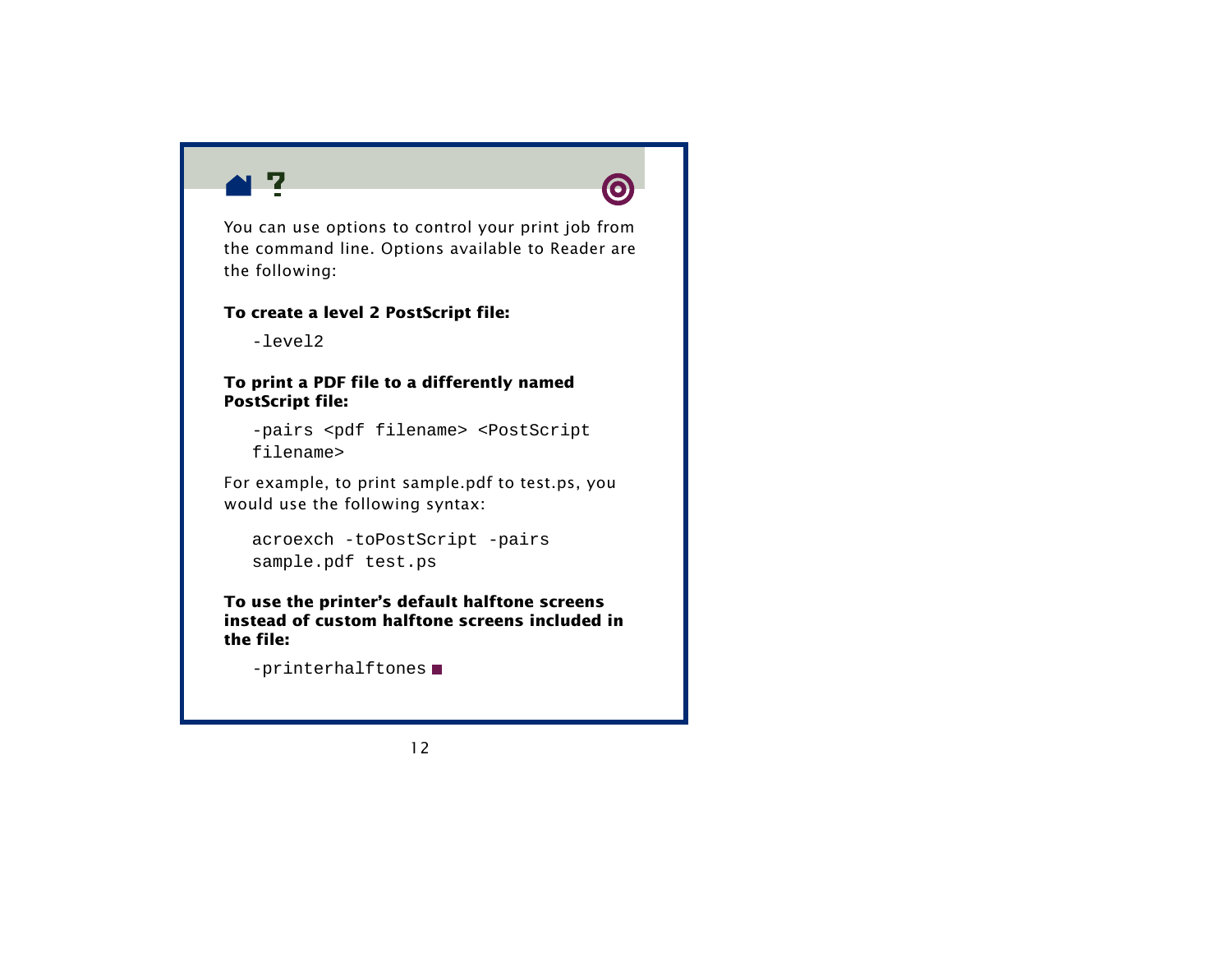<span id="page-12-0"></span>



# **Setting preferences**

Preferences are settings that modify the performance, interface, and behavior of an application. For the most part, the preference settings of Acrobat Reader determine the view of a document on-screen for your copy of Reader. Some of these settings can be overridden for a particular PDF document by a document author. For information about overriding the author's document settings, see **[Opening PDF documents](#page-5-0)**.

In UNIX, you can define resources in the .Xdefaults file. See **[Customizing resources for your personal](#page-14-0)  [use \(UNIX\)](#page-14-0)** for information. You can also give Acrobat Reader access to more fonts systemwide or for individual users. See **[Giving Acrobat Reader](#page-18-0)  [access to fonts \(UNIX\)](#page-18-0)** for information.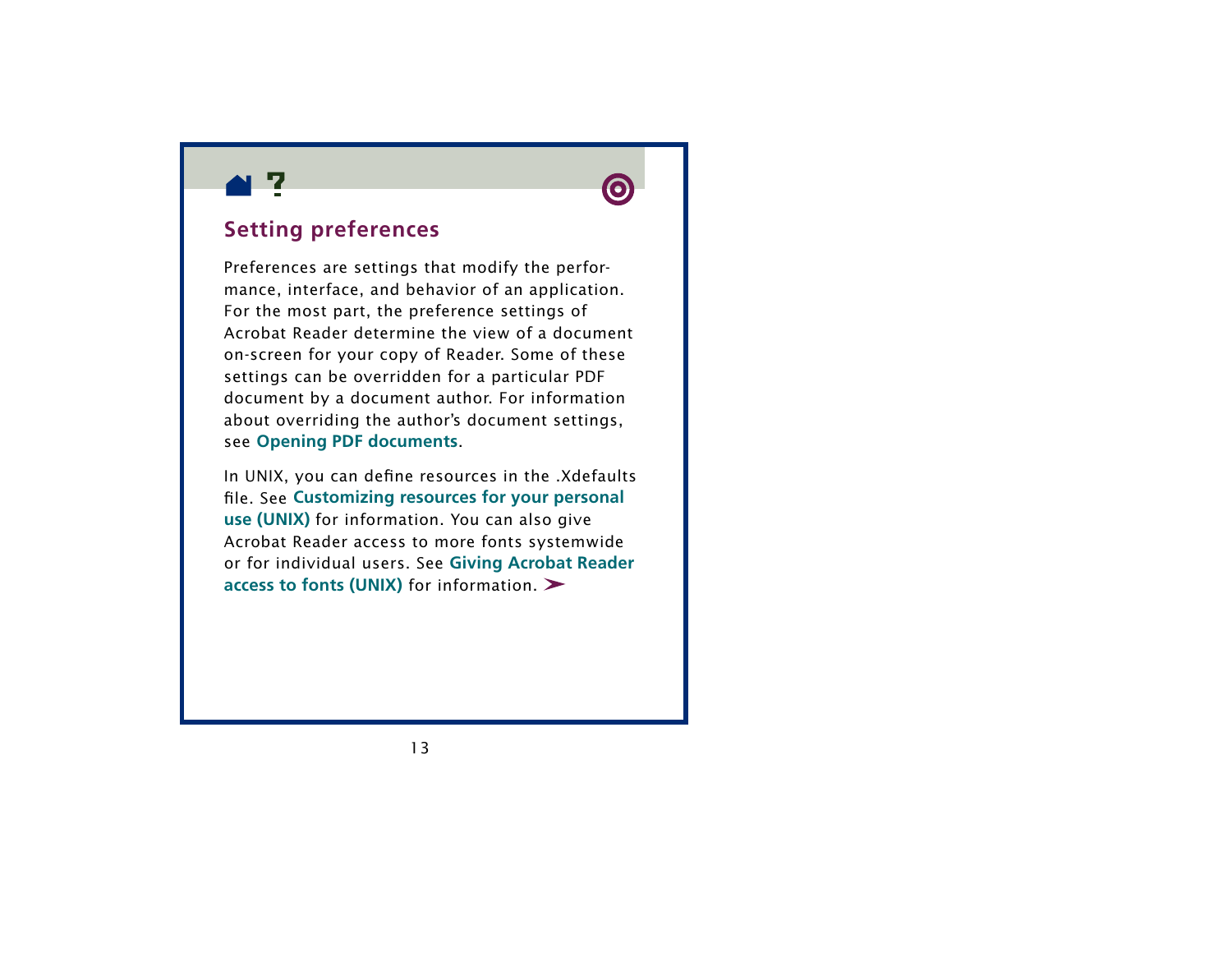



#### **To set preferences:**

Choose File > Preferences, and then choose the type of preference you want to change:

**• [General preferences](#page-28-0)** specify options for setting a comfortable default document view.

**•** Notes preferences specify a font and point size for viewing note text.

**• [Full Screen preferences](#page-36-0)** determine how a document appears and behaves in Full Screen view.

**• [Weblink preferences](#page-39-0)** determine the behavior of information display for Weblinks and provide a way to choose which browser to launch when activating a Weblink.

Other Acrobat plug-ins may add new preference items to this list. See the plug-in's documentation for information.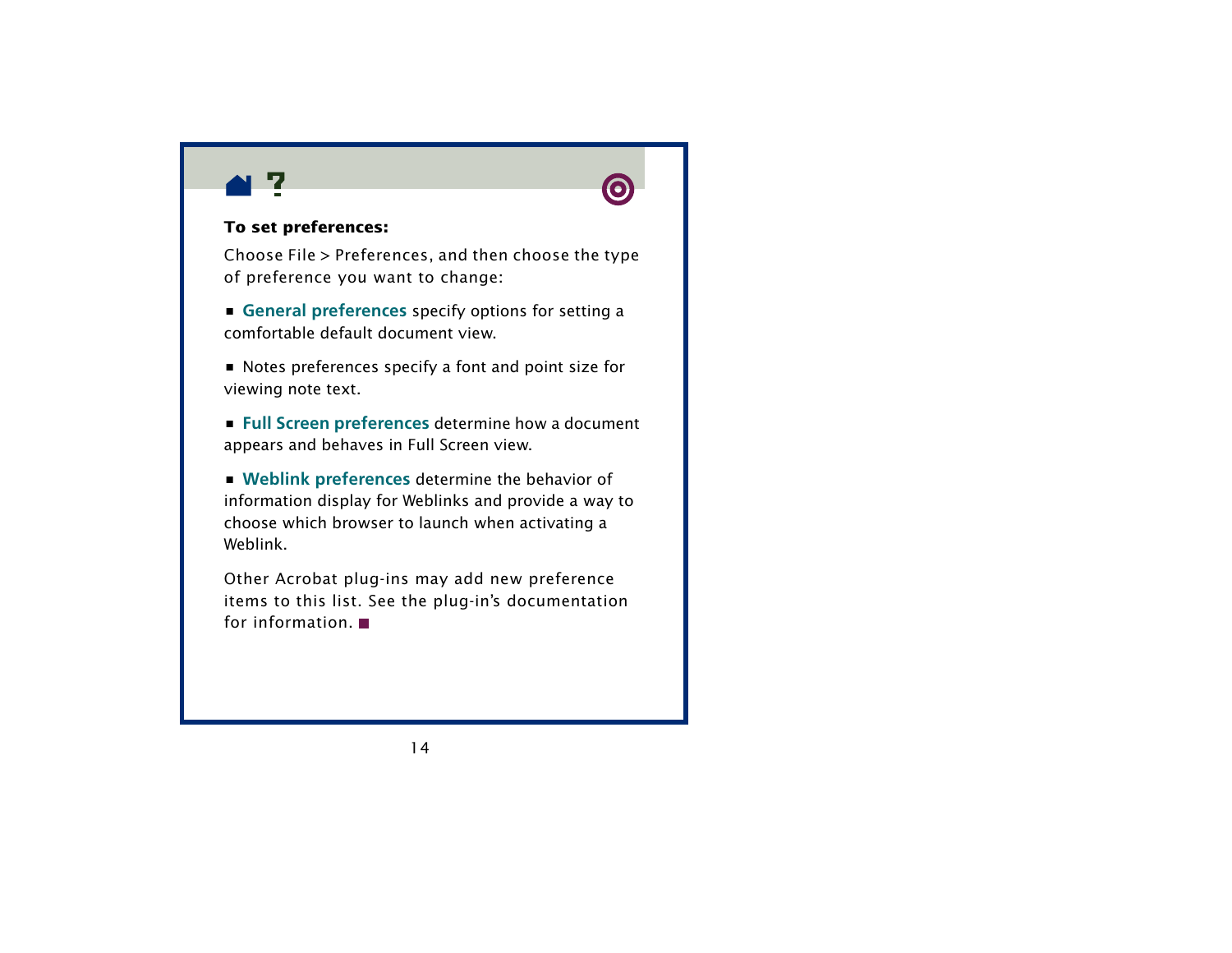<span id="page-14-0"></span>



# **Customizing resources for your personal use (UNIX)**

When Acrobat Reader starts, it searches for resources in the standard X Window System resource file (~/.Xdefaults). It uses all resources it finds to determine the proper setup. If it finds a resource more than once, it uses the last value found. By editing the resource file, you can customize Acrobat Reader. For your changes to take effect, you must restart your Windowing system.

The following sections describe some general Acrobat resources that you can change in the .Xdefaults file:

> **[Plug-in location](#page-15-0) [Starting multiple Acrobat viewers](#page-16-0) [Fonts for bookmarks](#page-17-0)**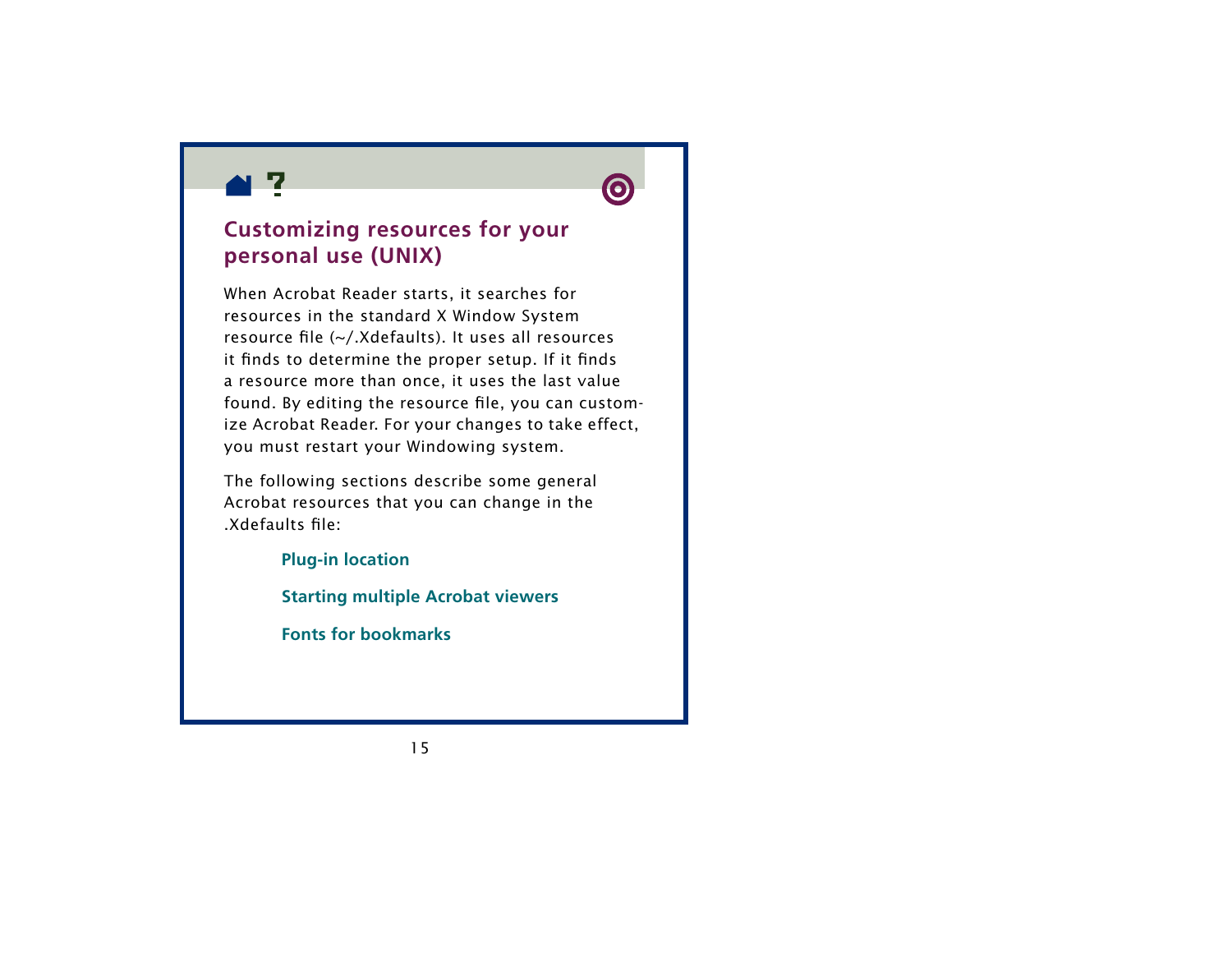<span id="page-15-0"></span>



# **Plug-in location**

When Acrobat Reader starts, it searches for plug-ins in the directory \$ACRO\_INSTALL\_DIR/\$ACRO\_CONFIG/plug\_ins. You can specify a new default directory by changing the \*systemPlugInPath label. The \*systemPlugInPath label specifies the location of the plug-ins used by all users of Acrobat Reader.

\*systemPlugInPath /net/Acrobat/Sun\_OS4/doc\_dept/plug-ins

You can specify your own plug-ins when starting Reader. By default, Acrobat Reader searches for personal plug-ins in the \$HOME/plug\_ins directory. You can specify a new default directory for personal plug-ins by changing the \*userPlugInPath label. For example:

userPlugInPath \$HOME/Acrobat/plug\_ins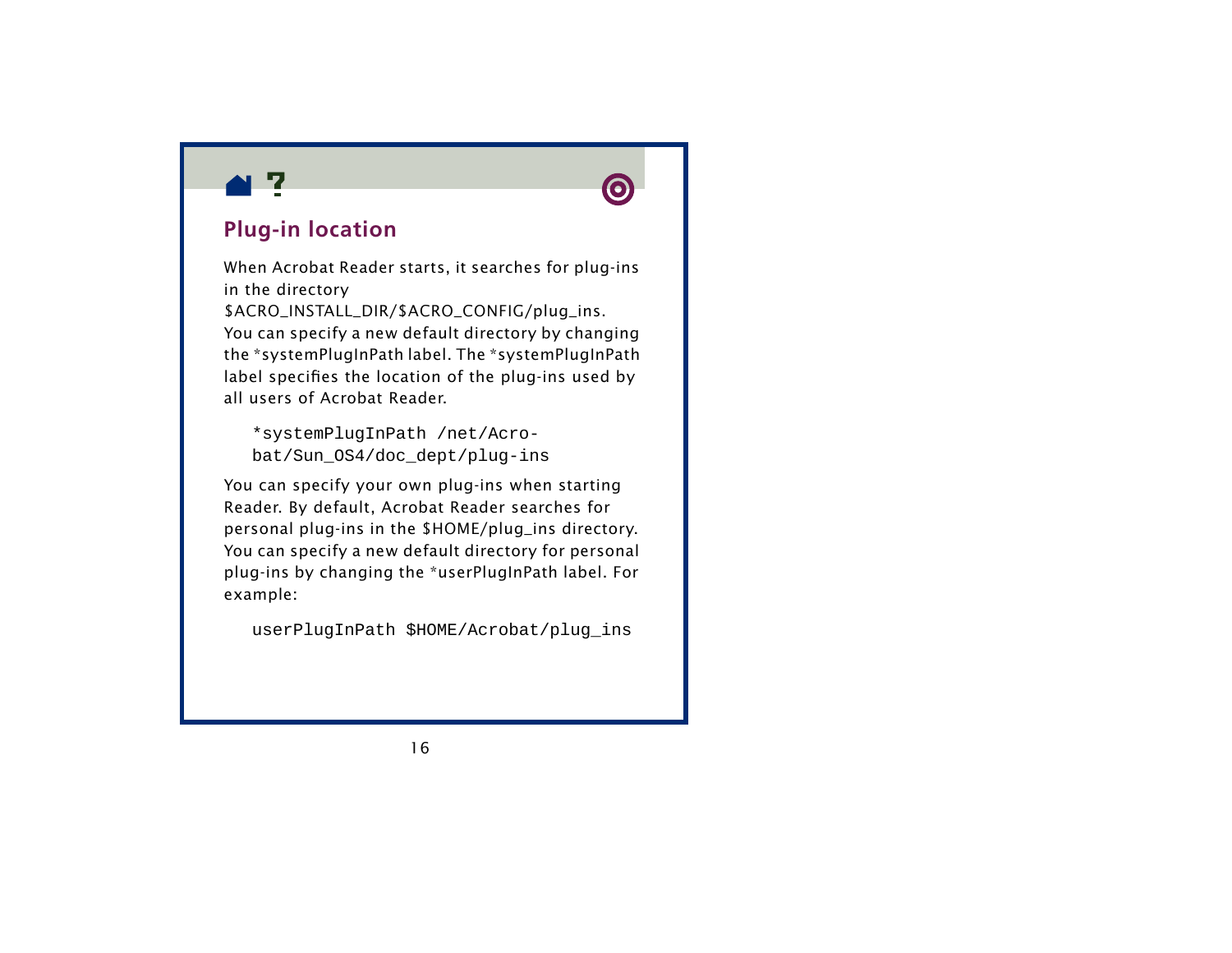<span id="page-16-0"></span>



# **Starting multiple Acrobat viewers**

If you want to open a new Reader program every time you open a PDF file, set the \*userFrontEndProgram resource to FALSE. By default, the \*userFrontEndProgram is set to TRUE, meaning that the Reader program that is already opened is used to display the new PDF file.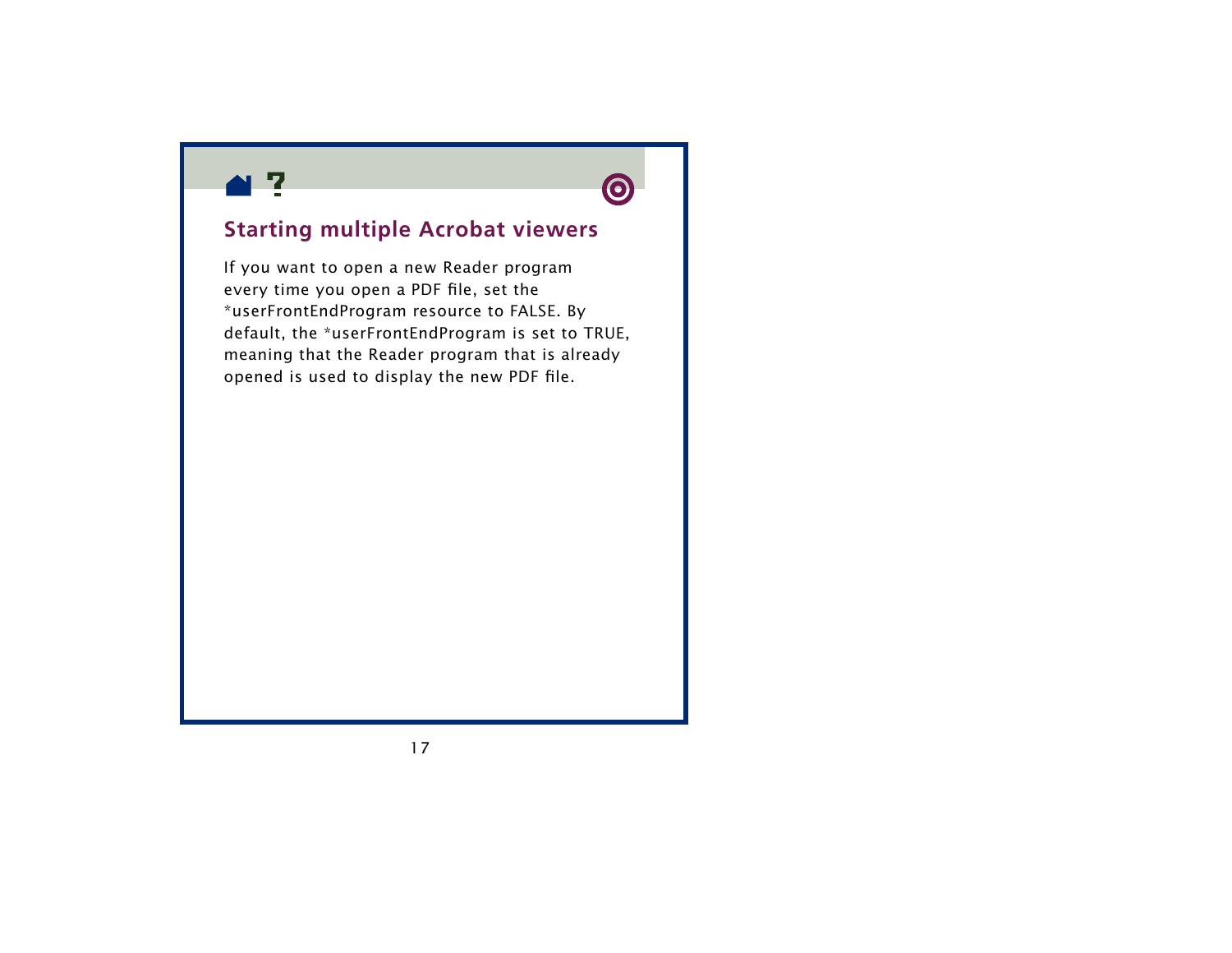<span id="page-17-0"></span>



### **Fonts for bookmarks**

Normally, Acrobat Reader uses 12-point Helvetica as the font for bookmarks. If you want to change the font size, you can change the value of \*bookmarkFontSize. The font size is expressed in points. If you want to change the font family, you can change the value of \*bookmarkFontName. For example:

\*bookmarkFontSize 10

\*bookmarkFontName Palatino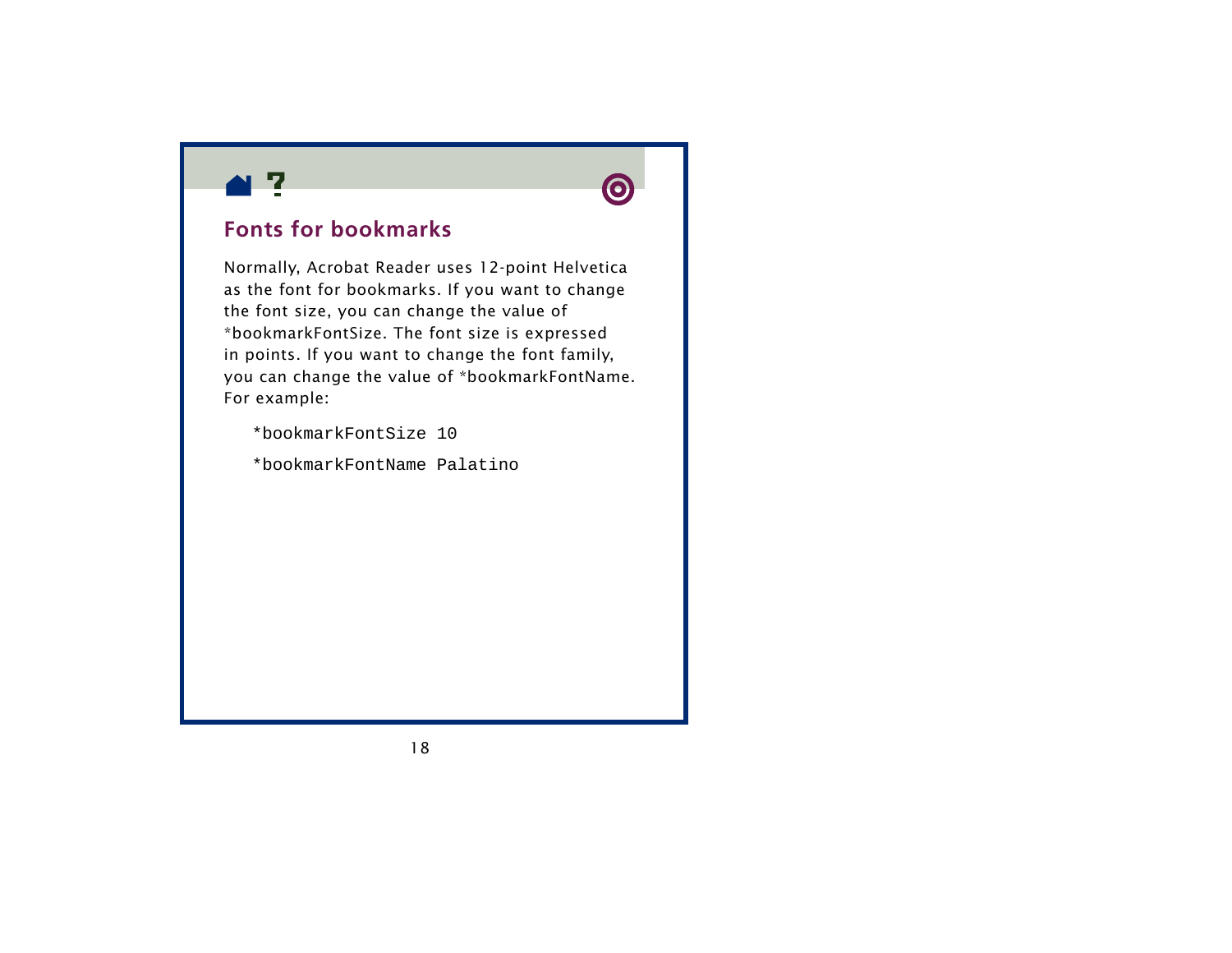<span id="page-18-0"></span>



### **Giving Acrobat Reader access to fonts (UNIX)**

If a font is referenced in a PDF file, but not embedded, and Acrobat Reader finds that font on the system opening the file, Acrobat Reader will use the font on the system to display the text. You can give Reader access to your installed Type 1 fonts by setting the PSRESOURCEP ATH variable in the viewer launch script or in your user configuration file. Editing the launch script, usually done by a system administrator, gives all users who access that copy of the viewer access to the fonts. Editing your user configuration file gives you access to the fonts.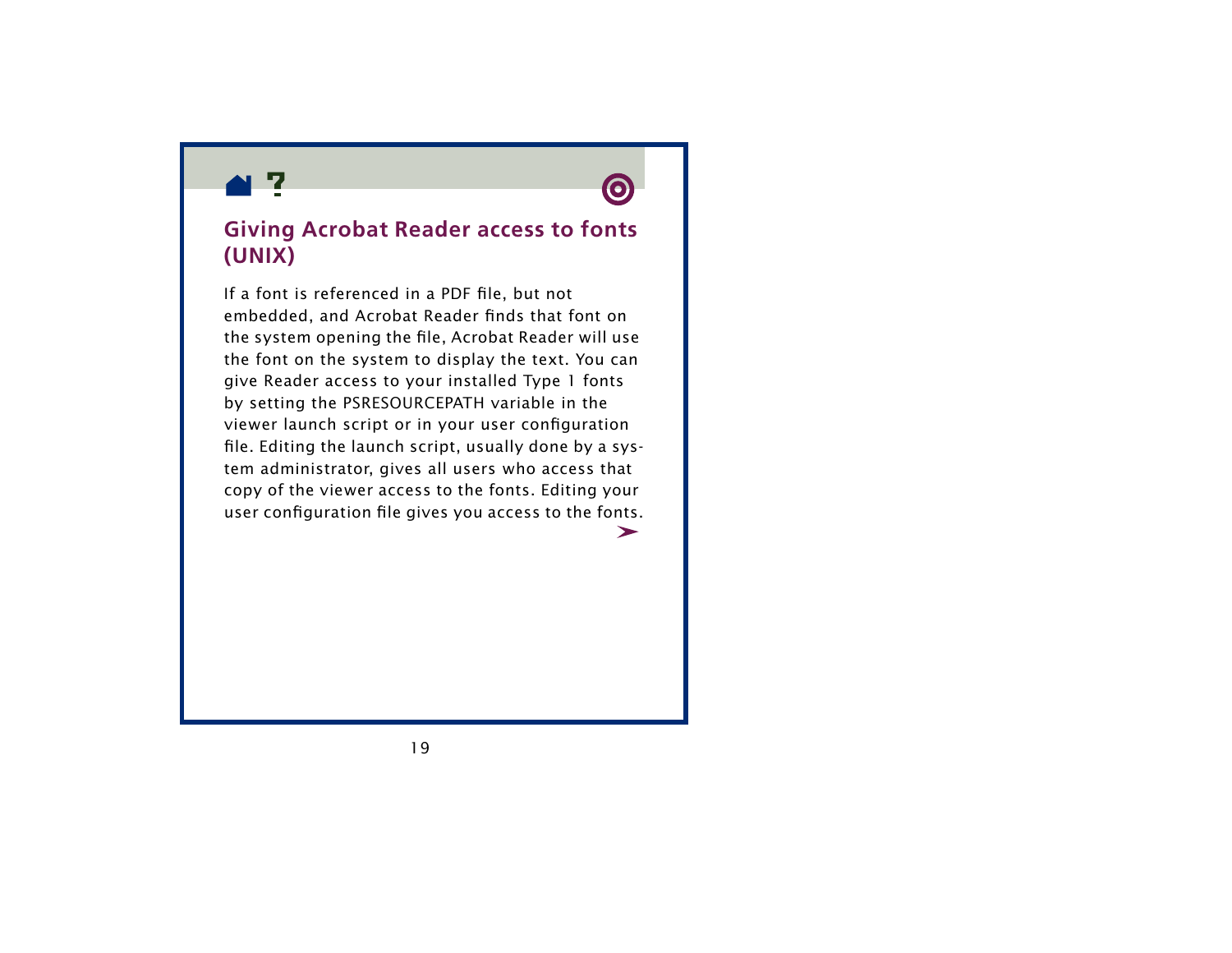



The PSRESOURCEPATH variable looks for UNIX Post-Script Resource (.upr) files in the location at which you point it. The .upr files are created when Type1 fonts are installed. If you have installed Adobe Illustrator or Adobe Photoshop, the PSRESOURCEPATH is already set for the individual and Reader will find it.

#### **To give access to fonts systemwide:**

- **1** Open Acrobat3/bin/acroread in a text editor.
- **2** Enter the following command:

# PSRESOURCEPATH=<font\_location>::

**3** Restart Acrobat Reader.

#### **To give an individual access to fonts:**

- **1** Open your user-configuration file in a text editor.
- **2** Set the PSRESOURCEPATH environment variable:

# PSRESOURCEPATH=<font\_location>::

**3** Restart Acrobat Reader.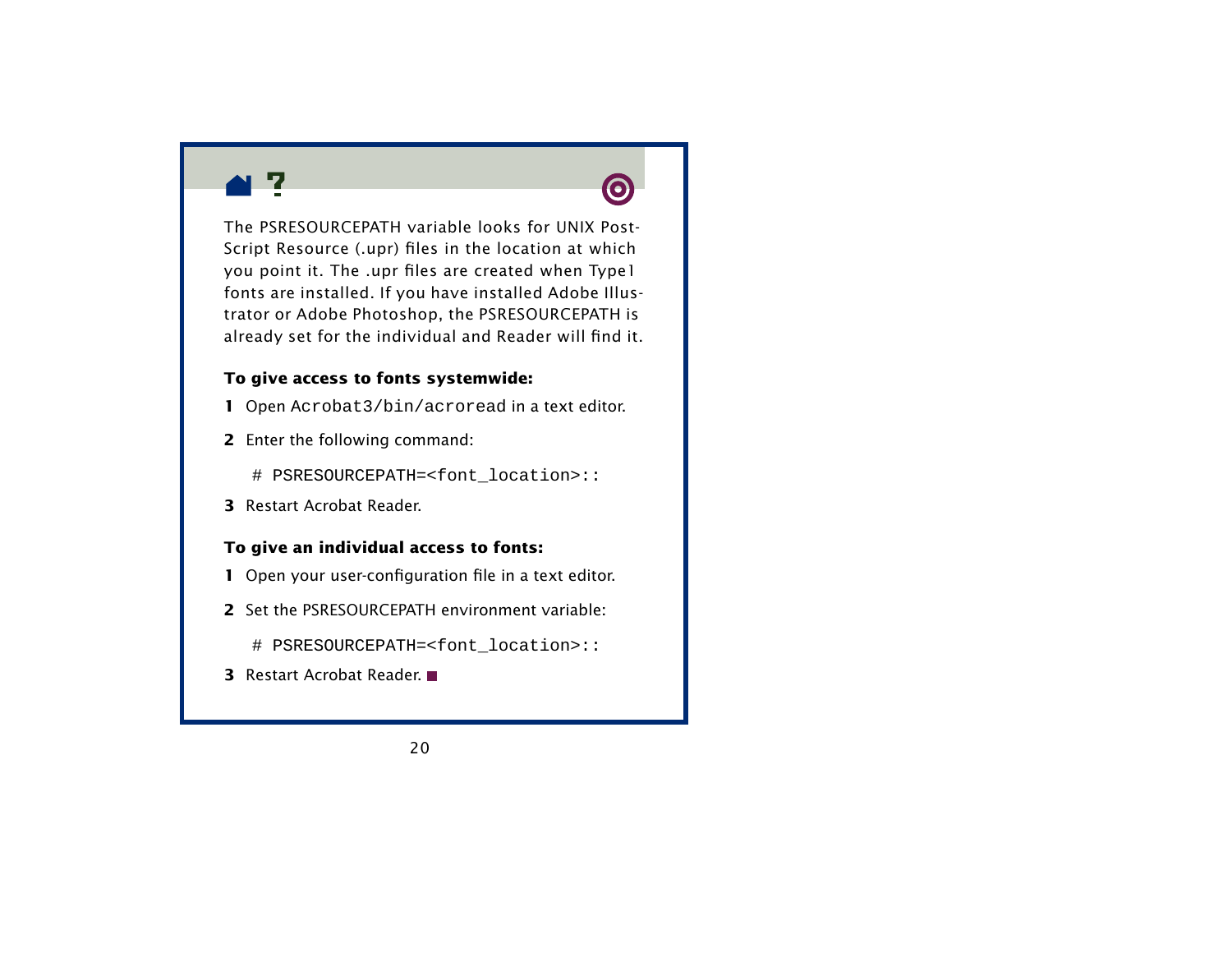<span id="page-20-0"></span>



### **Viewing documents**

**[Magnifying the page view](#page-21-0)**

**[Working with large page sizes](#page-24-0)**

**[Choosing a page layout for scrolling ease](#page-25-0)**

**[Setting a default view](#page-28-0)**

**[Reading documents in Full Screen view](#page-34-0)**

**[Choosing a Web browser for Weblinks](#page-39-0)**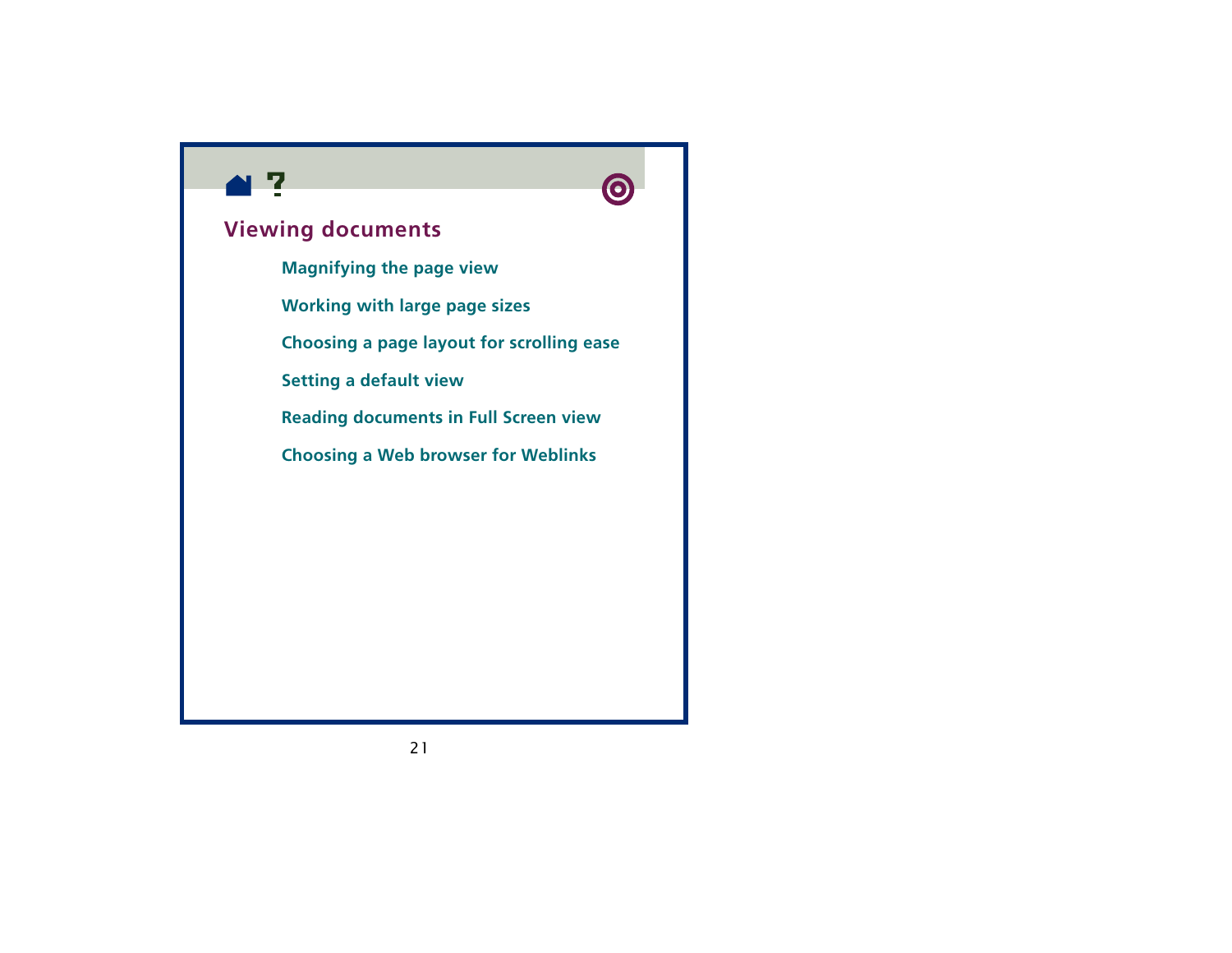<span id="page-21-0"></span>



# **Magnifying the page view**

You can use the zoom tool, the magnification box in the status bar, or the Actual Size, Fit Page, and Fit Width toolbar buttons to change the screen magnification. The maximum magnification level is 800%. The minimum magnification level is 12%. If you zoom in on a large document, use the **[hand tool](#page-51-0)** to move the page around on-screen or in a **[thumbnail](#page-50-0)**.

Acrobat Reader also offers magnification level choices that are not related to a specific percentage, but to the look of the page on-screen:

**• Fit Page <b>i** scales the page to fit within the main window.

**•** Fit Width  $\boxed{P}$  scales the page to fit the width of the main window.

**• Fit Visible** fills the window with the page's imaged area only (text and graphics).  $\blacktriangleright$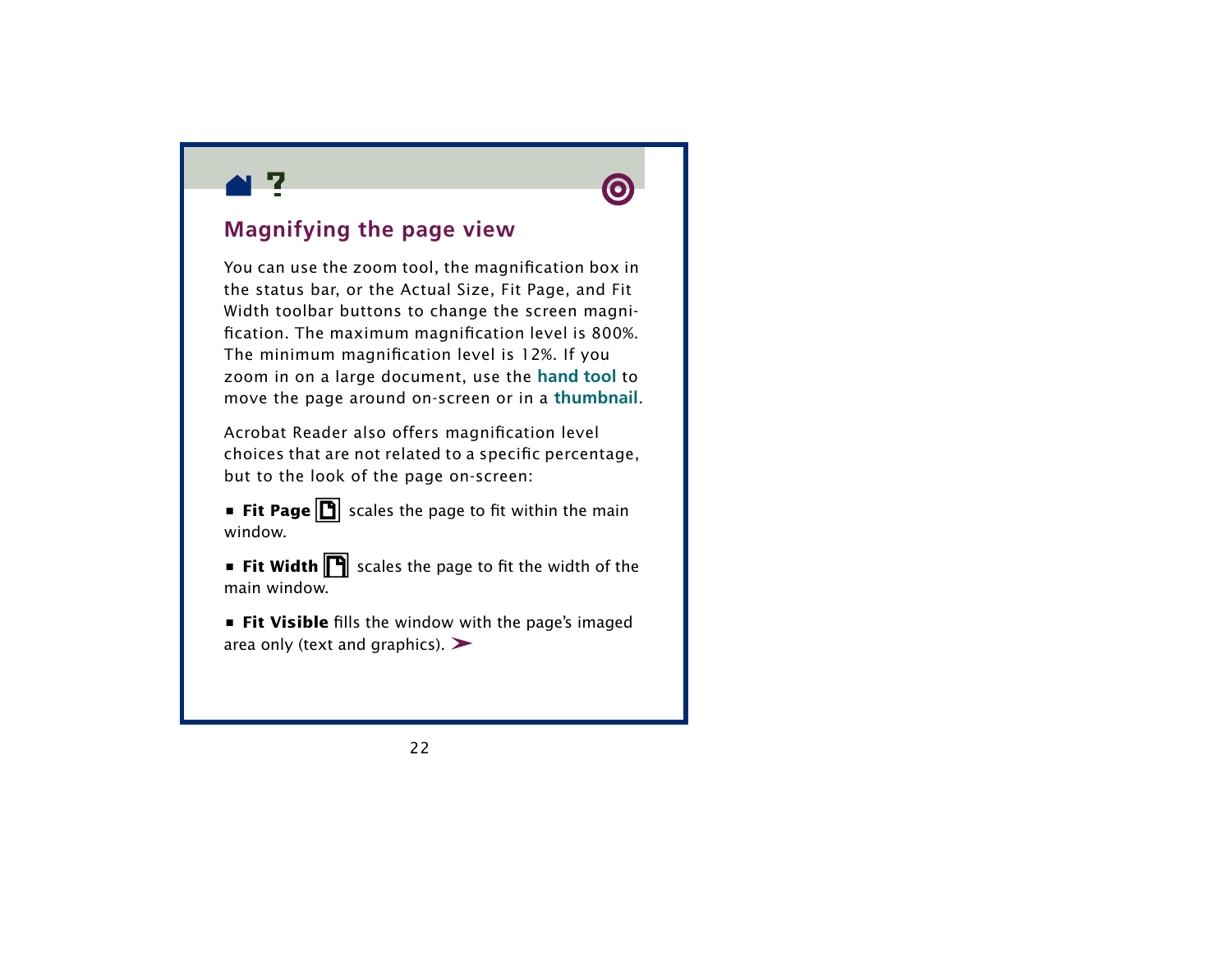



When you select any of the Fit options, the magnification level resulting from the selection is displayed in the status bar.

The Fit options—Fit Page, Fit Width, and Fit Visible are in a *sticky* state, which means they don't change as you page through a document unless you change the zoom level.

#### **To increase magnification:**

Choose one of the following:

**•** Select the zoom tool  $\mathbf{\mathfrak{R}}$  and click on the document page to double the current magnification.

 $\bullet\,$  Select the zoom tool  $\mathbf{\mathfrak{R}}_{\bullet}$  and drag to draw a rectangle, called a *marquee*, around the area you want to magnify.

**•** Click the magnification box in the status bar, and choose a magnification level. If you choose Zoom To, type in the magnification level and click  $OK.$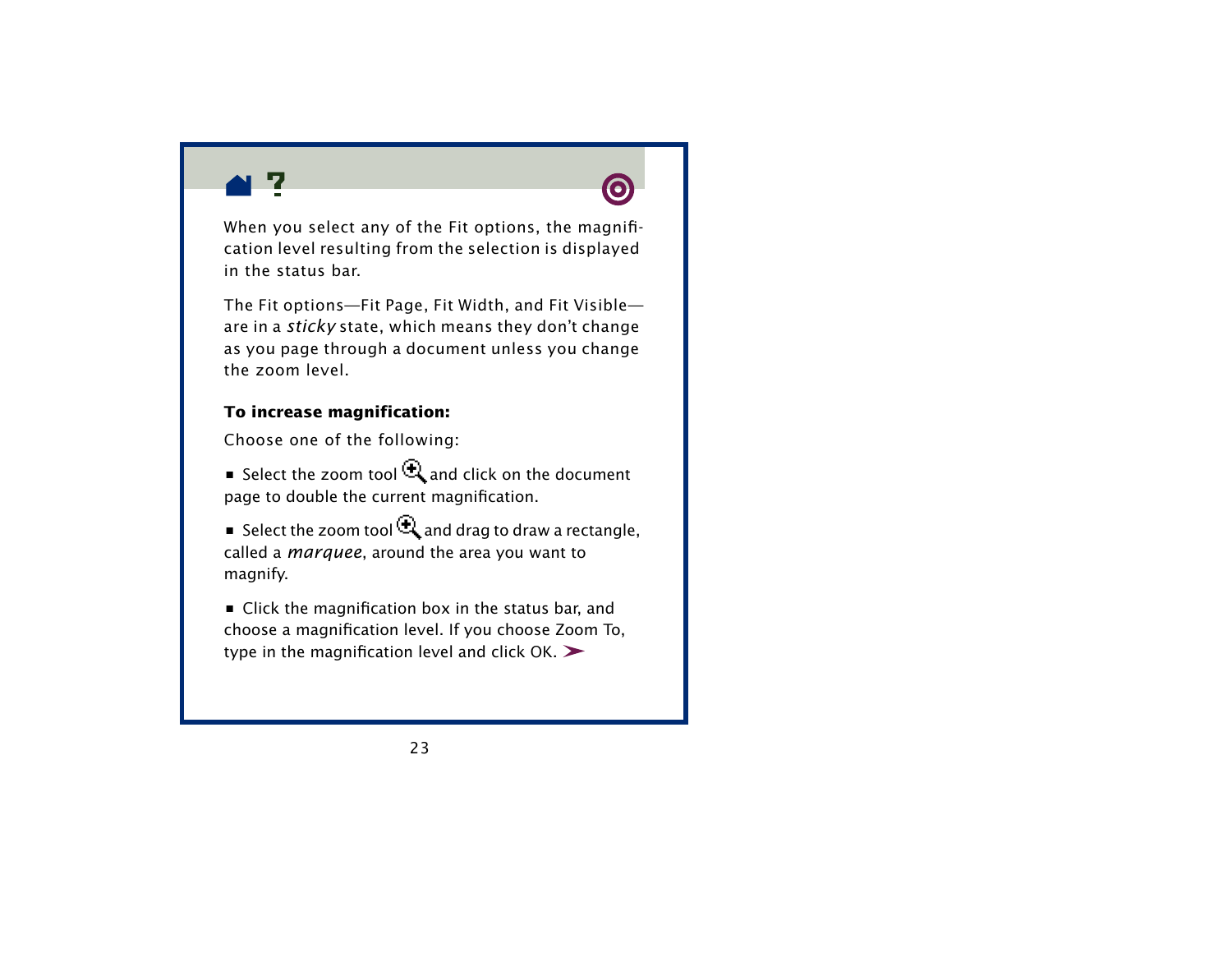



#### **To decrease magnification:**

Choose one of the following:

■ Select the zoom tool  $\mathbf{Q}$  while holding down Ctrl (Windows and UNIX) or Option (Macintosh), and click at the center of the area you want to reduce.

■ Select the zoom tool **the while holding down Ctrl** (Windows and UNIX) or Option (Macintosh), and drag to draw a rectangle, called a *marquee*, around the area you want to reduce.

**•** Click the magnification box in the status bar, and choose a magnification level. If you choose Zoom To, type in the magnification level and click OK.

*Note: If viewing a PDF document in a Web browser window, use the zoom out tool*  f *to decrease magnification.*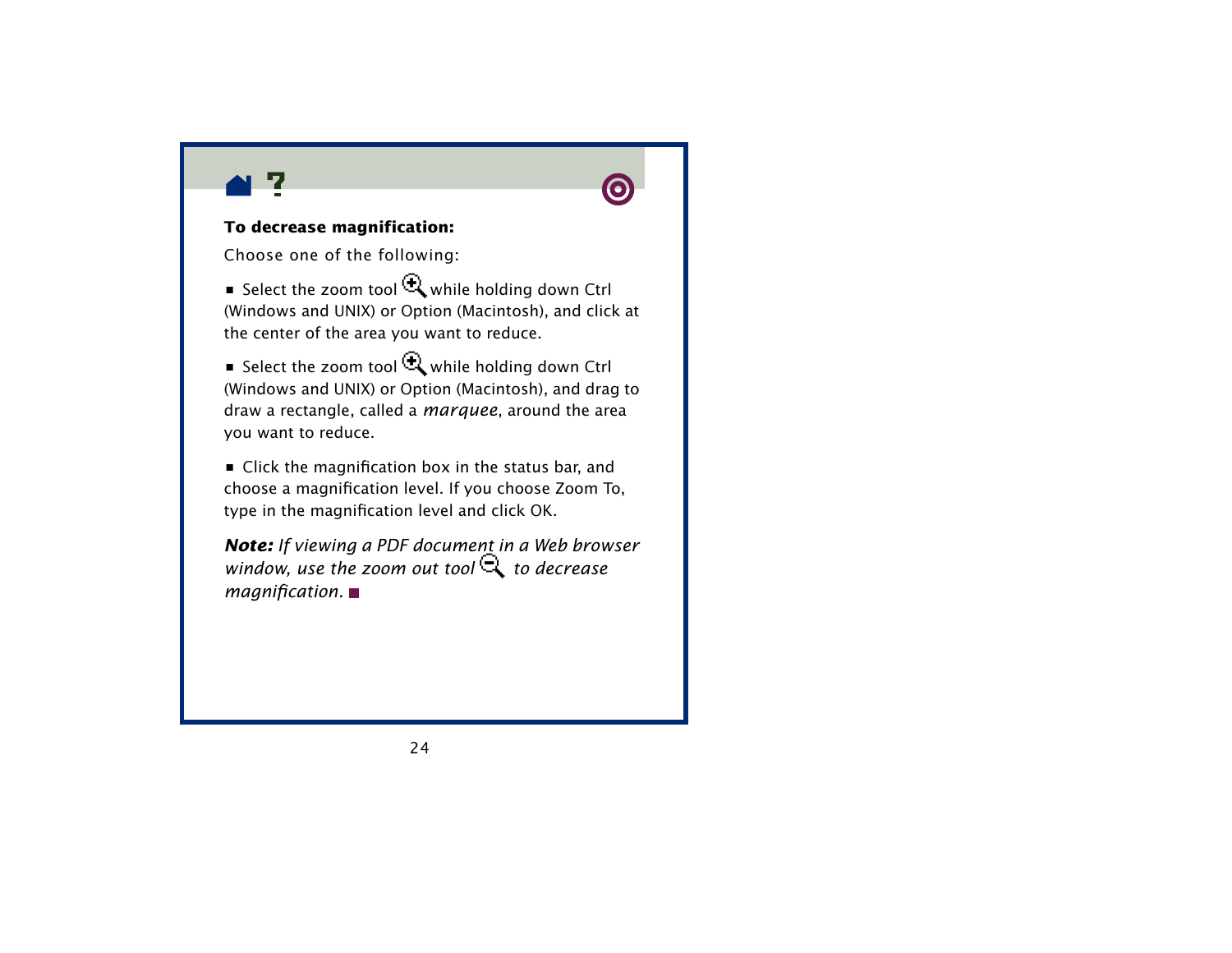<span id="page-24-0"></span>



### **Working with large page sizes**

If you need to magnify a page to a size larger than the Reader window, you can use the hand tool to move the page around so that you can view all the areas on it. Moving a PDF document around with the hand tool is like moving a piece of paper around on a desk with your hand.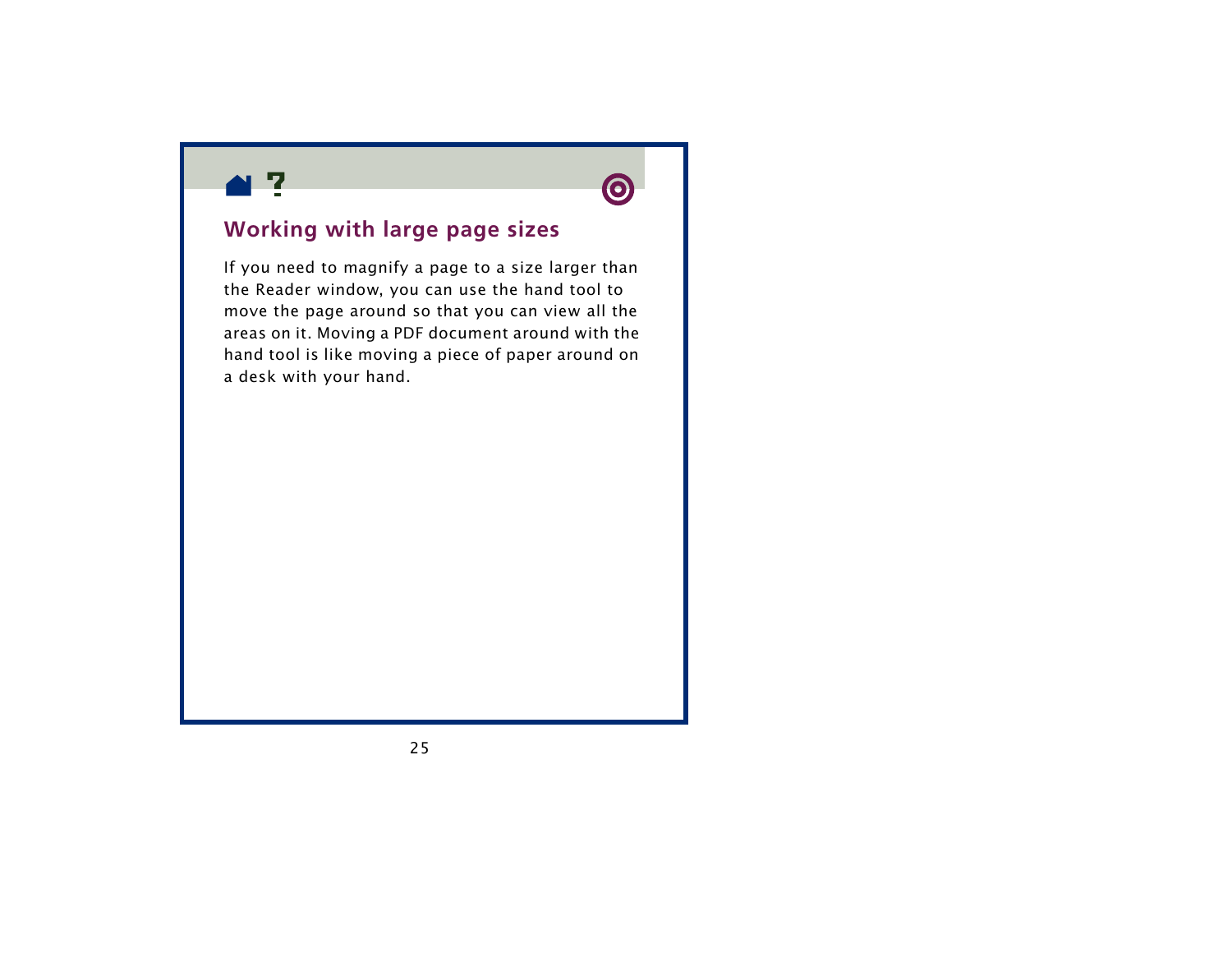<span id="page-25-0"></span>



### **Choosing a page layout for scrolling ease**

Acrobat Reader has three page layout options: Single Page, Continuous, and Continuous-Facing Pages. Continuous and Continuous-Facing Pages facilitate page scrolling so that you can see the bottom of one page and the top of another.

- **•** Single Page layout displays one page in the document window at a time.
- **•** Continuous layout arranges the pages in a continuous vertical column.

**•** Continuous-Facing Pages layout arranges the pages to appear side by side. This configuration accommodates two-page spread display and multiple-page viewing in the viewer window. If the total page count of a document is greater than two pages, the first page is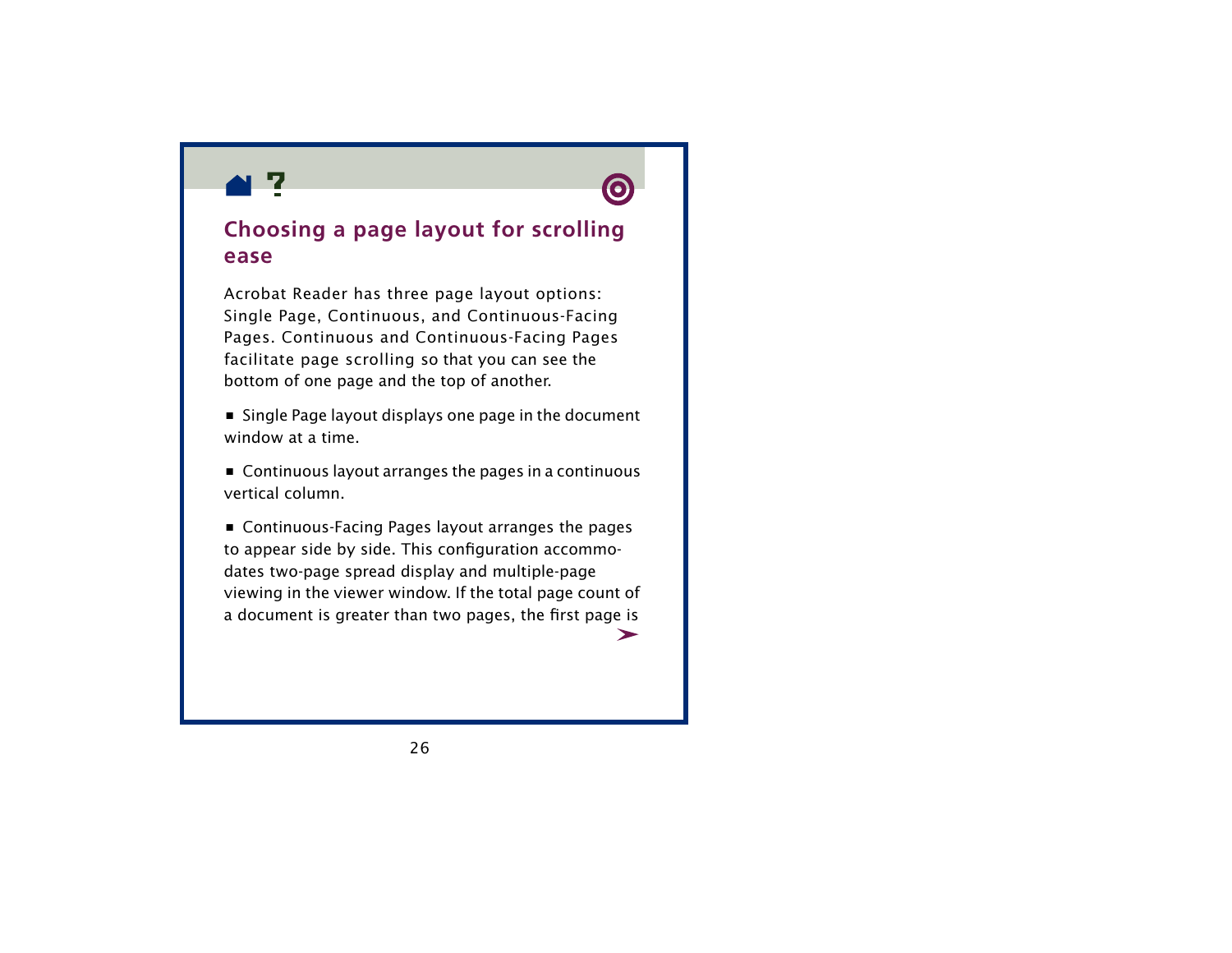



displayed on the right to ensure proper display of twopage spreads. To see two-page spreads most efficiently in this page layout, choose View > Fit Width.



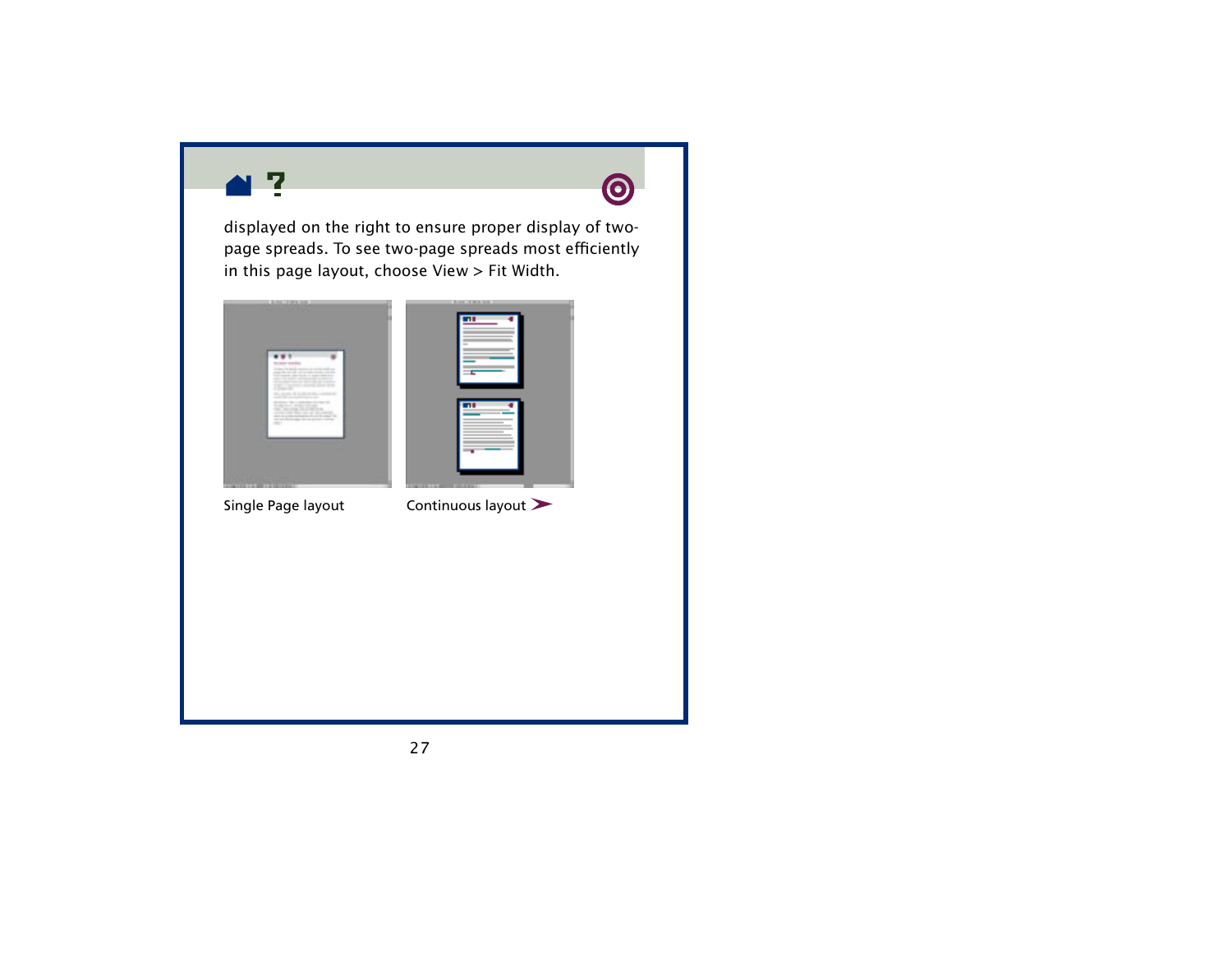<span id="page-27-0"></span>

Continuous-Facing Pages layout

#### **To set a page layout:**

Choose one of the following:

- **•** Click the page size box in the status bar, and choose one of the page layouts from the menu.
- **•** Choose Single Page, Continuous, or Continuous-Facing Pages from the View menu.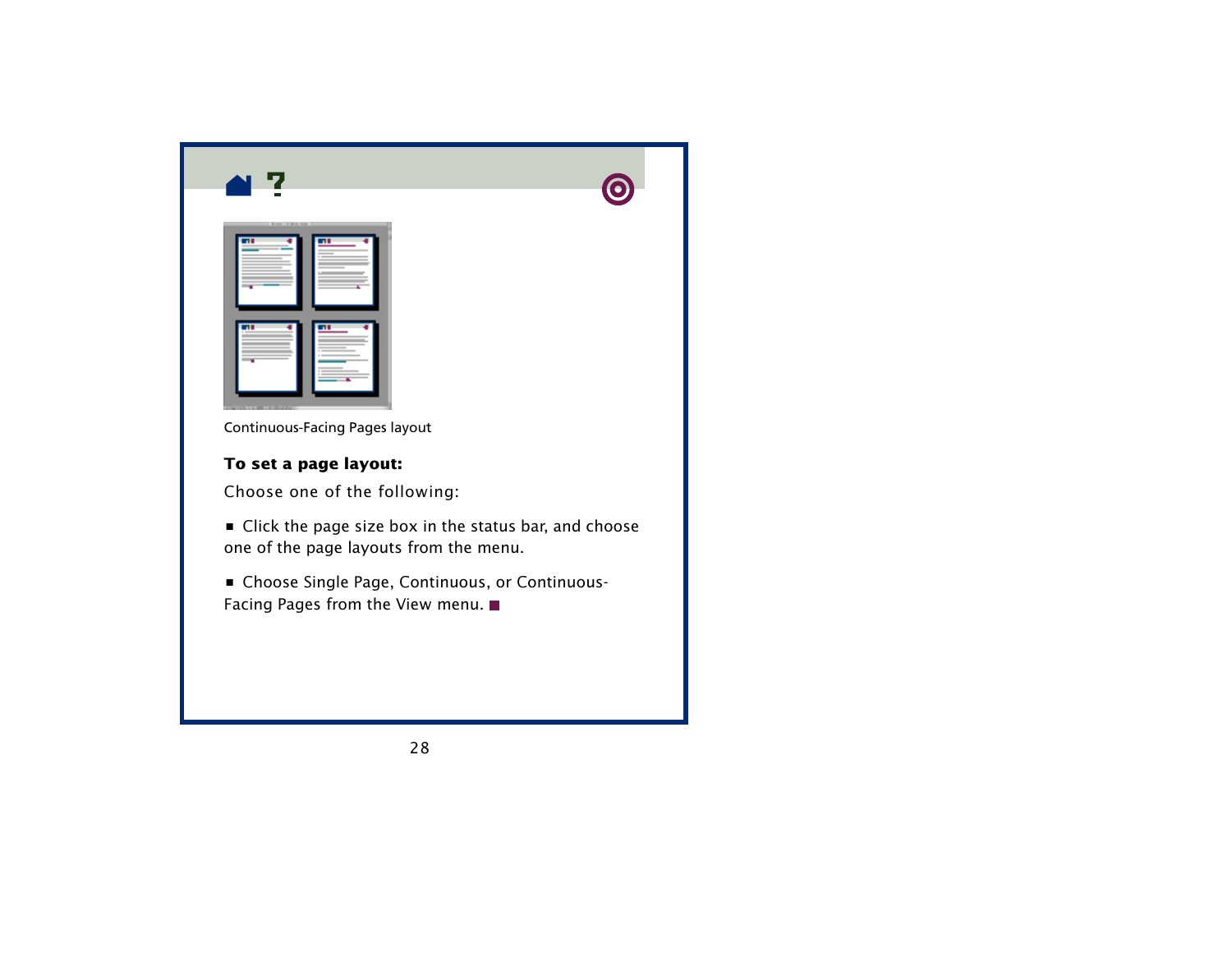<span id="page-28-0"></span>



# **Setting a default view**

You can set a default viewing magnification, a default page layout, and other viewing defaults in the General Preferences dialog box. These settings apply to any document that has been set to open in the default view.

In UNIX, the first time you open Exchange or Reader, a preferences file named .acrorc is created in your \$HOME directory. If you have opened Acrobat Exchange or Reader 2.1 at any time prior to opening the 3.0 version, you should delete \$HOME/.acrorc before starting Exchange or Reader 3.0. A new .acrorc file will be created with the recommended Acrobat 3.0 settings when you start Exchange or Reader 3.0.

#### **To set a default view:**

**1** Choose File > Preferences > General to open the General Preferences dialog box. >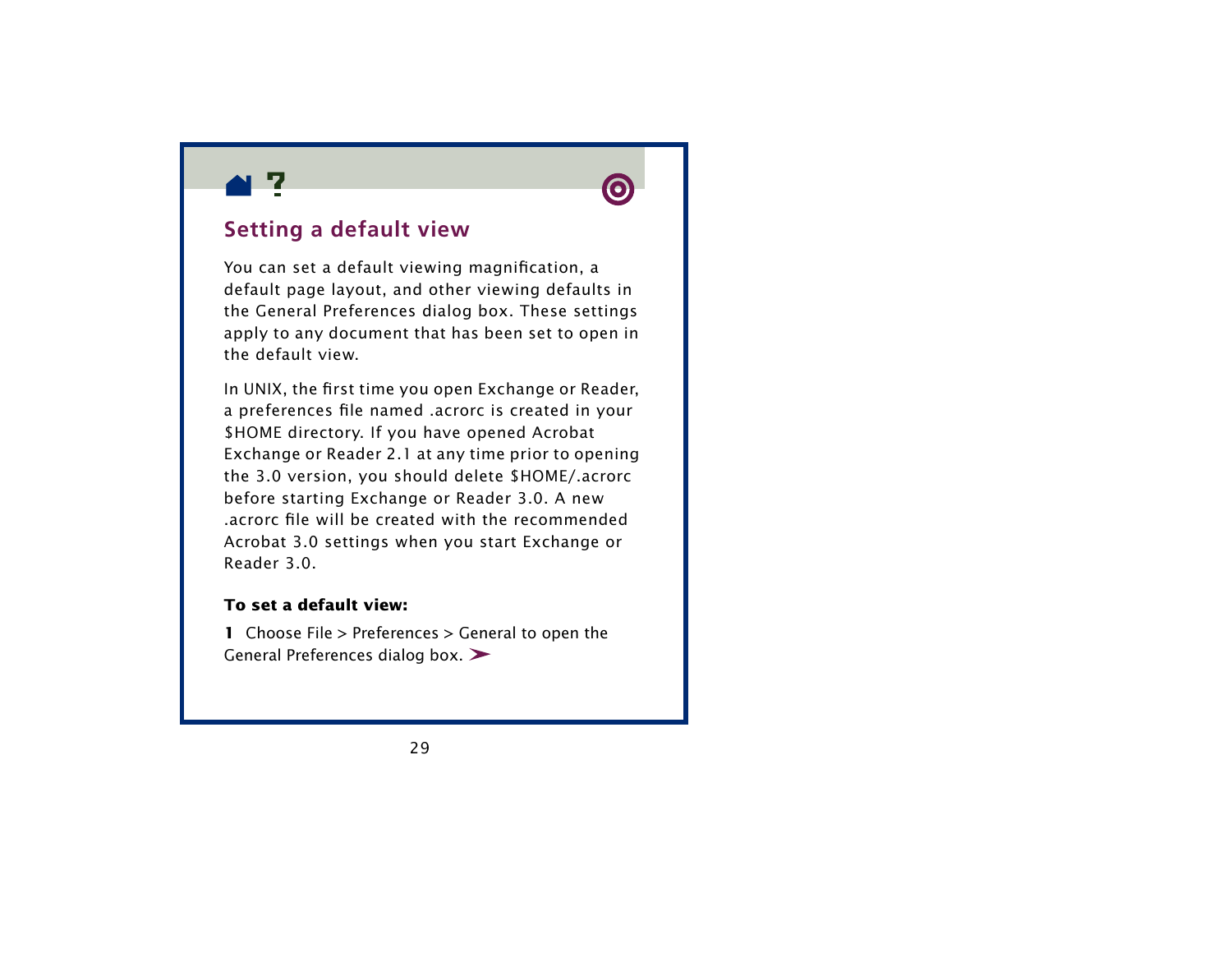



**2** Choose settings for the following options:

**• Default Page Layout** specifies a page layout for your Acrobat viewer to use when PDF documents are first opened.

**• Default Magnification** specifies a magnification level for your Acrobat viewer to use when PDF documents are first opened.

**• Max "Fit Visible" Magnification** sets the maximum magnification for the Fit Visible view and for viewing articles.

**• Substitution Fonts** specifies which Multiple Master fonts your Acrobat viewer uses to substitute for Type 1 and TrueType fonts that are not available on your computer. If PDF documents fail to print because of insufficient printer memory, choose Sans from the Substitution Fonts menu. Changing the Substitution Fonts setting has no effect until you restart Windows or your Macintosh.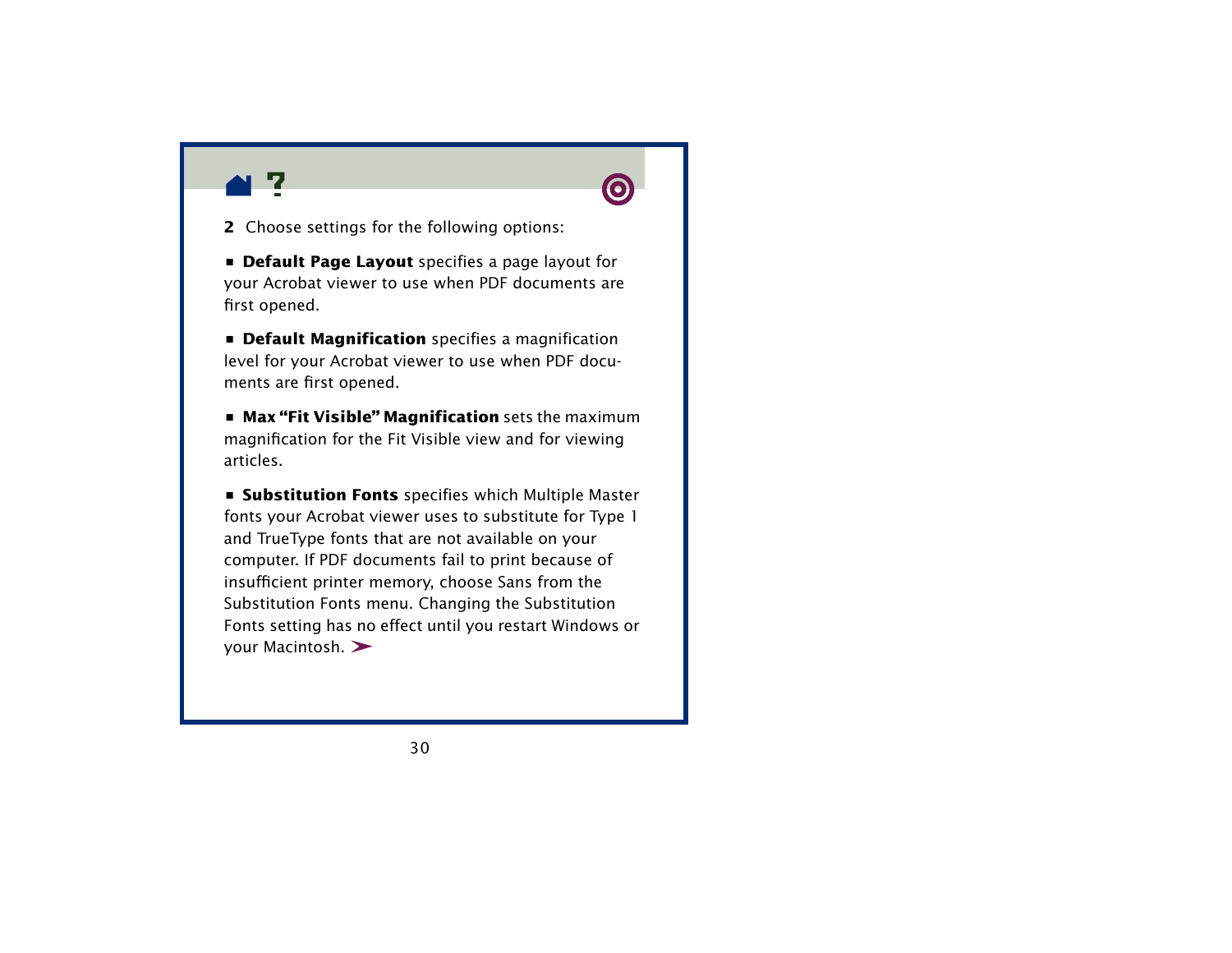



**• Page Units** (inches, millimeters, or points) specifies which unit of measurement is used to display the page size in the status bar and the Crop dialog box with the Page Units option.

**• Display Large Images** specifies displaying images larger than 128K. A gray box appears in place of a large image if you do not choose this option. Not displaying large images can speed paging through a document.

**• Greek Text: Below [\_\_\_] Pixels** specifies displaying text below the designated point size as gray lines to speed display time. The original default is 6.

**• Smooth Text and Monochrome Images** specifies smoothing the edges of text and monochrome images to minimize the contrast between the background and the text or image. This effect usually improves the quality of the display on-screen.  $\blacktriangleright$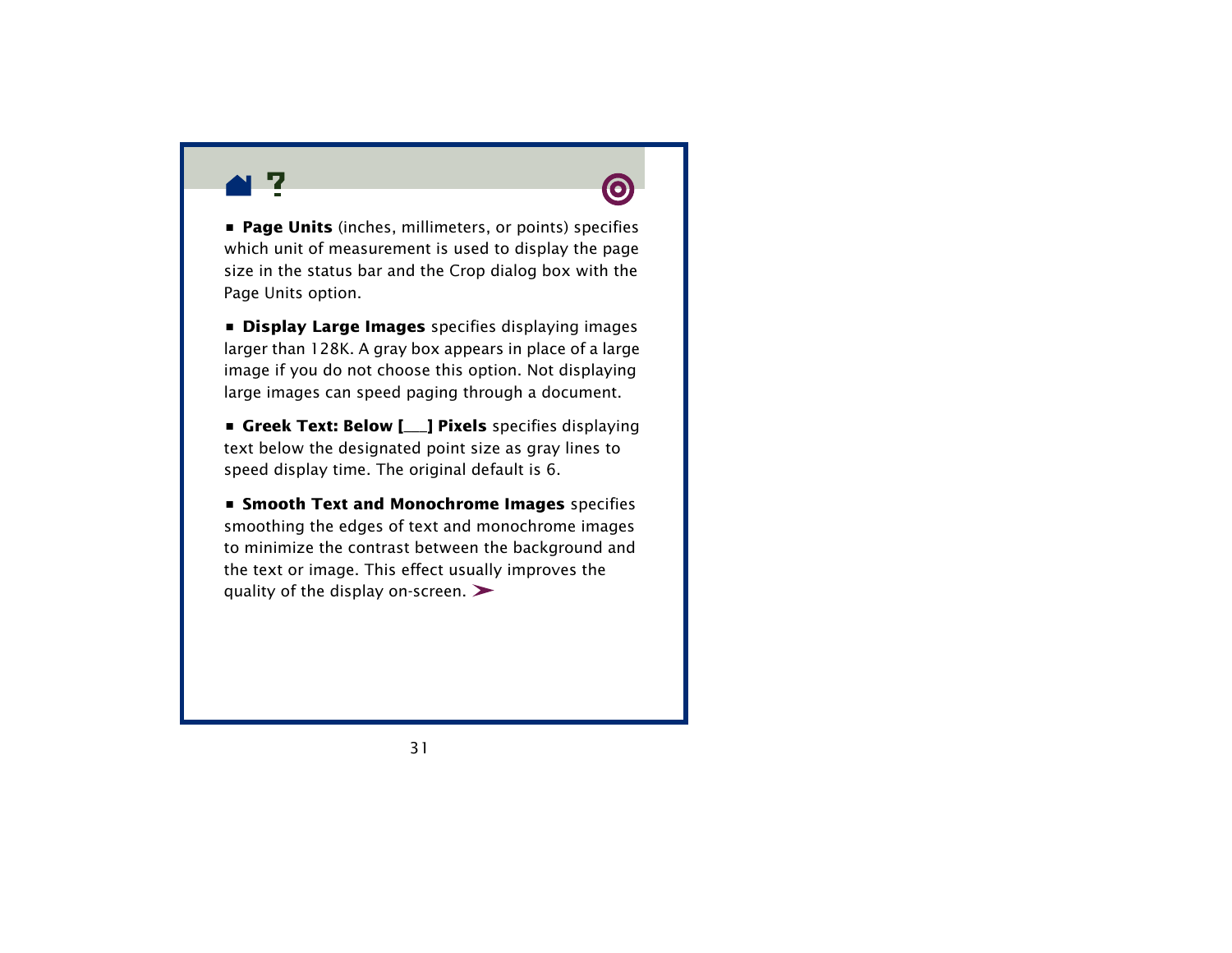



**• Use Calibrated Color for Display** specifies using the color space information for each image in this PDF document to reproduce an accurate display of the original image. See **[Calibrated color](#page-90-0)** for more information.

**• Use Page Cache** specifies placing the next page in a buffer to reduce the amount of time it takes to page through a document.  $\blacktriangleright$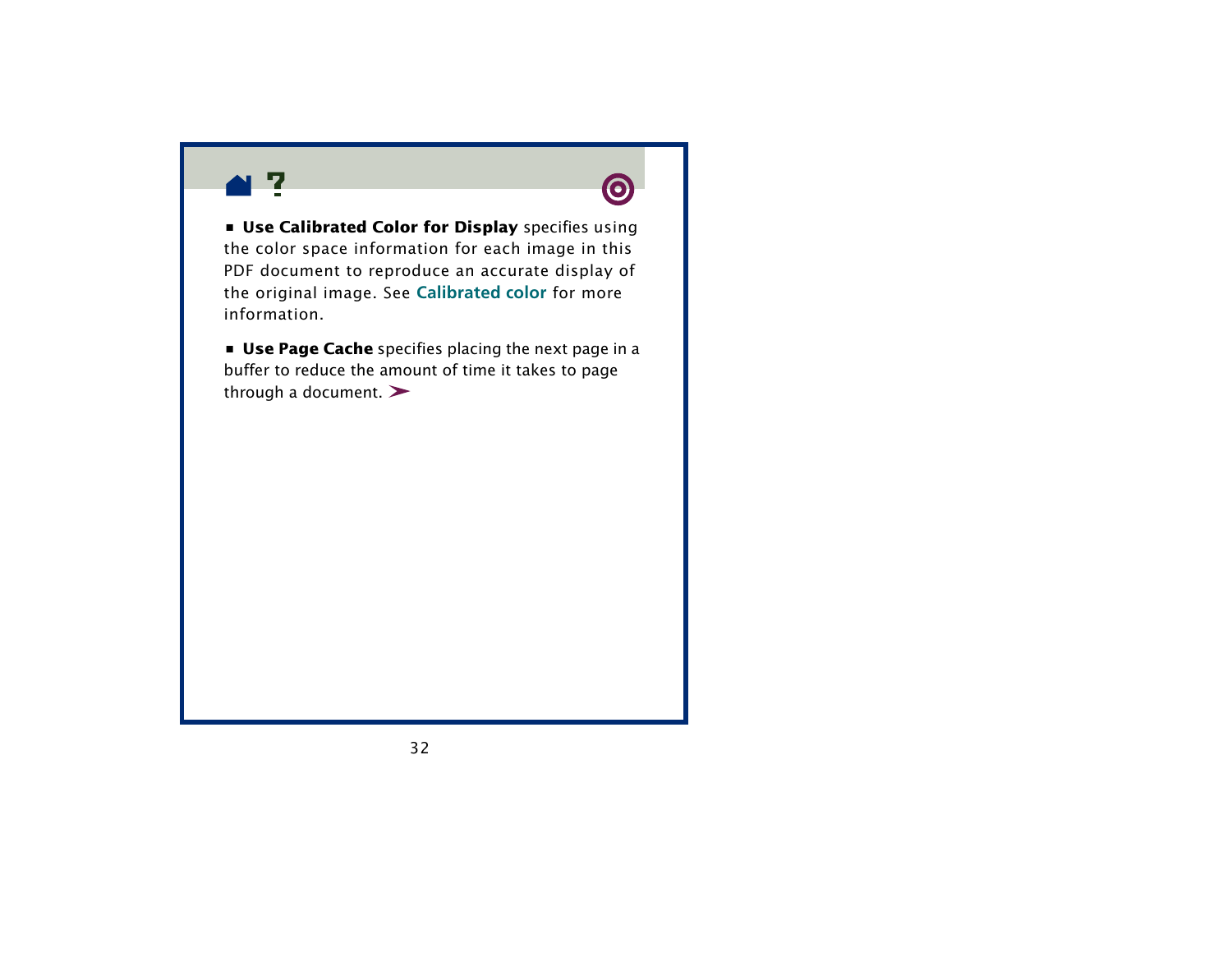



**• Open "Go to View" Links in Same Window** specifies opening linked PDF documents in one window to minimize the number of open windows in your Acrobat viewer. If you do not select this option, then a new window is opened for each new Go to View link. If a linked file is open when a Go to View link to it from another document is activated, the file remains open in a separate window.

#### **• Allow Background Download of Entire File**

specifies allowing a PDF file to continue downloading from the Web even after the requested page displays on-screen. If you do not select this option, only the requested page will download to your computer and other pages will be downloaded as you request them.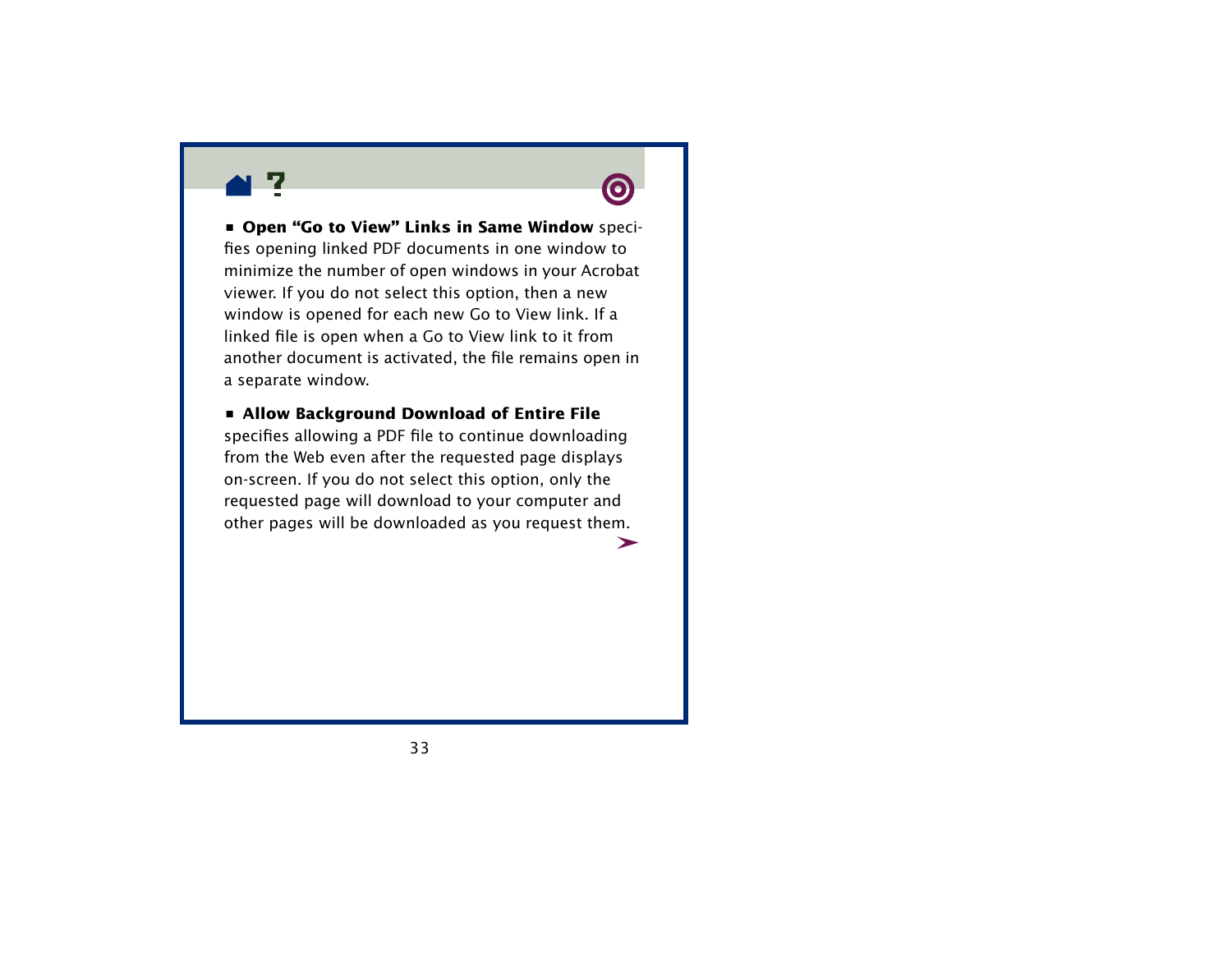



*Note: If you do not select background downloading, and you link to another file, the Go Back command in your Netscape Navigator compatible Web browser will return you to the first page of the PDF file you linked from, even if you were not on the first page. This can also happen if you select this option and link to another file before the entire PDF file is downloaded.*

**• Display Splash Screen at Startup** specifies displaying the Acrobat splash screen each time the program is started.

**• Display Open Dialog at Startup** specifies displaying the Open dialog box each time the program is started.

**3** Click OK.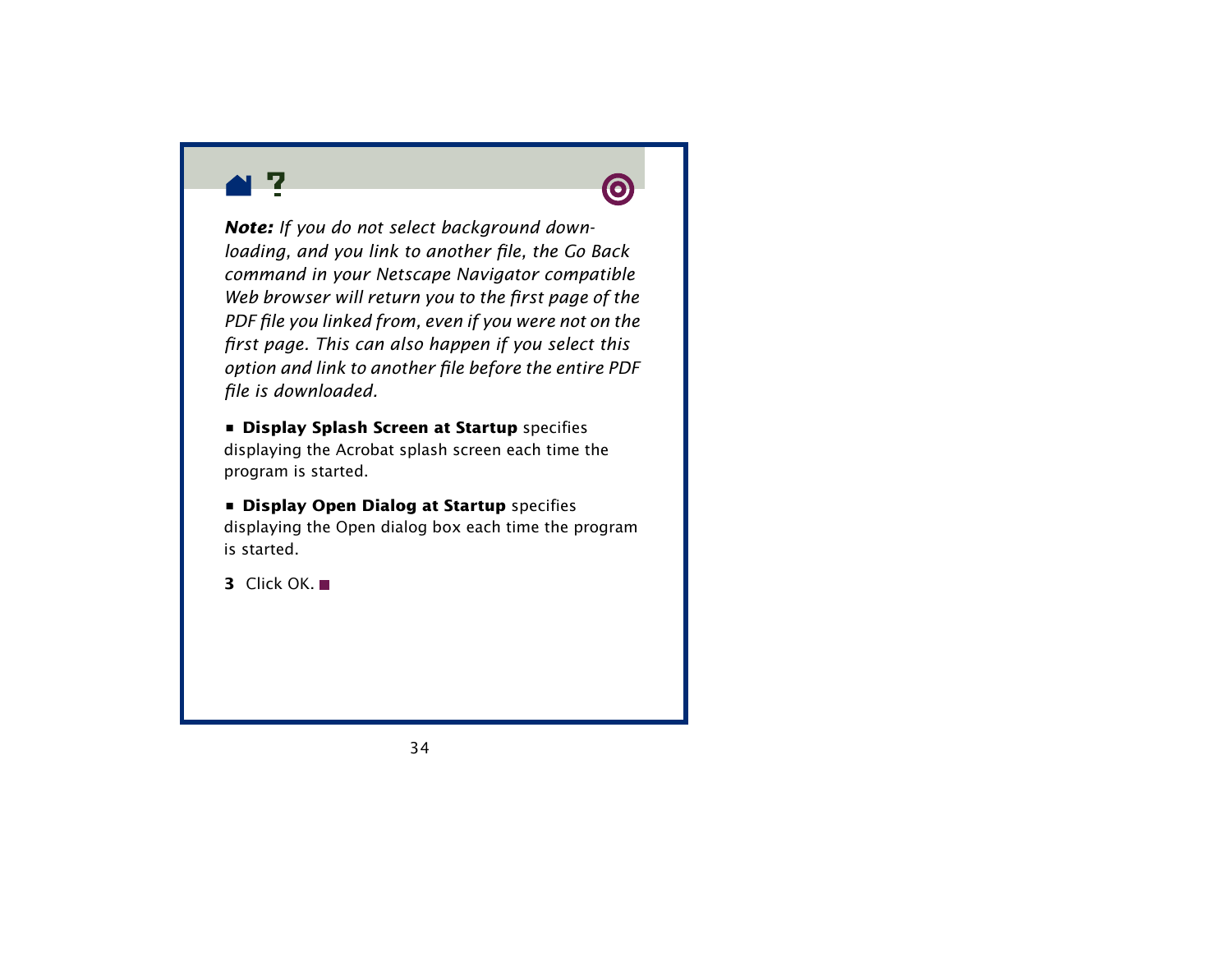<span id="page-34-0"></span>



### **Reading documents in Full Screen view**

PDF documents fill the entire screen in Full Screen view; the menu bar, toolbar, status bar, and window controls are hidden. Document authors can set PDF documents to open in Full Screen, or you can set the view for yourself. Full Screen view is often used for presentations, sometimes with automatic page advancement and transitions.

Whether you use Full Screen to view a presentation or for your own purposes, you can establish your own **[Full Screen preferences](#page-36-0)**.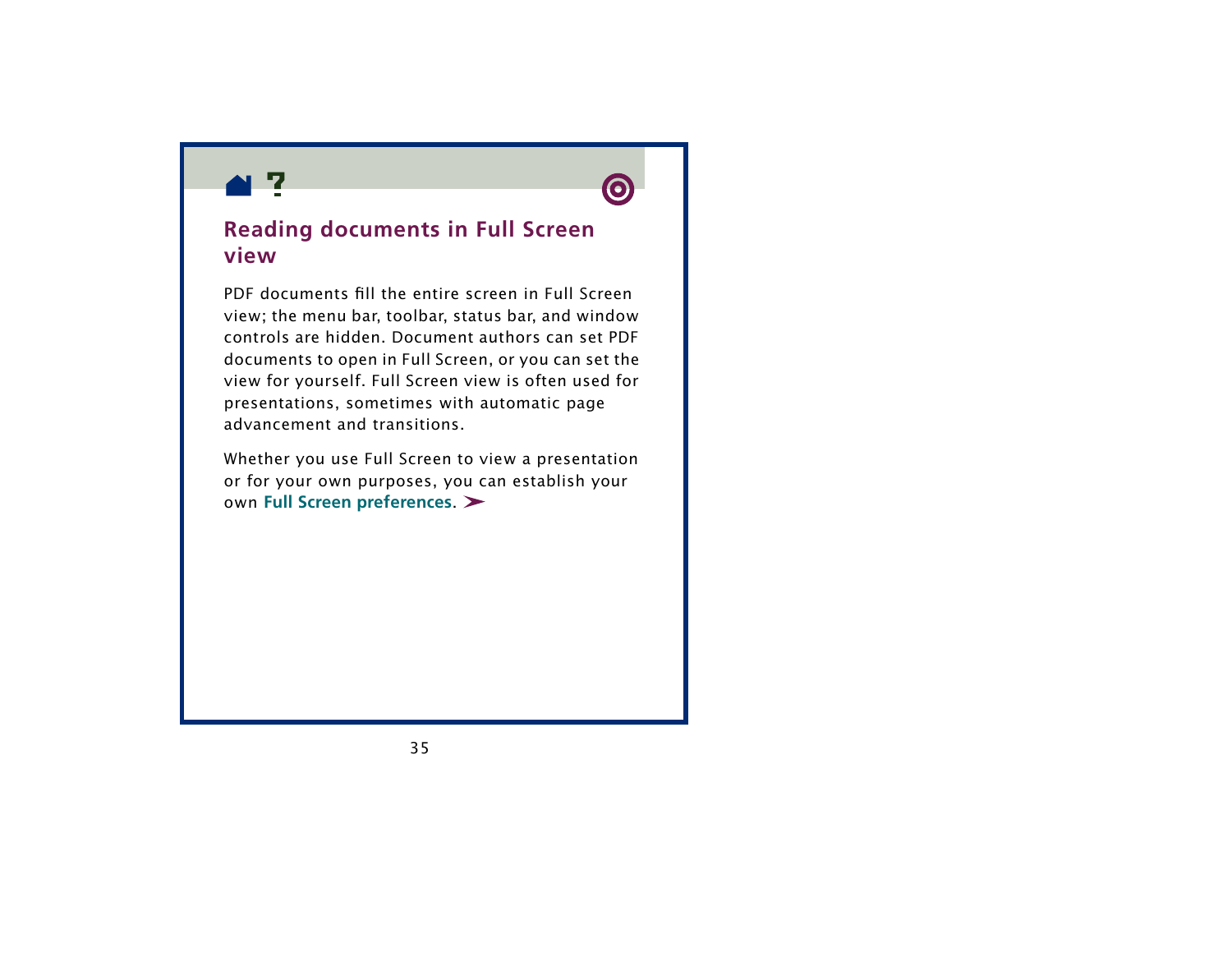



In Full Screen view, the pointer remains active so that you can click links and open notes. You can use navigational and magnification buttons, even though the menus and toolbar are not visible, by using their **[keyboard shortcuts](#page-93-0)**:

**•** For the View menu, you can use shortcuts for all commands except Page Only, Bookmarks and Page, and Thumbnails and Page, and except the page layout views.

**•** For the Tools menu, you can use shortcuts for the hand and zoom tools.

To exit from Full Screen view, press the Escape key. If the Escape key doesn't work, press Ctrl+Shift+L (Windows and UNIX) or Cmd+Shift+L (Macintosh) to exit full screen mode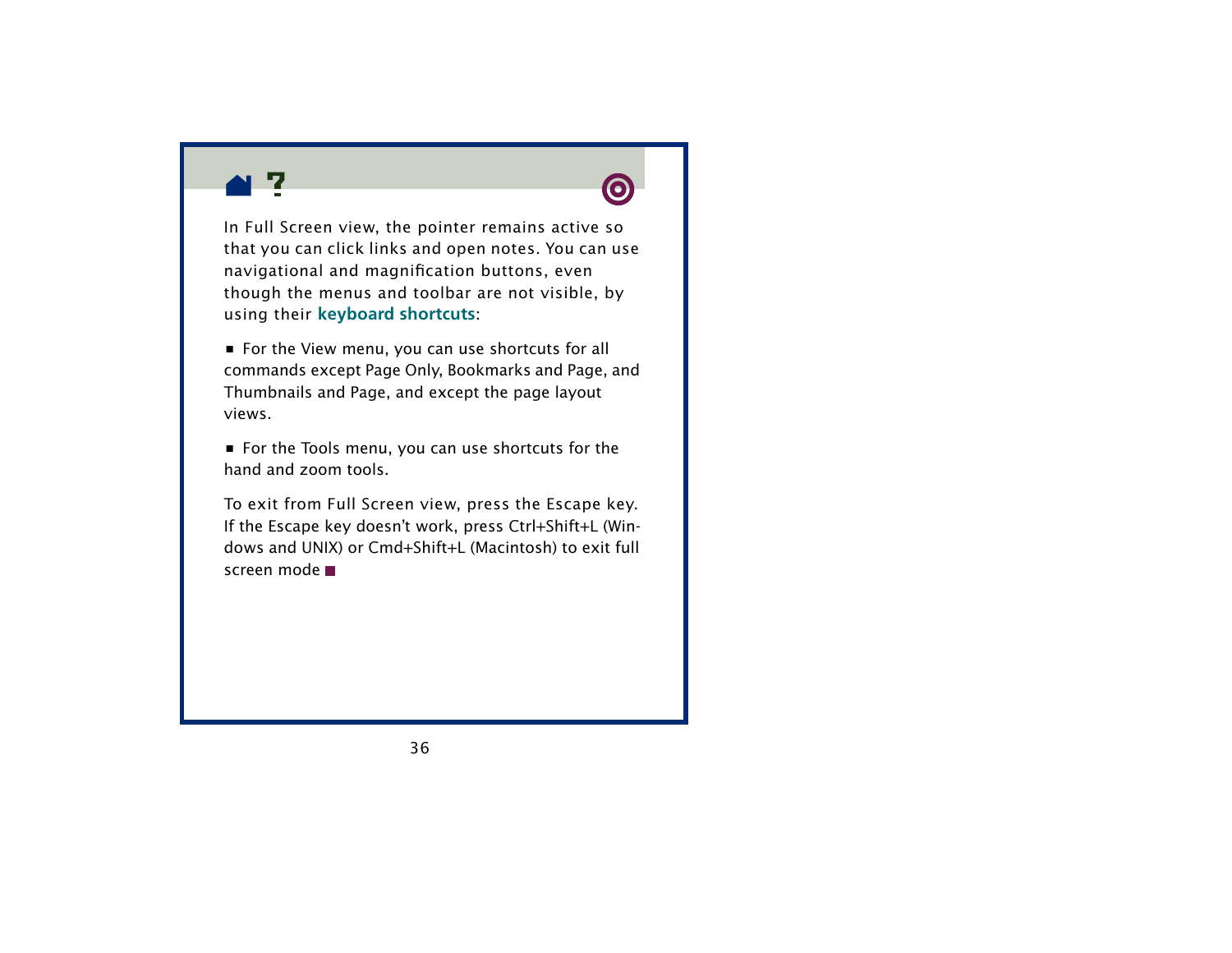



## **Full Screen preferences**

Choose File > Preferences > Full Screen to set the characteristics of Acrobat Reader's Full Screen view. These settings apply to any document you open in Full Screen view and that does not have its own Full Screen settings.

The default settings are usually acceptable and do not need to be changed.  $\blacktriangleright$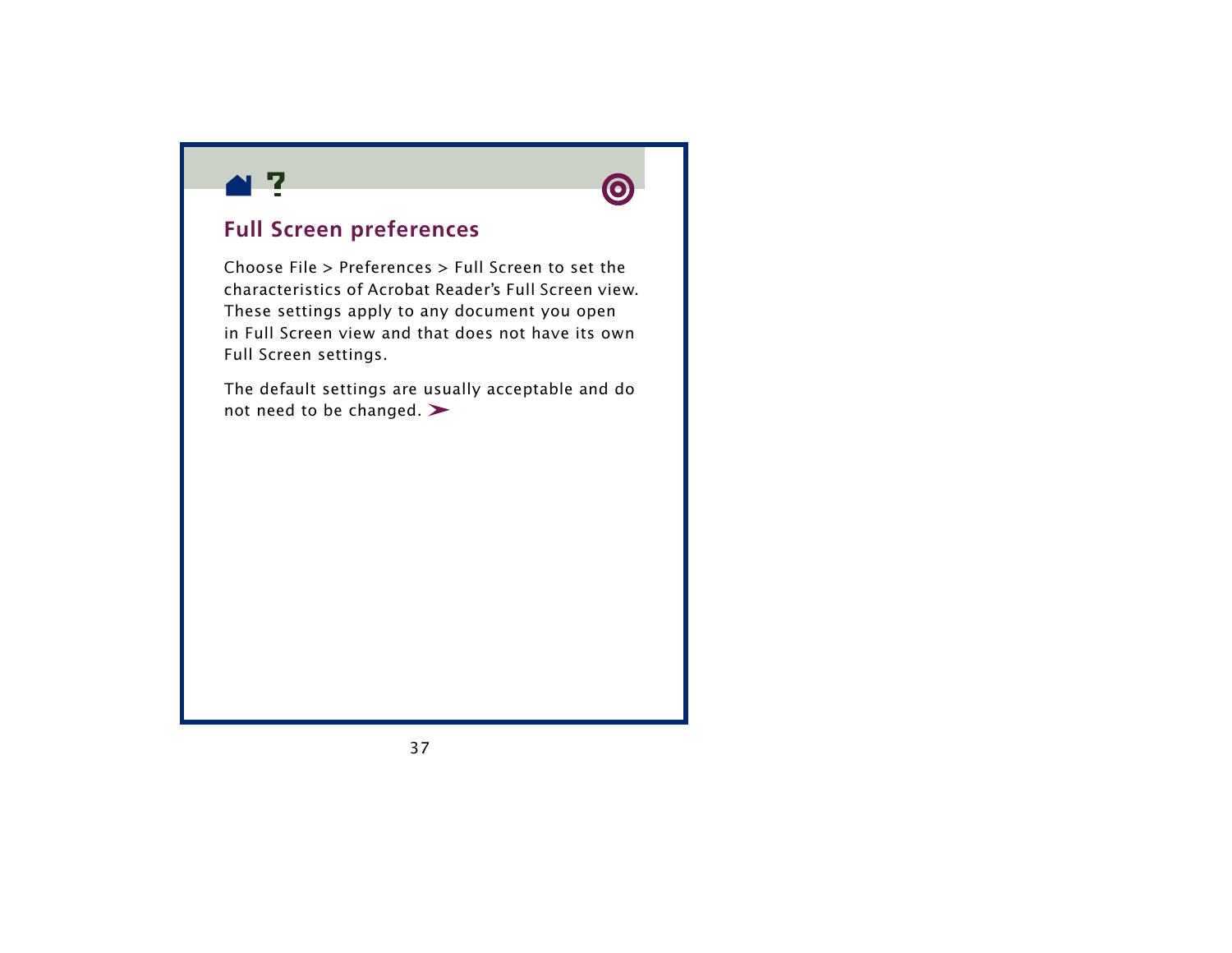

The Full Screen Preferences dialog box provides these options:

**• Advance Every \_\_ Seconds** specifies whether you advance automatically from page to page every set number of seconds. For automatic paging, enter the number of seconds in the text box. You can page through a document by using mouse or keyboard commands even if automatic paging is selected.

**• Advance On Any Click** specifies navigating through a document by clicking your mouse.

**• Loop After Last Page** pages through the document continuously, returning to the first page from the last. A typical use for this option is for kiosk displays.

**• Escape Key Exits** specifies using the Escape key to exit Full Screen mode. If you disable the Escape key, Ctrl+Shift+L (Windows and UNIX) or Cmd+Shift+L (Macintosh) can be used to exit Full Screen mode.  $\triangleright$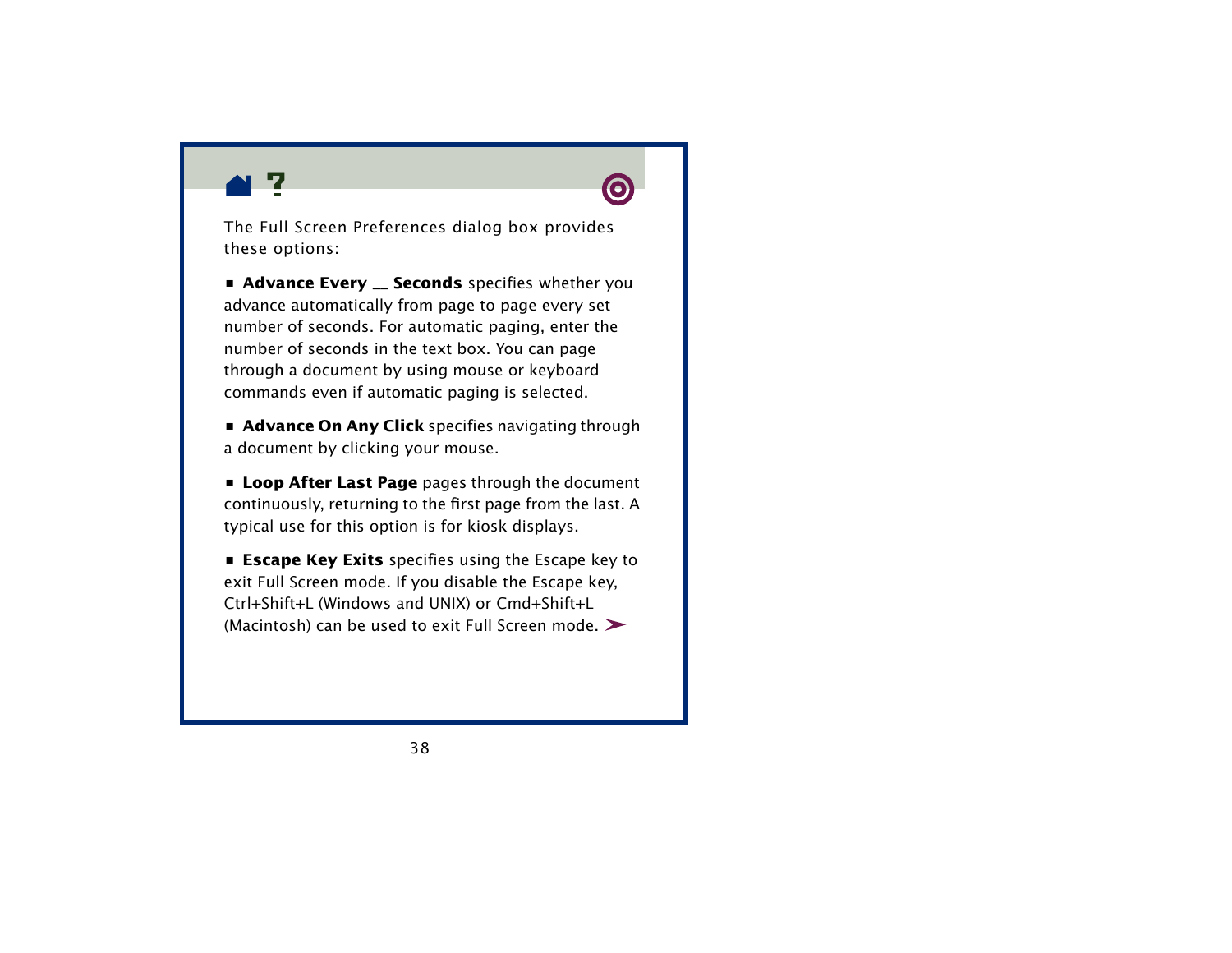



**• Background Color** specifies the window's background color. Options are Black (the default), White, and Custom. If you select Custom, the system color palette is displayed. See your computer's user guide for instructions on setting a custom color.

**• Default Transition** specifies a transition effect to display when switching pages in Full Screen. The default transition is None.

**• Mouse Cursor** specifies how the mouse cursor appears in Full Screen view. The default is to hide the cursor after a short delay.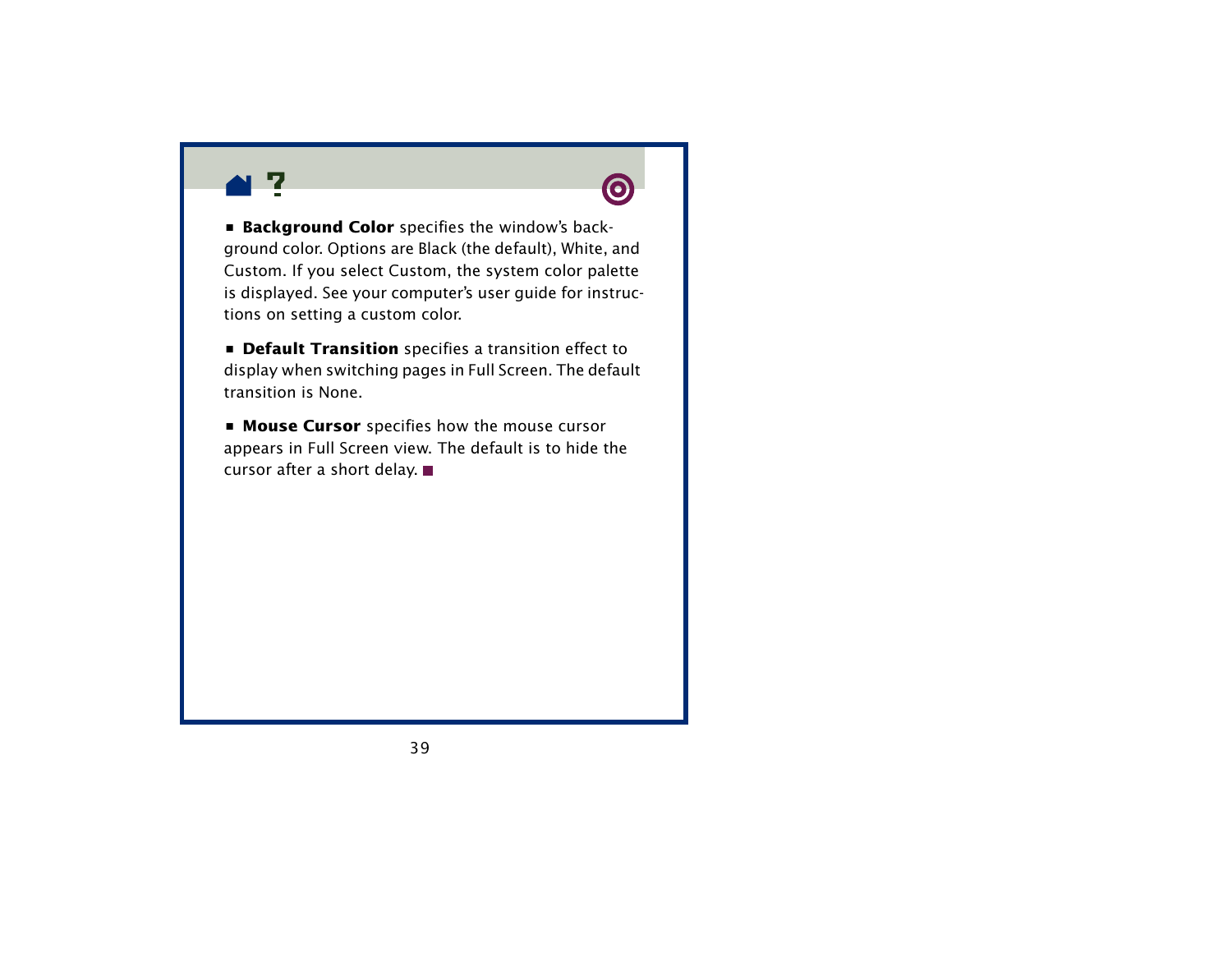<span id="page-39-0"></span>



## **Choosing a Web browser for Weblinks**

When you click a Weblink in a PDF document, the default browser opens for you to view the linked document. Before this happens, however, you have to identify the default browser to Acrobat Reader. You can also choose to show or hide the Web browser button and link information and status.

### **To change preferences:**

- **1** Choose File > Preferences > Weblink.
- **2** Choose from the following options:

**•** Choose an option from the Link Information menu to determine whether Reader displays a URL in the status bar always, never, or only when Ctrl (Windows and UNIX) or Option (Macintosh) is pressed at a time when the pointer is over a Weblink.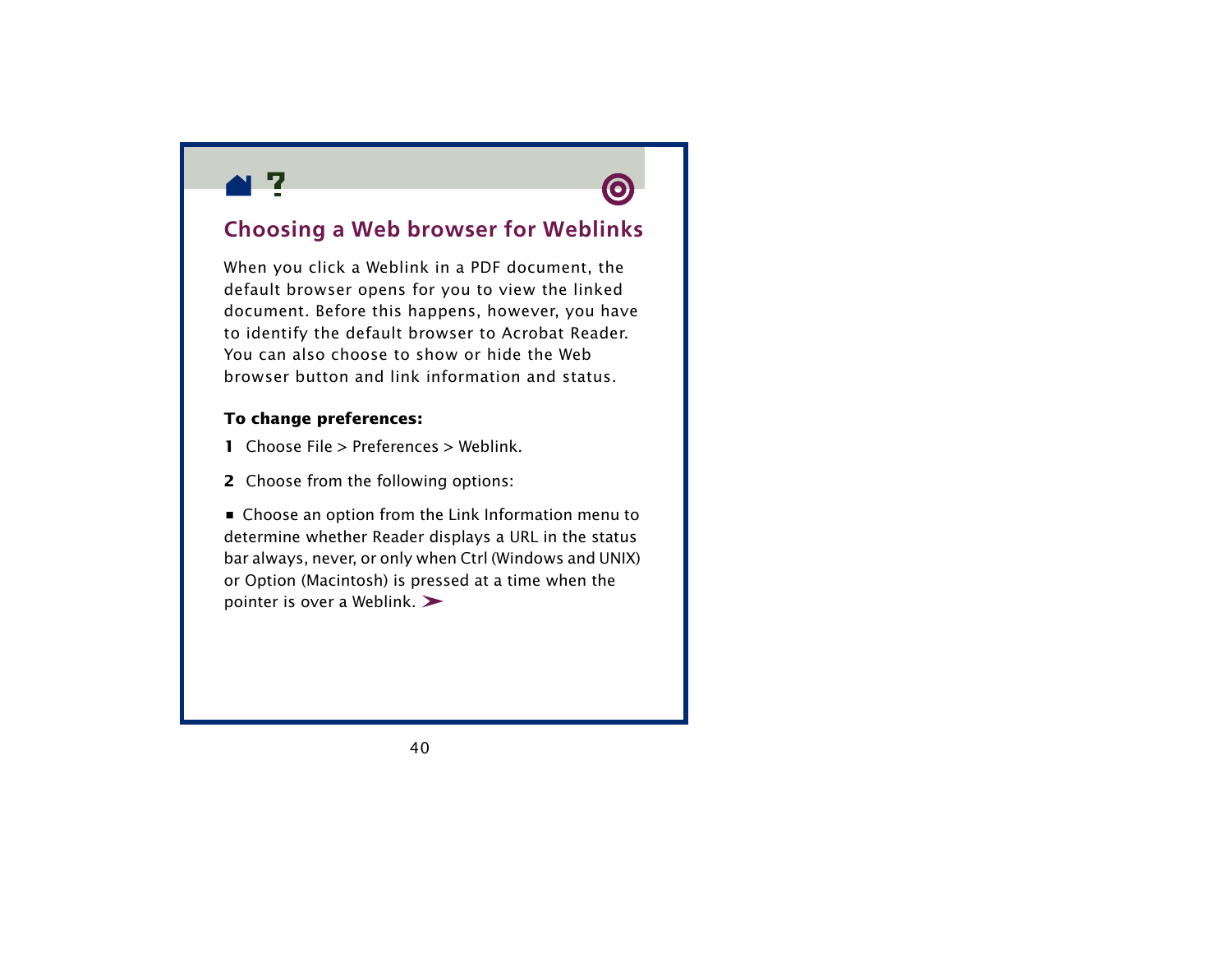



**•** Select Show Toolbar Button to show the Web Browser button  $\mathcal{W}$  in the toolbar. You can open your Web browser from Acrobat Reader by clicking the button.

**•** Select Show Progress Dialog to display status information such as how much data is being downloaded after a Weblink is activated.

**•** To select a Web browser, click Browse (Windows and UNIX) or Select (Macintosh), locate your browser, and click Open.

**•** Choose the connection type that matches your browser. If your browser is not listed, choose the Standard connection type.

**3** Click OK to save your preferences.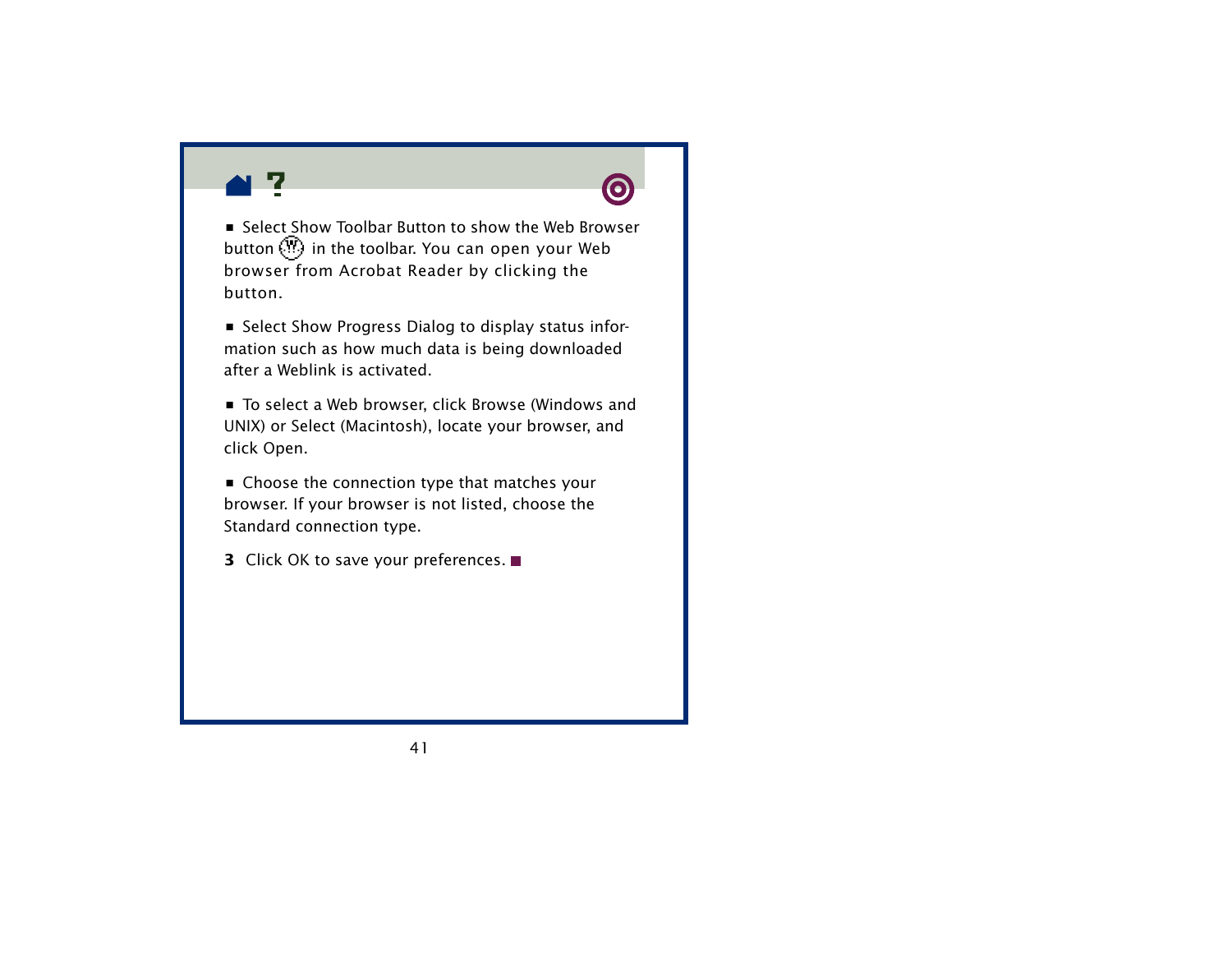



# **Displaying information about a document**

The Document Info submenu of the File menu contains commands that display information about a document.

## **To display document information:**

Choose File > Document Info, and then choose a type of document info:

**• [General](#page-42-0)** displays basic creation information about the PDF document.

- **• [Font](#page-44-0)** displays font usage information.
- **• [Security](#page-45-0)** displays the document's security settings.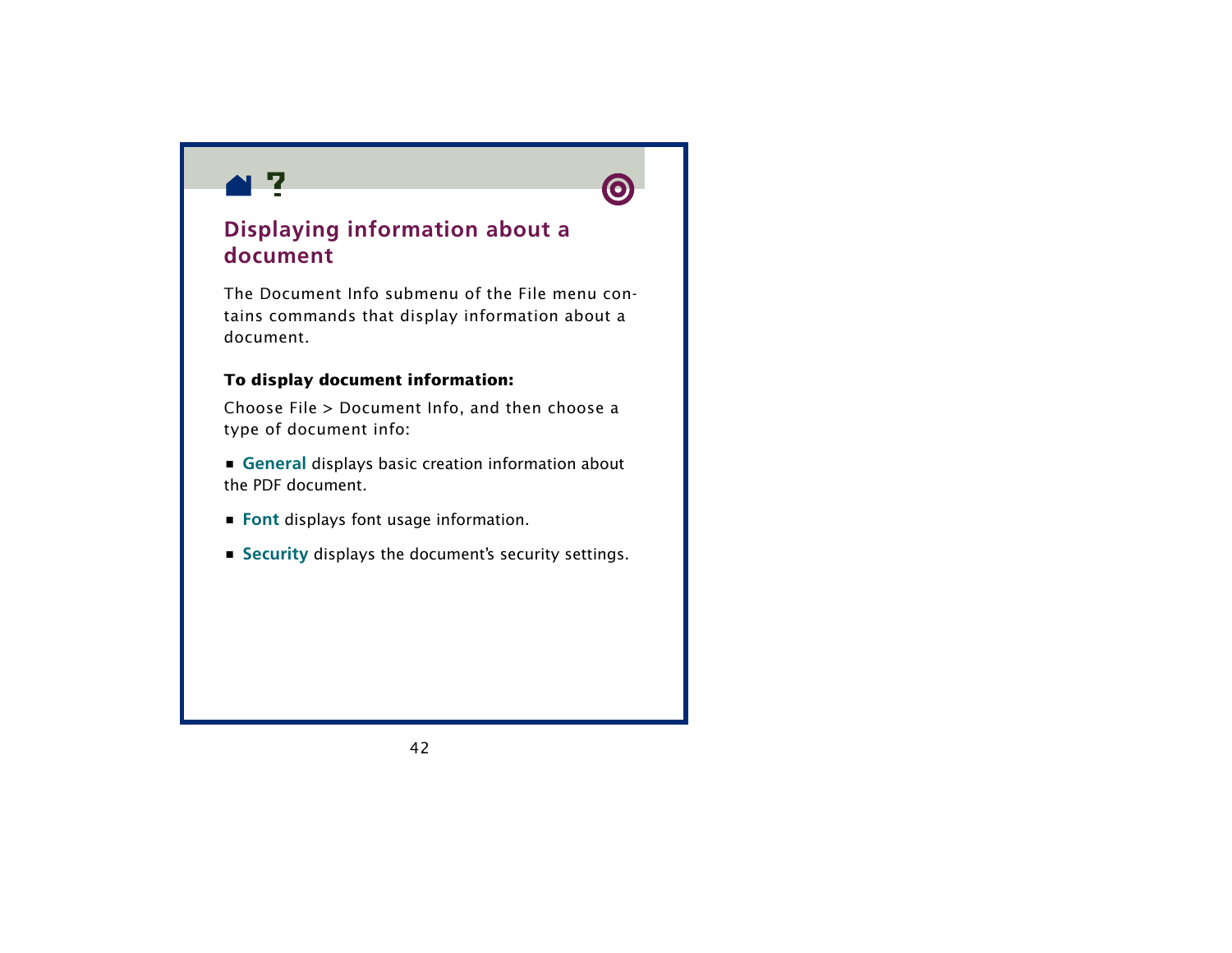<span id="page-42-0"></span>



## **Getting General information about a document**

The General Info dialog box provides title, subject, author, and keyword information if it has been provided. It also displays attributes set by Exchange, PDF Writer, or Distiller in this dialog box:

**• Creator** indicates the program that created the original document (if known).

**• Producer** indicates the application or driver that produced the PDF document.

**• Created** indicates the date and time the document was created.

**• Modified** indicates the date and time the document was last modified.  $\blacktriangleright$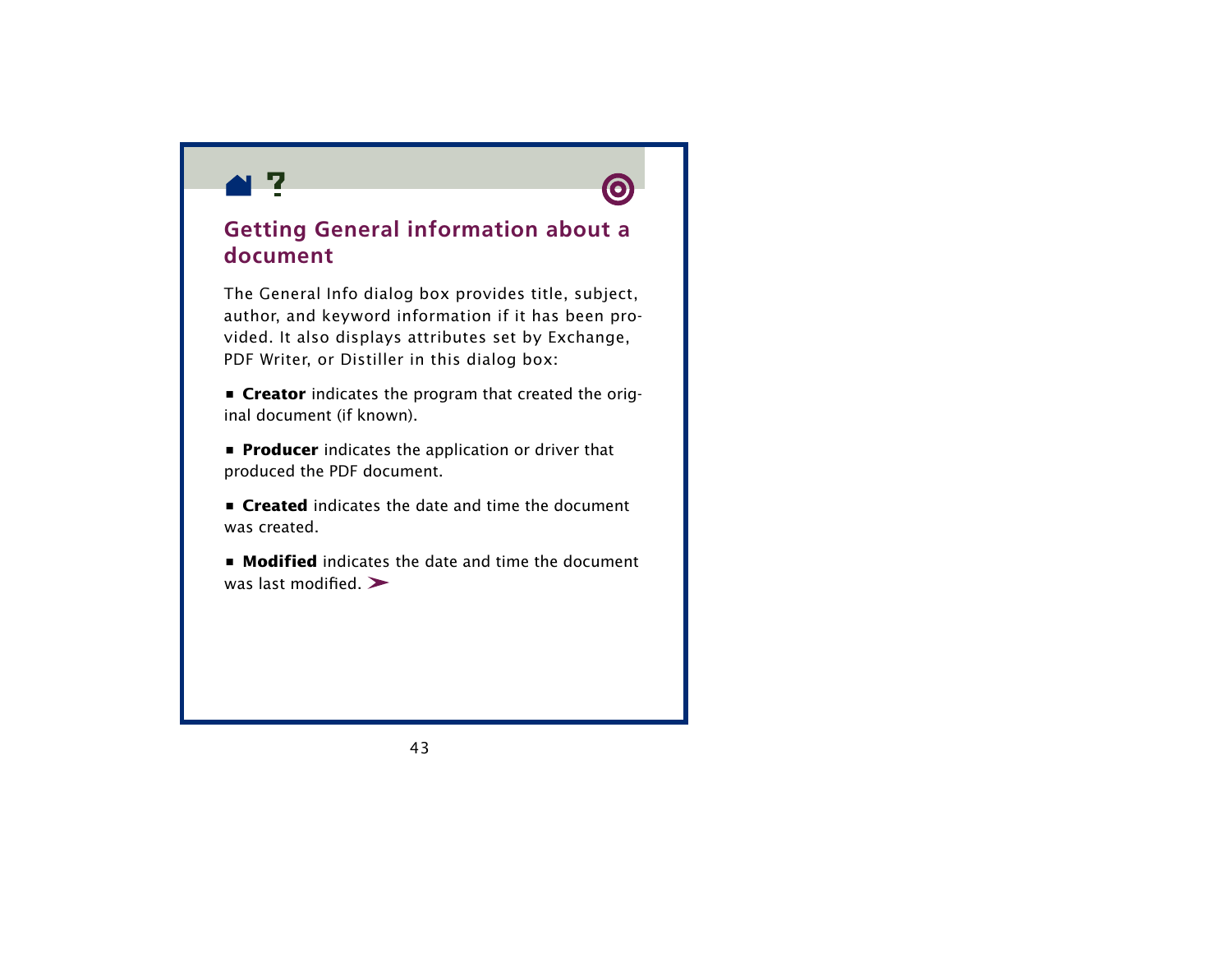



**• Optimized** indicates whether the file has been optimized. (Optimized files can be downloaded one page at a time from a Web server.

**• File Size** indicates the size of the PDF file.

*Note: The title is the document's title, not necessarily the filename (unless the title and filename are identical). The title and filename appear in the title bar in the document window.*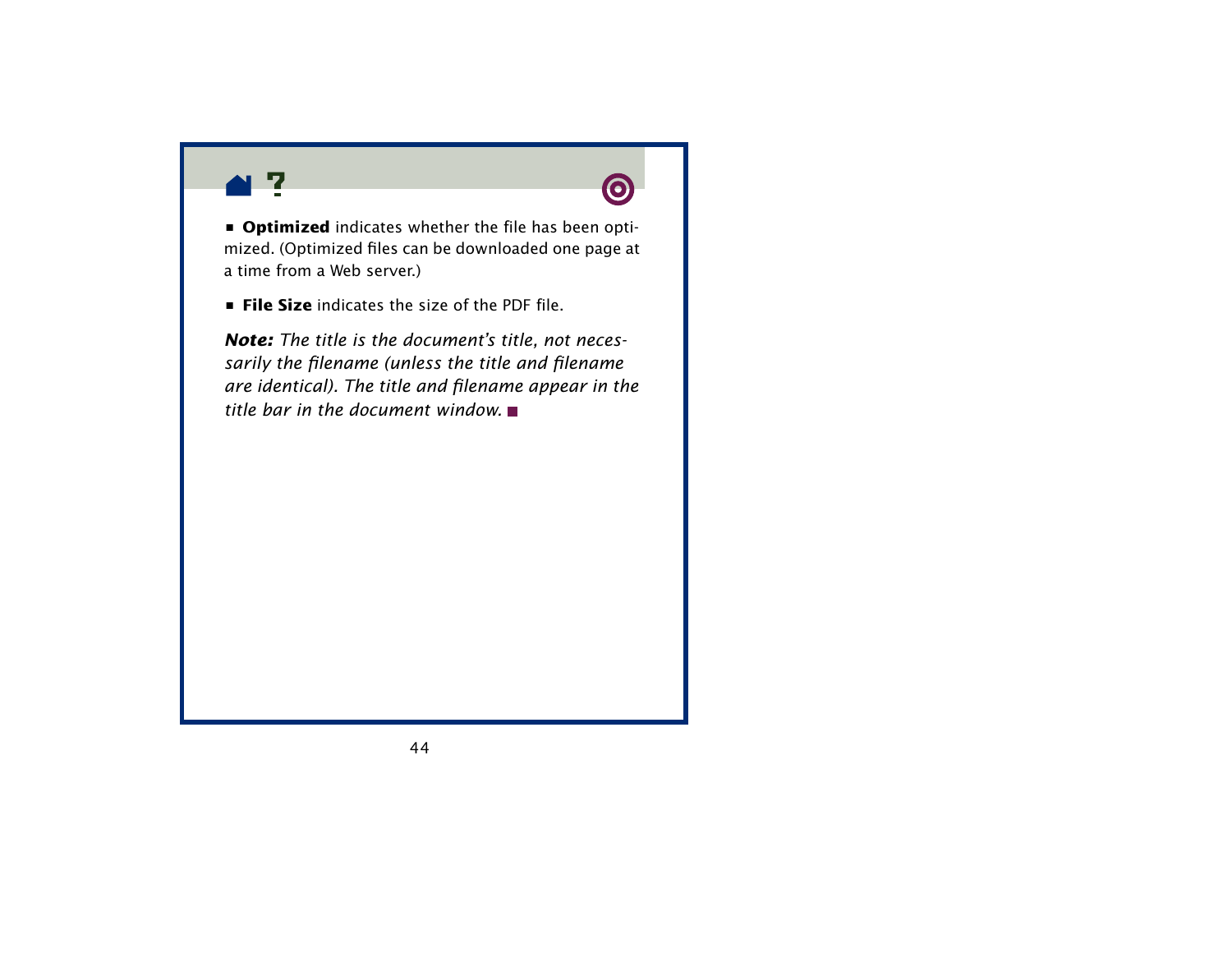<span id="page-44-0"></span>



## **Getting information about fonts used in a document**

The Font Information dialog box lists the original font used in the original document, font type, font encoding, and the font used in Reader to display the original font. Only the fonts encountered in the document so far are listed. To see a list of all fonts used in the entire document, click the List All Fonts button.

You can use the Font Information dialog box to see what fonts were used in the original document and whether the same fonts are being used as you view it. If substitute fonts are being used and you aren't satisfied with their appearance, you may want to install the original fonts on your system or ask the document creator to recreate the document with the original fonts embedded in it.

While Acrobat Reader creates a substitute font for the Macintosh, the pointer appears as a spinning letter *a*.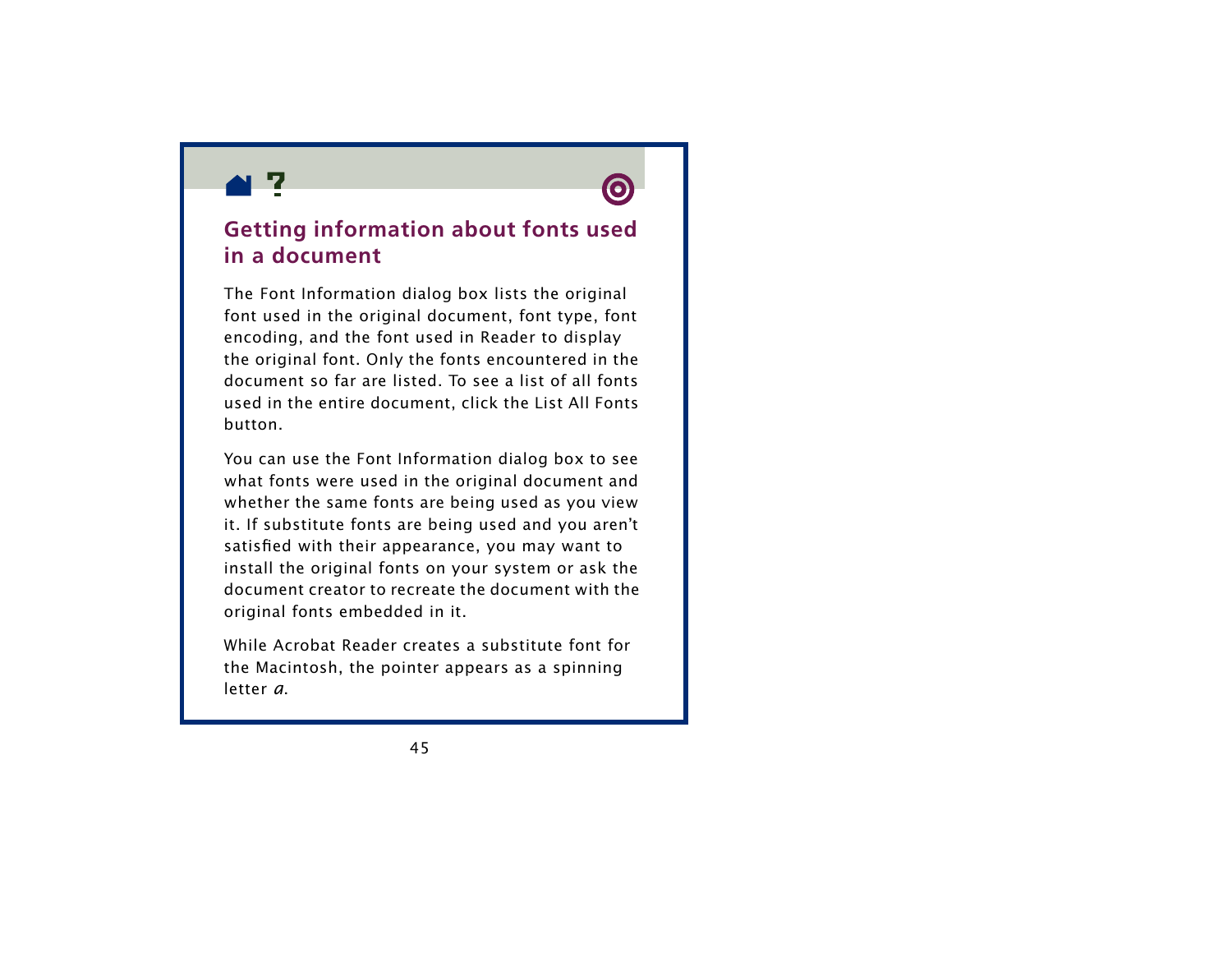<span id="page-45-0"></span>



## **Getting information about security settings**

The Security Information dialog box lists the security settings that have been assigned to the selected PDF file.

A PDF document author can choose to restrict access to a file by requiring an open password or by restricting the use of certain tools and commands. If a file requires an open password, you must enter the password to view the file. When a file has restricted access, any restricted tools and menu items are dimmed.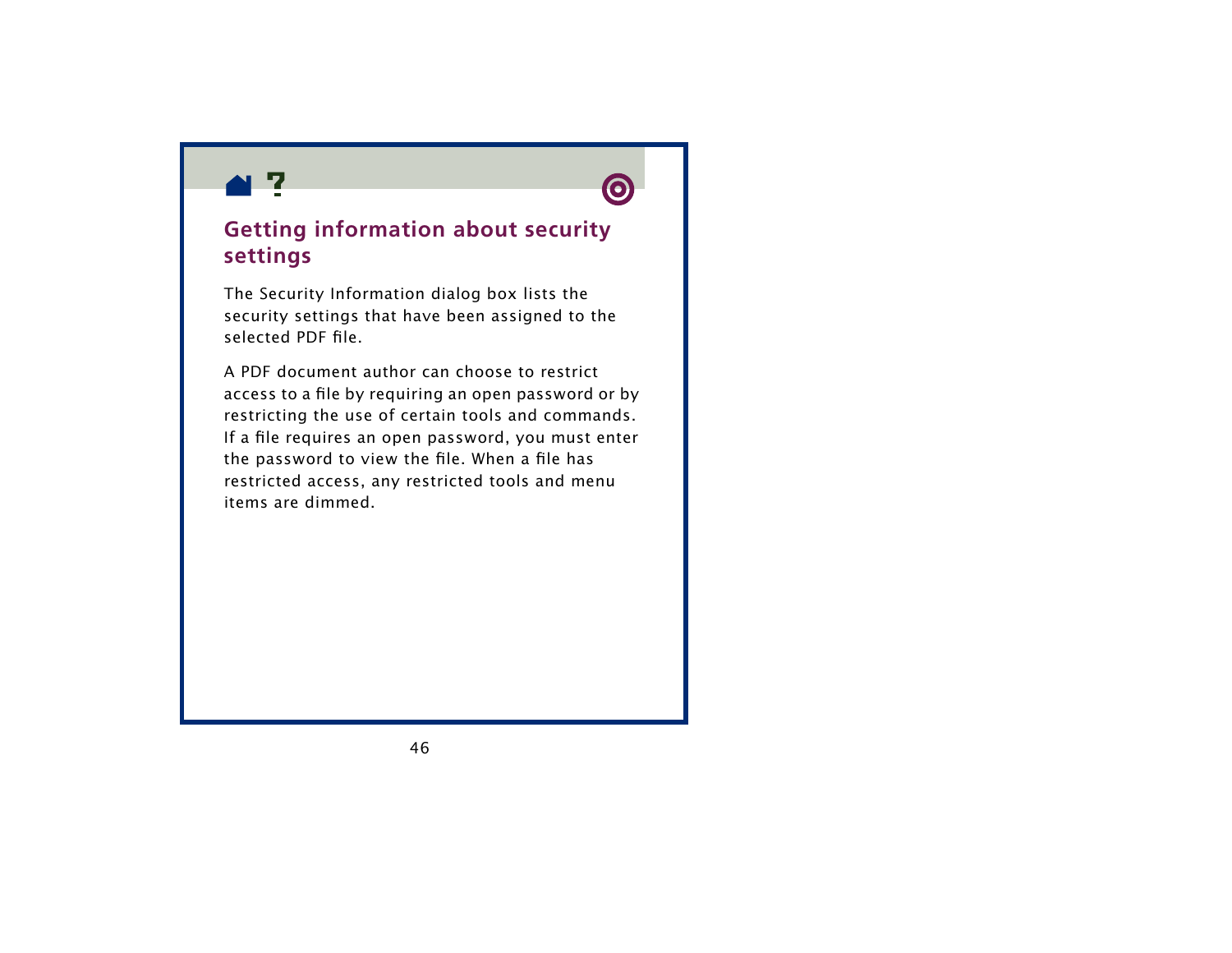



# **Navigating pages**

**[Paging through a document](#page-47-0)**

**[Browsing with thumbnails](#page-50-0)**

**[Browsing with bookmarks](#page-53-0)**

**[Following links](#page-54-0)**

**[Retracing your steps](#page-55-0)**

**[Reading articles](#page-56-0)**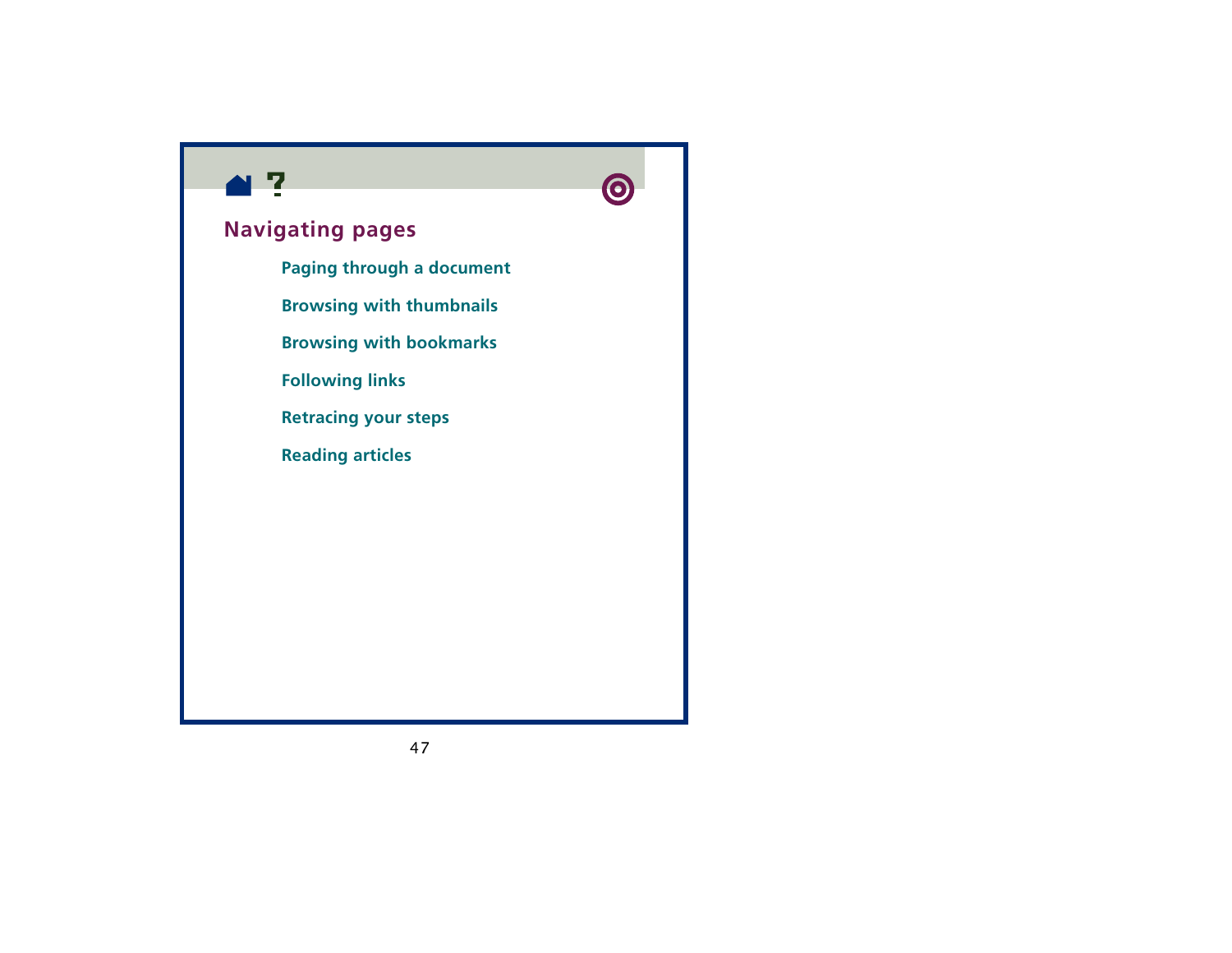<span id="page-47-0"></span>



# **Paging through a document**

Acrobat Reader provides a number of ways to page through a document.

### **To go to the next page:**

Choose one of the following:

- **E** Click the Next Page button **I** in the toolbar.
- **•** Press the Right Arrow or Down Arrow.
- **•** Choose View > Next Page.

### **To return to the previous page:**

Choose one of the following:

- **•** Click the Previous Page button **I** in the toolbar.
- **•** Press the Left Arrow or Up Arrow.
- **•** Choose View > Previous Page.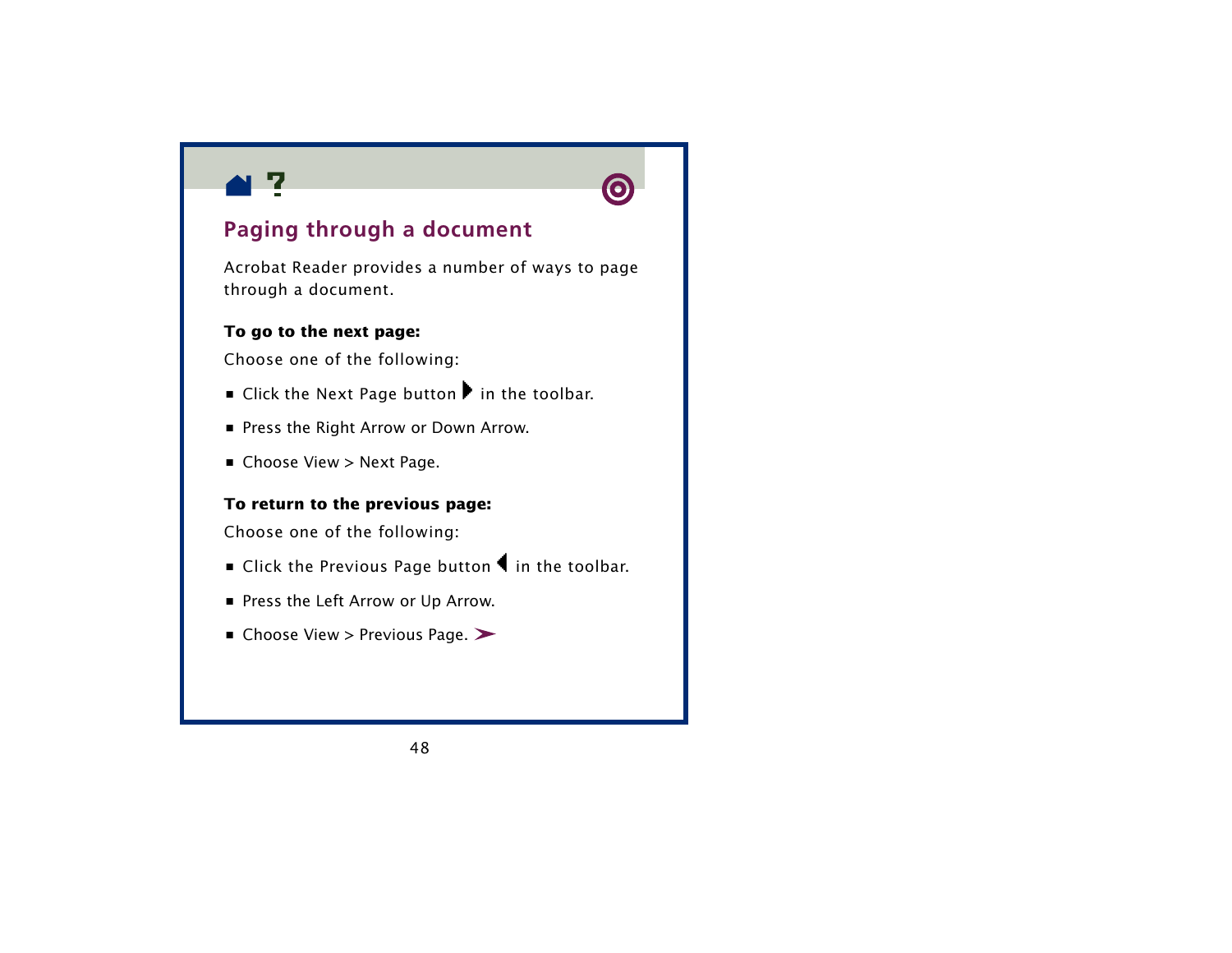



### **To go to the first page:**

Choose one of the following:

- **•** Click the First Page button  $\mathbf{R}$  in the toolbar.
- **•** Press the Home key.
- **•** Choose View > First Page.

### **To go to the last page:**

Choose one of the following:

- **•** Click the Last Page button **I** in the toolbar.
- **•** Press the End key.
- **•** Choose View > Last Page.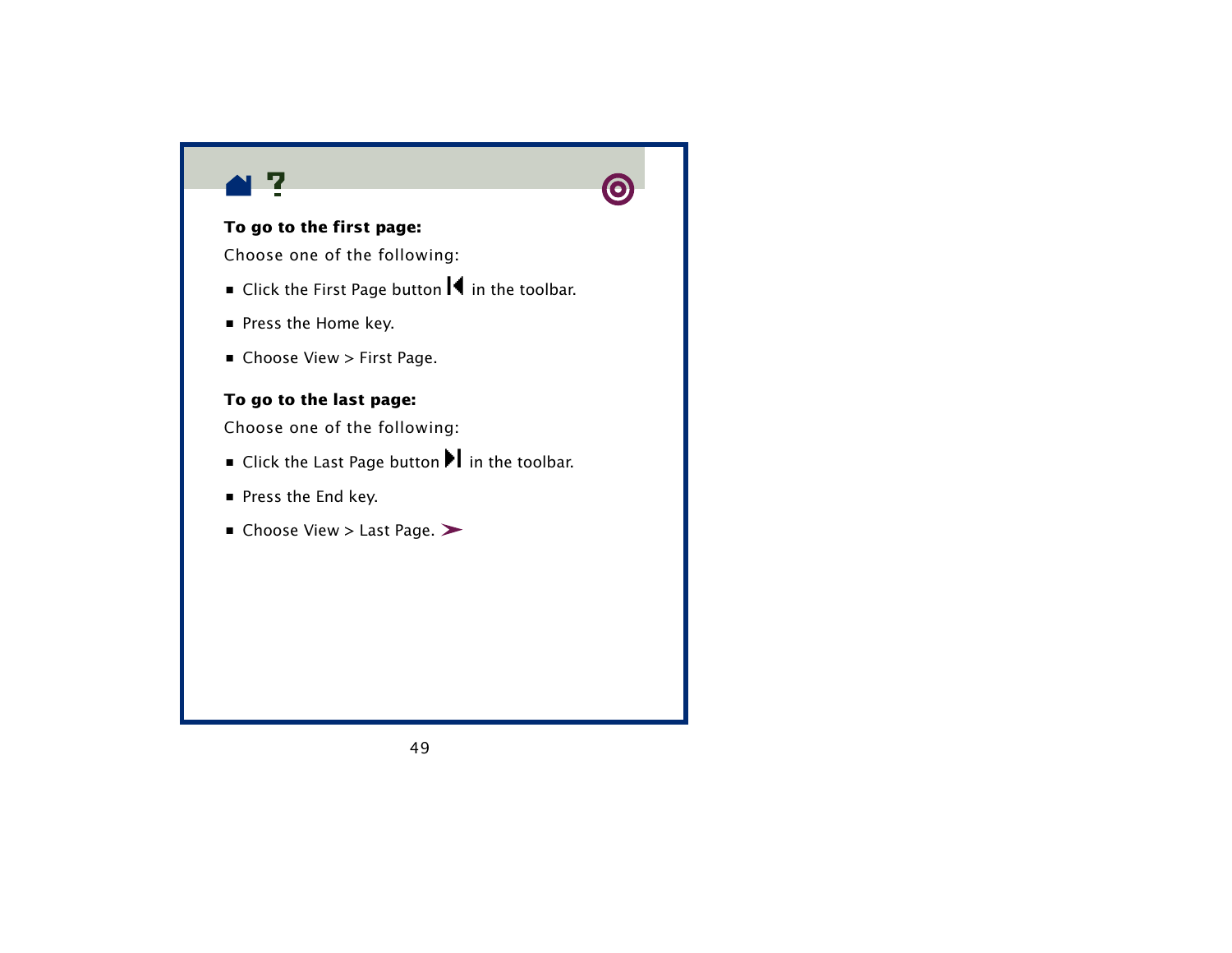



### **To jump to a specific numbered page:**

Choose one of the following:

**•** Click the page number box in the status bar at the bottom of the main window, type the page number, and click OK.

**•** Choose View > Go To Page, type the page number, and click OK.

**•** Drag the scroll box in the vertical scroll bar up and down until the rectangle to the left of the scroll bar displays the number of the page to which you want to jump.

### **To move one screenful at a time:**

**•** Press the PageDown key, Enter, or Return to move forward.

**•** Press the PageUp key, Shift+Enter, or Shift+Return to go back.

Use the horizontal scroll bar in the status bar to scroll the page right or left.  $\blacksquare$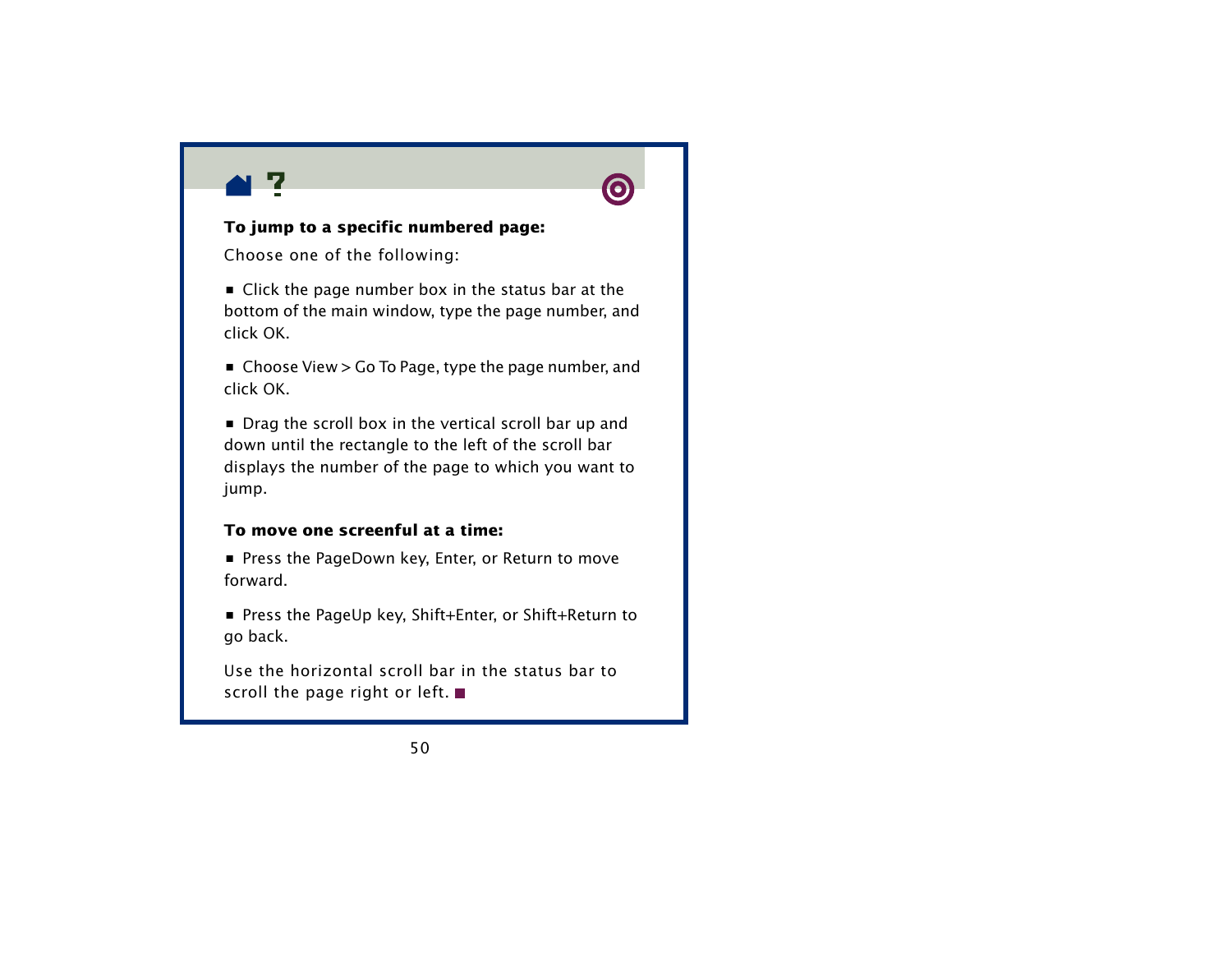<span id="page-50-0"></span>



# **Browsing with thumbnails**

A thumbnail is a miniature view of each document page which you can display in the overview area. You can use a thumbnail to jump quickly to a page and to adjust the view of the current page.

## **To jump to a page using its thumbnail:**

Click the Thumbnails and Page button  $\blacksquare\blacksquare$  or choose View > Thumbnails and Page to display thumbnail images. Click a thumbnail to move to the page it represents. The point you click determines the center of the page display.

*Note: If thumbnails appear as gray boxes in the overview area, the document author did not create them for you. You can still use the thumbnails without the miniature views or you can ask the document author to create them for you.*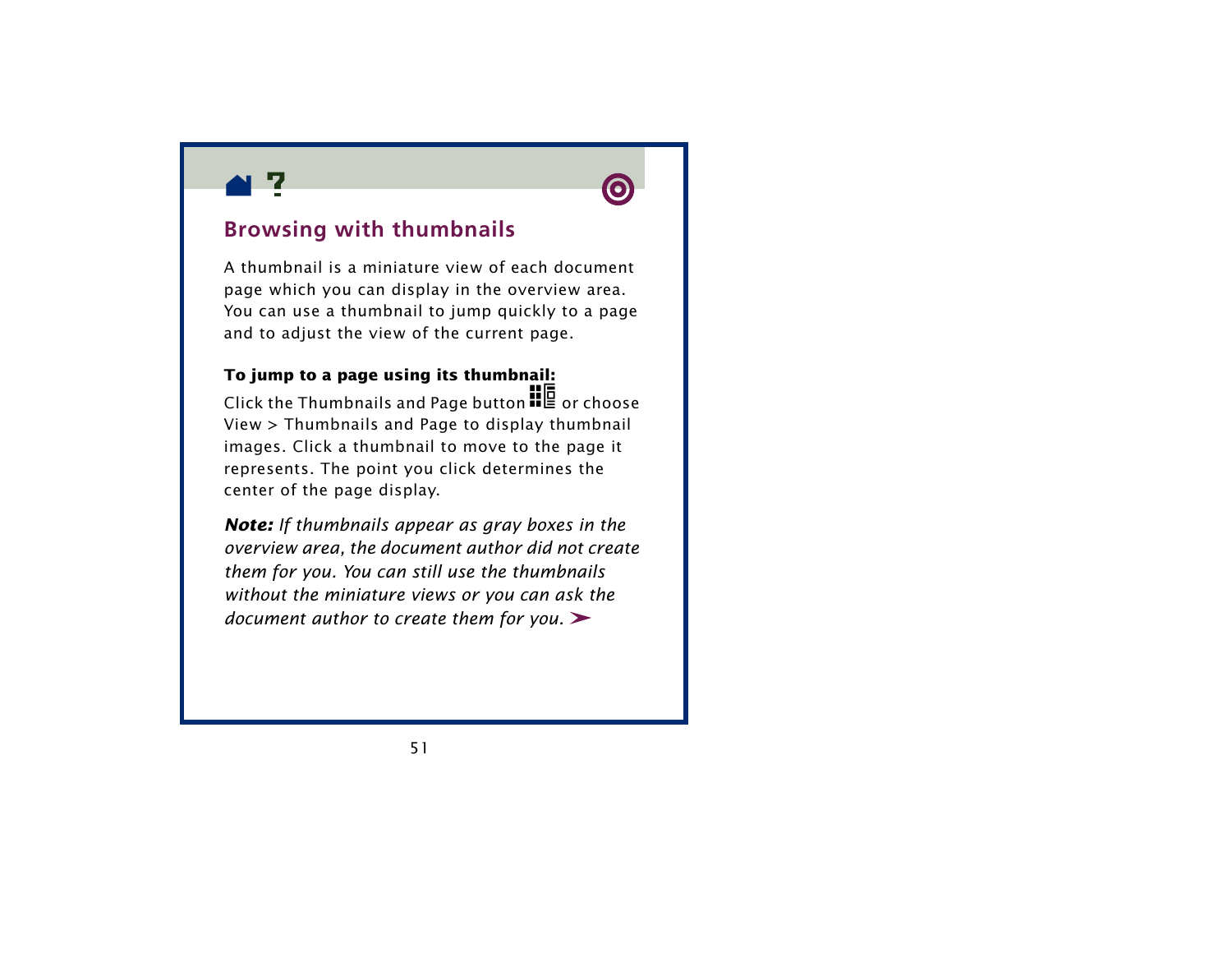



### **To adjust the view of the current page:**

Choose one of the following:

**•** Place the pointer over the lower right corner of the page view box (the light-gray box) in the thumbnail of the current page. When the pointer changes to a double arrow, drag the corner of the box to reduce or expand the view of the page.

**•** Use the hand tool  $\frac{q_0}{q_1}$  to move around the current page by dragging the page view box on the thumbnail.

**•** Position the pointer anywhere outside the current page view box, and drag to draw a new box.

**[See the graphic on the next page](#page-52-0)**.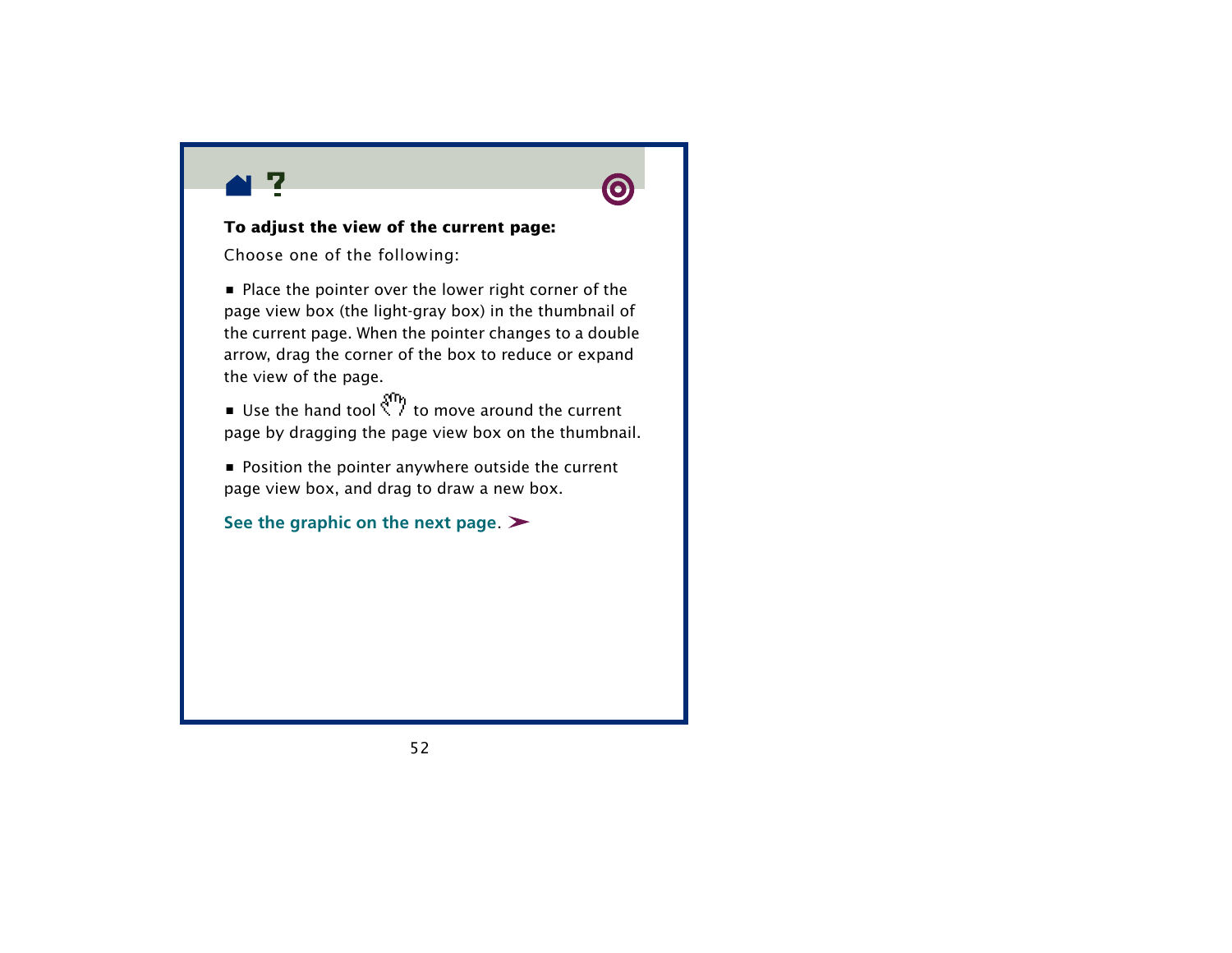<span id="page-52-0"></span>





Place your cursor over the lower-right  $\rule{1em}{0.15mm}$  Drag to magnify the page view. corner of the page view box.





Place your cursor inside the page view box, and drag to reposition the page in the document window.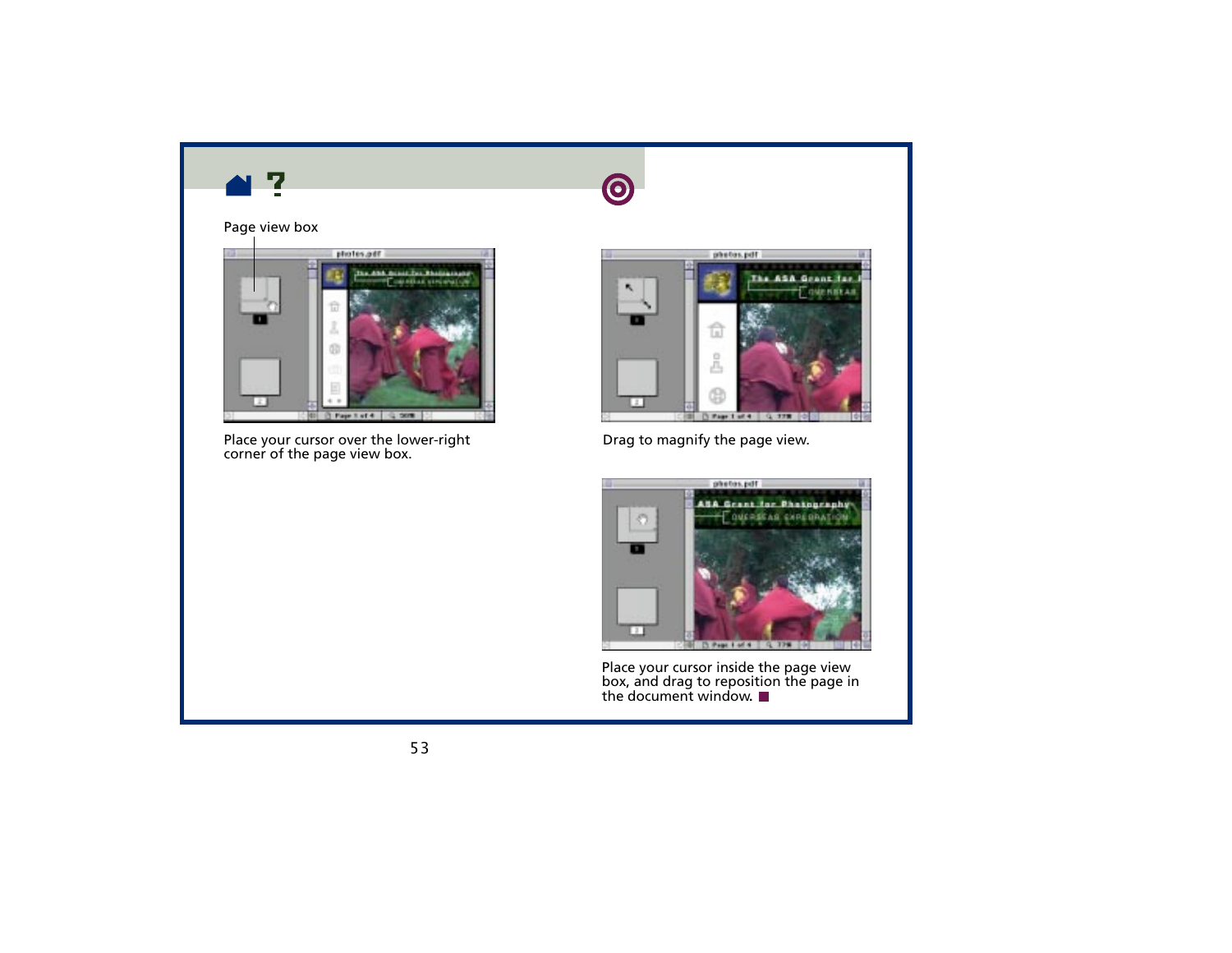<span id="page-53-0"></span>



## **Browsing with bookmarks**

Bookmarks can mark parts of a document for quick access, link to page views in other documents, link to the Web, play a movie or sound, enter an article, and reset or submit a form.

### **To jump to a topic by using its bookmark:**

**1** Click the Bookmarks and Page button  $\frac{1}{12}$  or choose View > Bookmarks and Page to display bookmarks in the overview area. If a triangle appears to the left of the bookmark, click the triangle to show or hide subordinate bookmarks.

**2**To go to the destination specified by a bookmark, click the bookmark text or double-click the page icon to the left of the bookmark name. A bookmark can also change the page view, play a movie, reset a form, or perform other actions.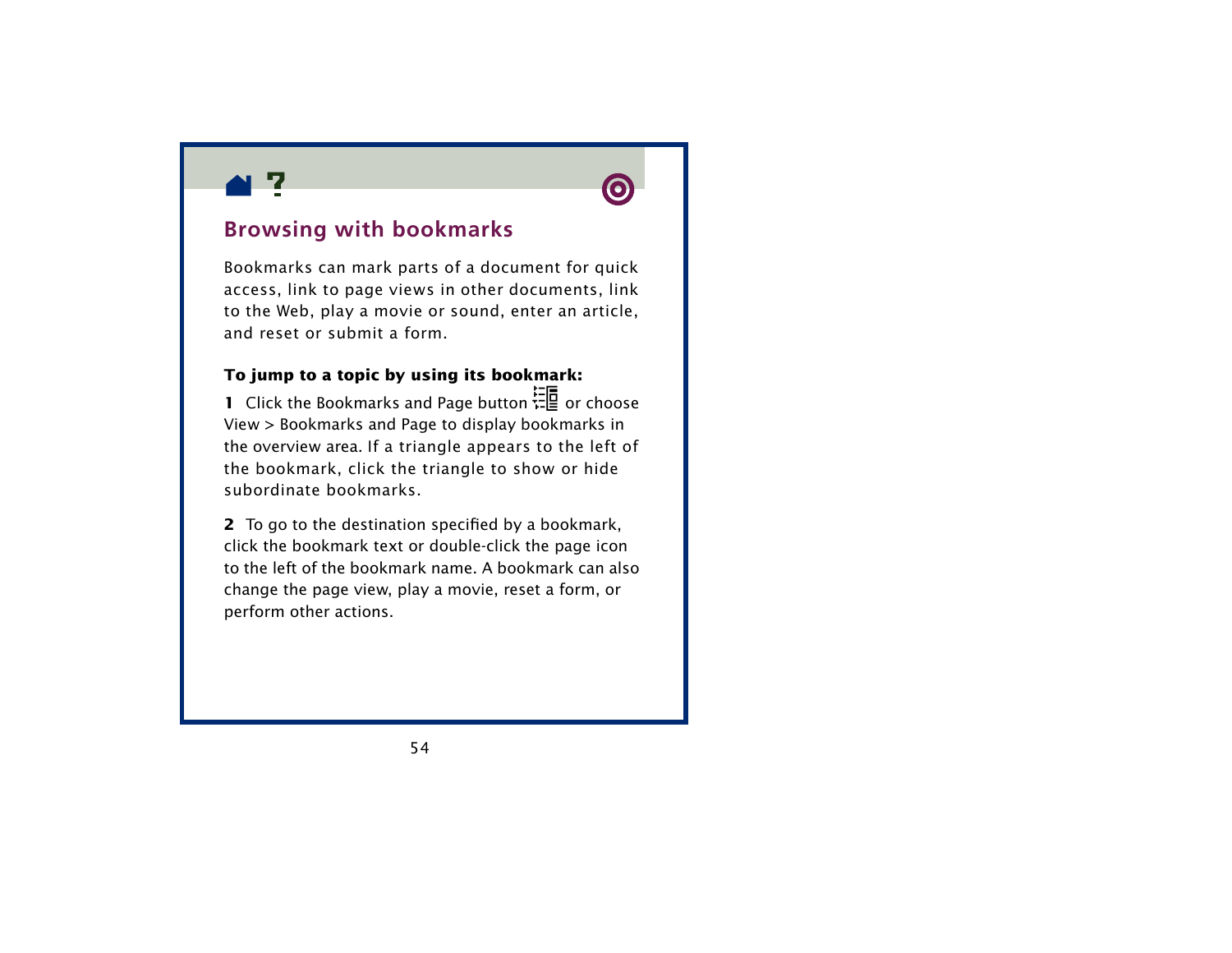<span id="page-54-0"></span>



# **Following links**

Links can connect parts of a document, jump to other PDF documents, open another application file, go to a location on the Web, play a movie or sound, enter an article, hide or show an annotation, import form data, and reset or submit a form.

### **To follow a link:**

**1** Move the pointer over a linked area. The pointer changes to a pointing finger  $\P^{\blacksquare}$  when positioned over a link. The finger pointer  $\prod_{i=1}^n$  displays a *W* when moved over a Weblink.

**2** Click to follow the link. Clicking a link can also change the page view, play a movie, reset a form, or perform other actions.

*Note: A Web browser must be chosen in your Weblink preferences to follow a Weblink. See*  **[Weblink preferences](#page-39-0)** *for more information.*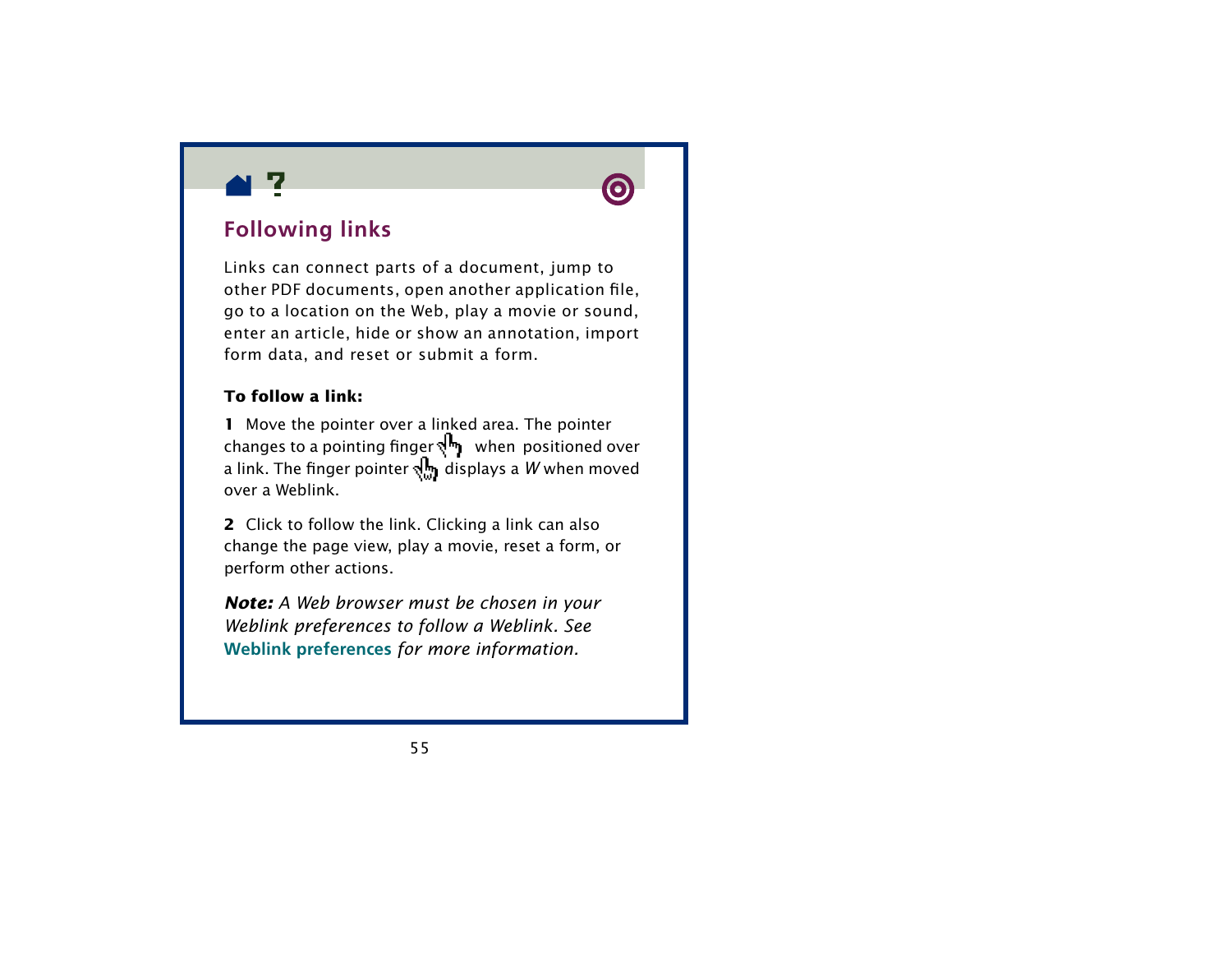<span id="page-55-0"></span>



## **Retracing your steps**

The Go Back button traces your viewing path through a document or series of documents. You can go back up to 64 views. Go Back will reopen closed documents if necessary.

## **To retrace your viewing path:**

**•** Click the Go Back button  $\blacktriangleleft$  or choose View > Go Back to return to the previous page, document, or magnification level.

■ Click the Go Forward button ▶ or choose View > Go Forward to reverse direction and return, one view at a time, to the view where you first used Go Back.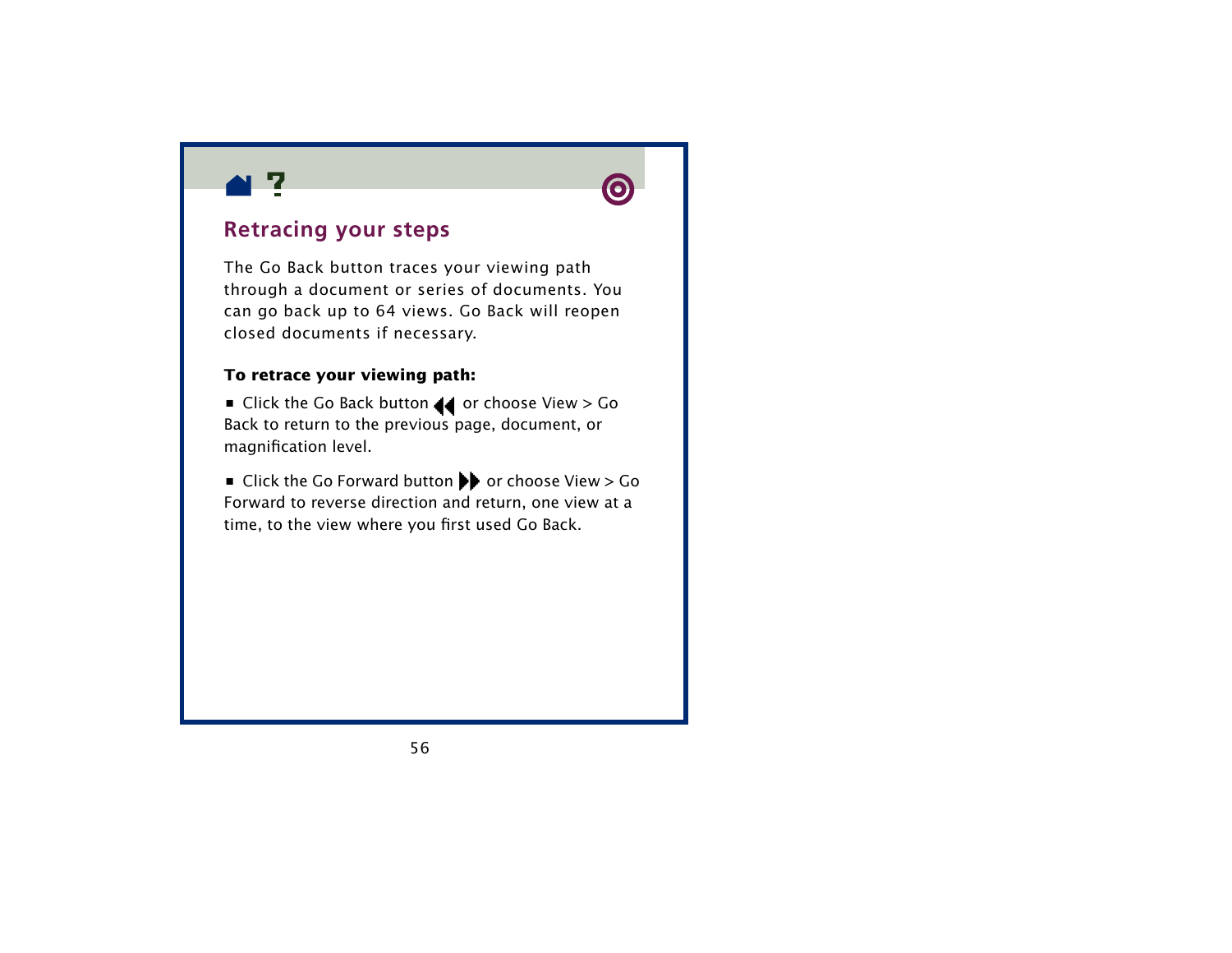<span id="page-56-0"></span>



# **Reading articles**

Articles connect related parts of a document by creating a reading path through the document. Articles are usually created to make reading documents with multi column magazine articles easier.

### **To find out whether a document contains articles:**

Choose View > Articles. (This menu item is dimmed if the document contains no articles.)

*Note: Clicking Info in the Articles dialog box displays the title, author, subject, and any keywords associated with the article. If you have a larger monitor and want to keep this dialog box displayed so you can go from one article to another, deselect Hide on View.*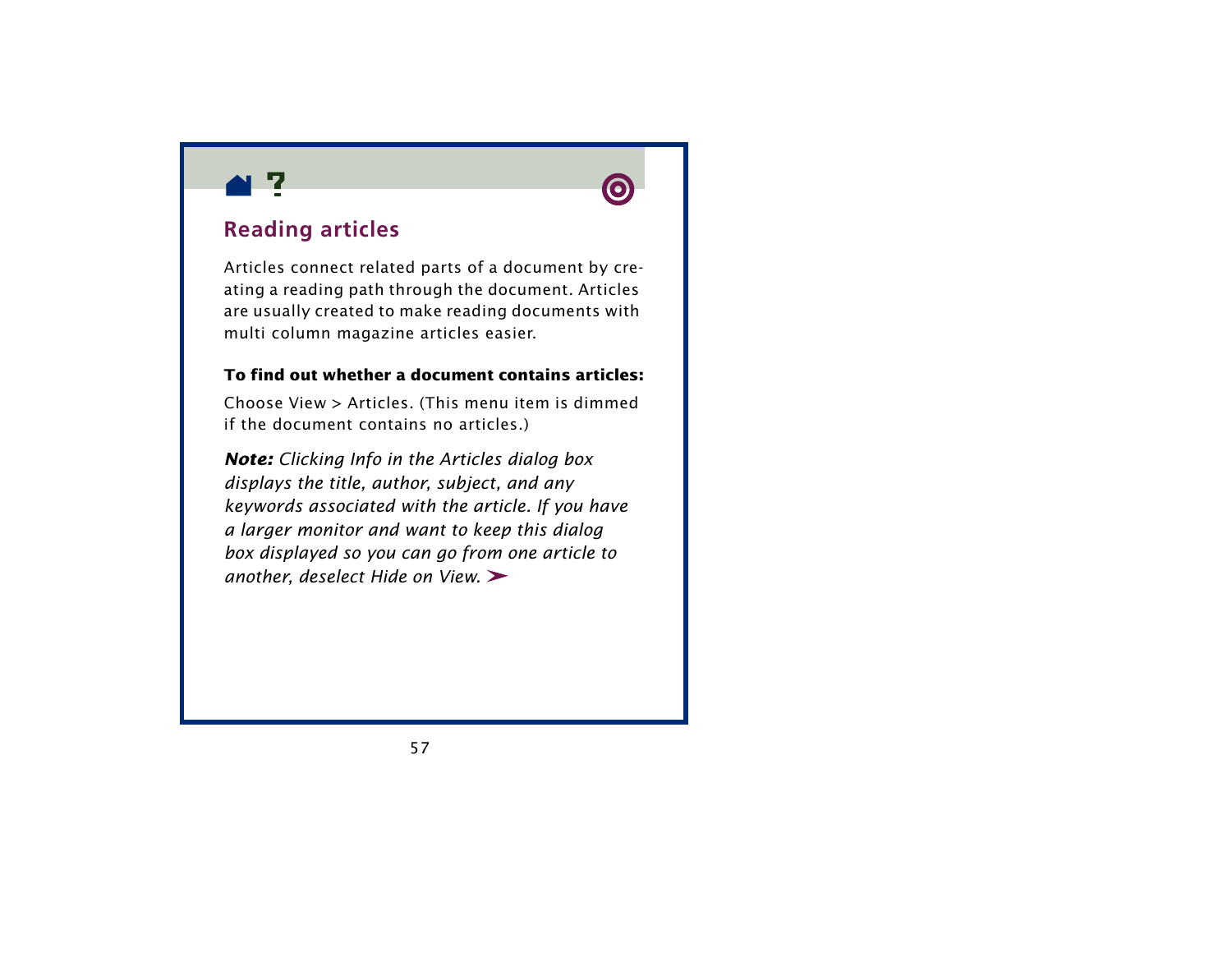



### **To read an article:**

**1** Choose one of two options to start:

**•** Choose View > Articles, select the article you want, and click View to display the beginning of the article.

**•** Select the hand tool  $\mathbb{F}^m$  and click any part of the article to start reading at that point in the article. Or with the hand tool selected, press Ctrl (Windows and UNIX) or Option (Macintosh) and click to start reading at the beginning of the article.

**2** While you read an article, the pointer changes to the follow article pointer  $\mathcal{C}_1^{\mathsf{TP}}$ . Press Return or click to progress through the article.

**3** Continue to press Return or click until you reach the end of the article. At the end of the article, the pointer changes to the end article pointer  $\frac{d^n}{dx}$ . Click again or press Enter to return to the page view displayed before you started reading the article.  $\blacktriangleright$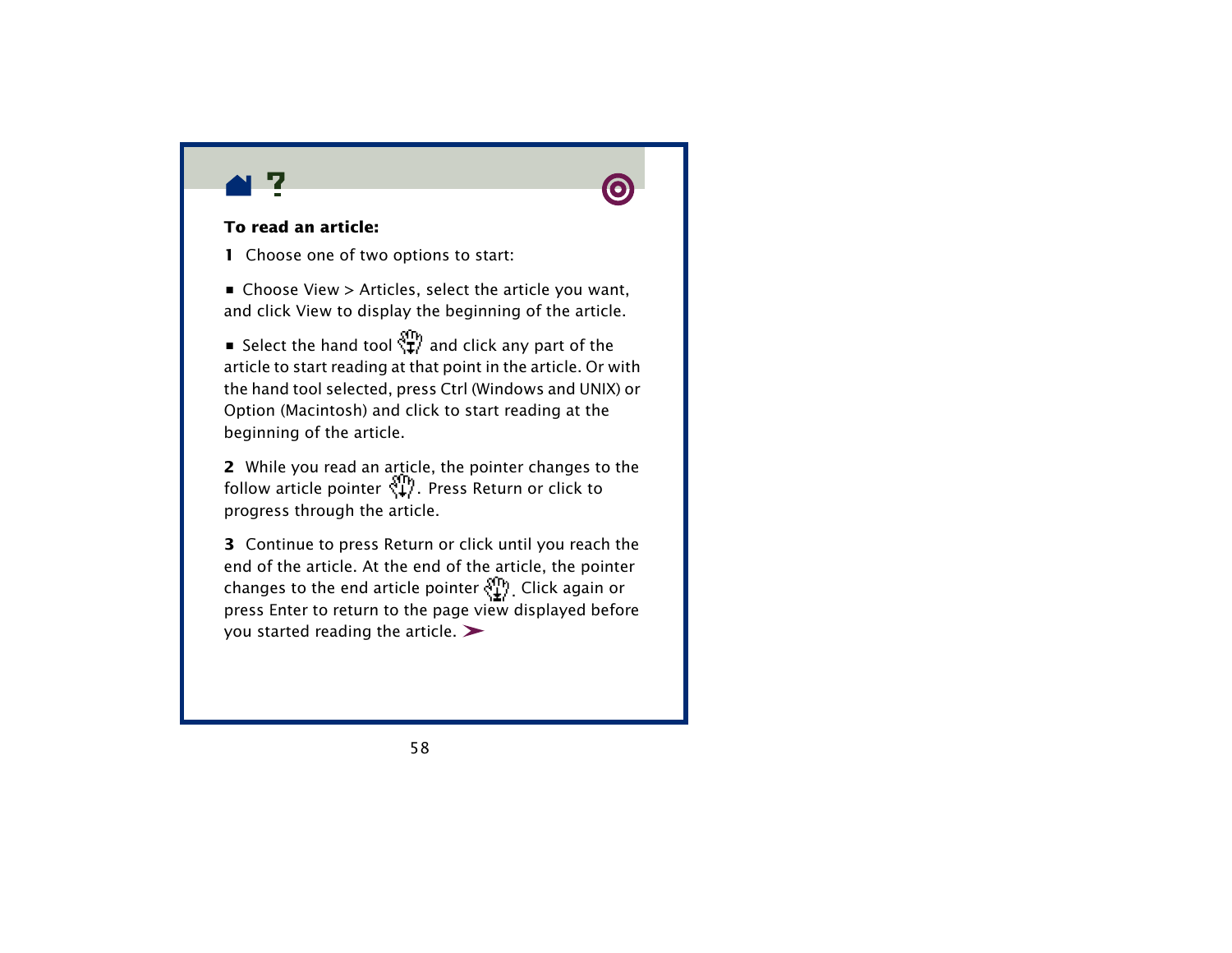



## **To reverse direction in the article:**

Do any of the following:

- Press the Shift key and click.
- **•** Press Shift+Enter.

**•** To return to the beginning of the article, press the Ctrl (Windows and UNIX) or Option (Macintosh) key and click.

### **To exit an article at any time:**

Do any of the following:

**•** Select any navigation method other than pressing Enter or Return.

- **•** Go to another article or page.
- **•** Hold down Shift+Ctrl (Windows and UNIX) or Shift+Option (Macintosh) and click. ■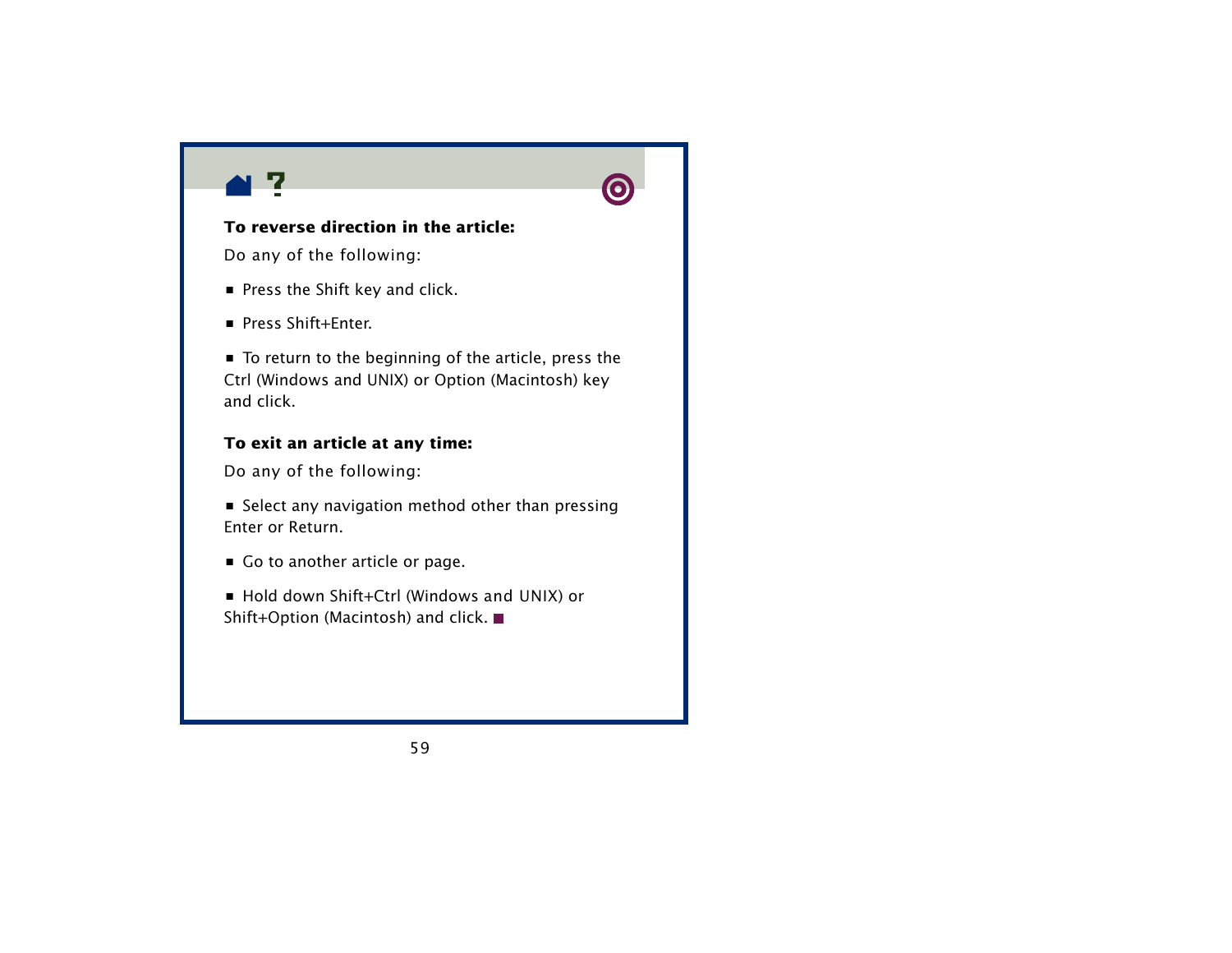



# **Finding words**

Use the Find command to find part of a word, a complete word, or multiple words in the active document.

If the Acrobat Search plug-in is installed, you can search across documents that have been indexed with the Acrobat Catalog program by using the Search command instead of the Find command. If the Acrobat Search plug-in is installed, see the Acrobat Search Online Guide for more information. (The Acrobat Search Online Guide is available only if you have the Acrobat Search plug-in installed.)

### **To find a word:**

**1** Click the find tool  $\mathbf{u}_1$ , or choose Tools > Find.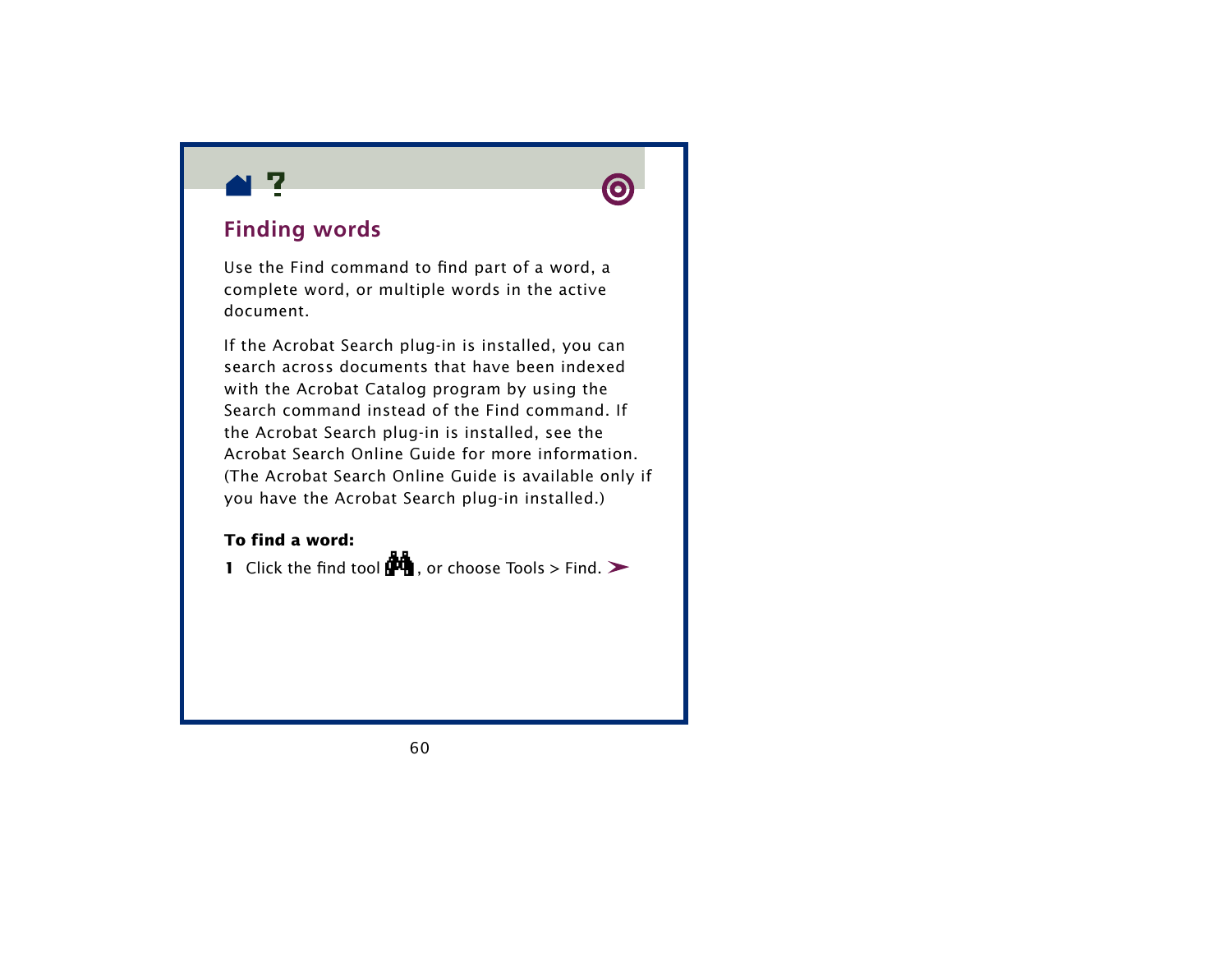

**2** Choose any combination of the following options, or none of them:

**• Match Whole Word Only** specifies ignoring words that are contained within the text you enter. For example, the word *stick* would not be highlighted if you chose the word *sticky* to find.

**• Match Case** specifies finding only those words that contain exactly the same capitalization as you enter in the Find dialog box.

**• Find Backwards** specifies starting from the current page and searching backwards through the file. Find Backwards is helpful if you want to find a term you passed earlier in the document.

**3** In the Find What text box, enter the text to be found and click Find. When the program finds the text, the Find dialog box closes and the page containing the text is displayed with the text highlighted.  $\blacktriangleright$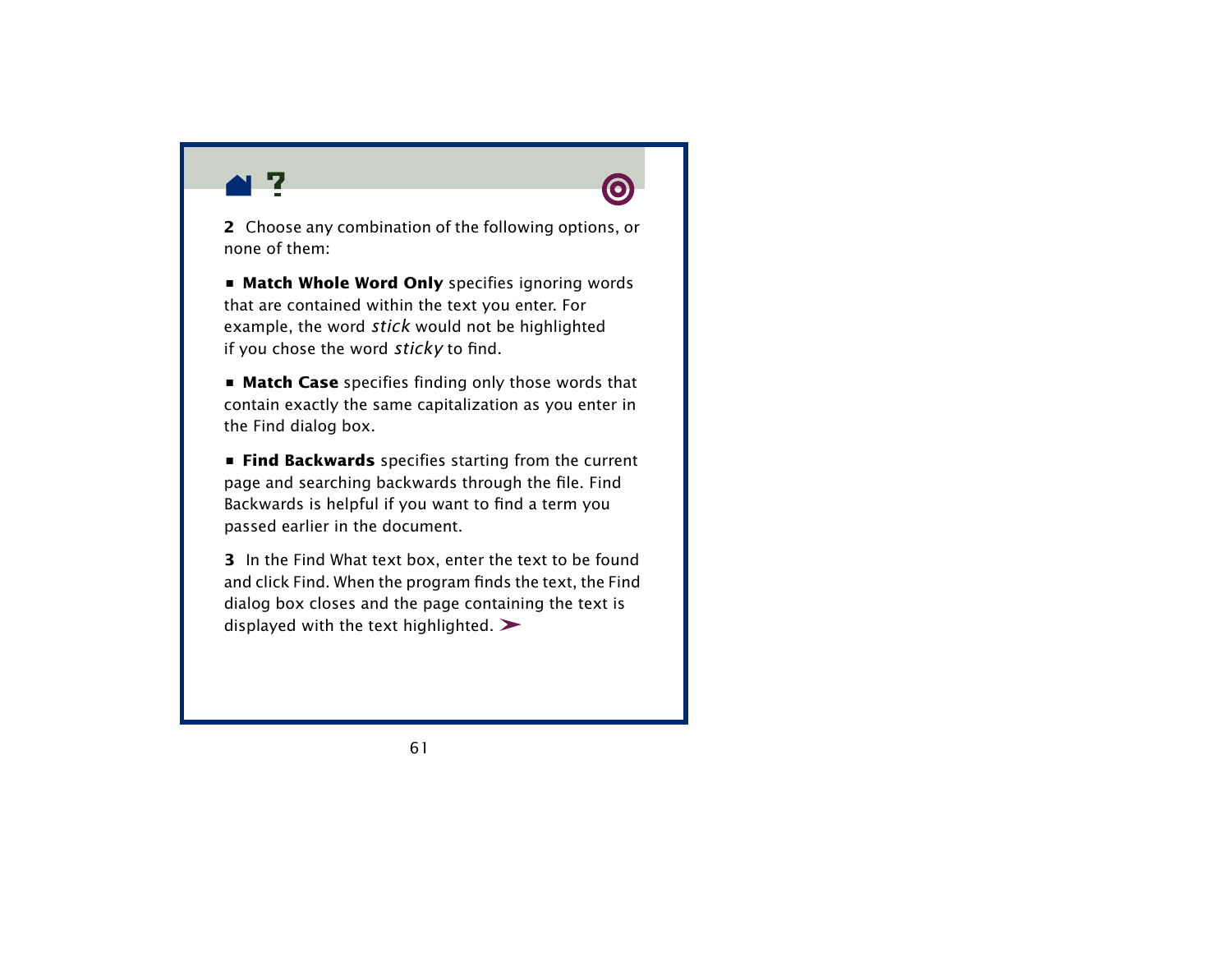



**4** To find the next occurrence of the word, press Ctrl (Windows and UNIX) or Command (Macintosh) +G, or reopen the Find dialog box and click Find Again. With Windows, pressing F3 also finds the next occurrence of the word. You will be prompted to loop around to the beginning of the document if you start the process on any page other than the first page.  $\blacksquare$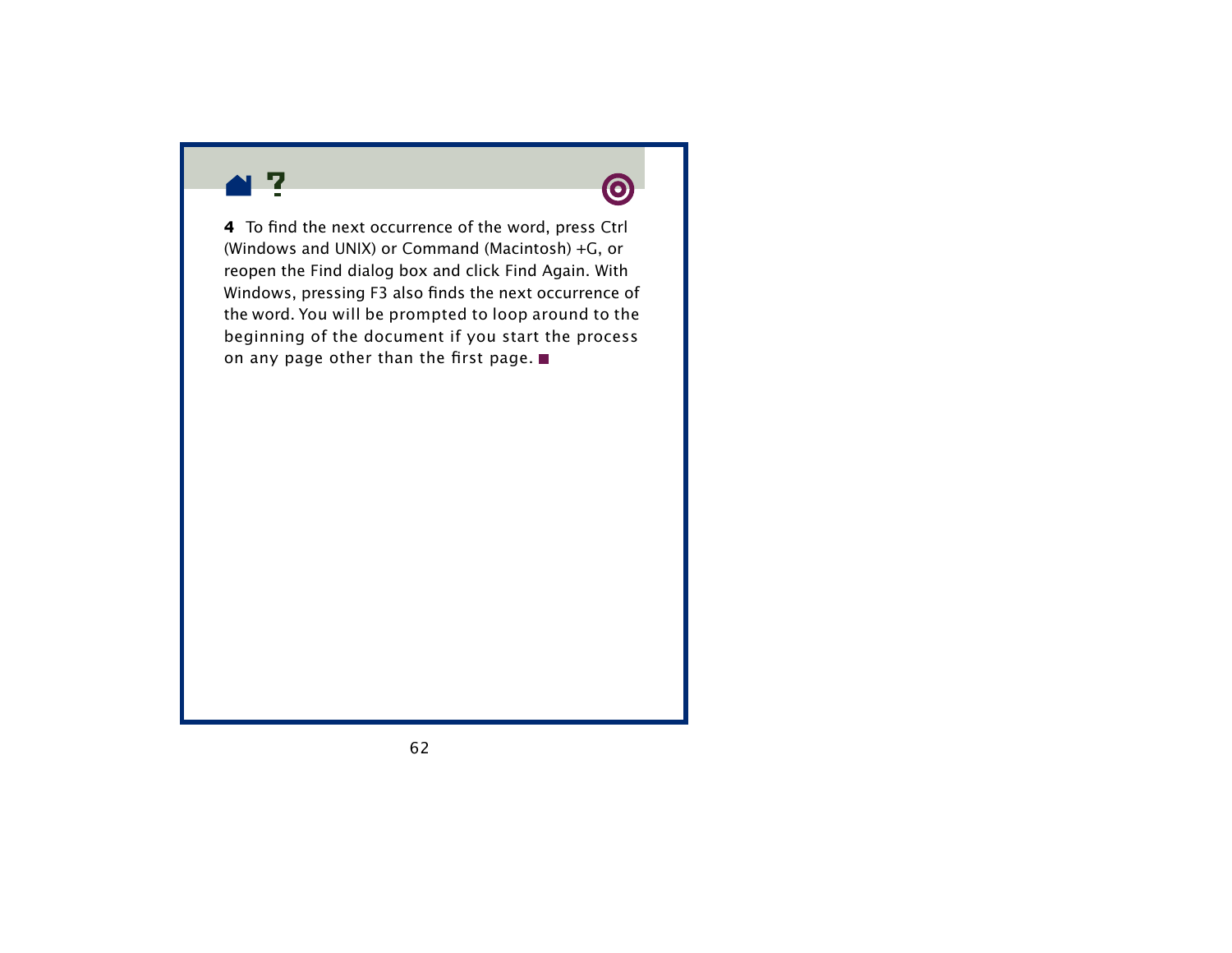



# **Reviewing notes**

Notes appear as small page icons on PDF document pages. They are like the sticky notes used with paper document reviews. Notes do not print directly from the document that they annotate.

### **To review notes:**

- **•** To open a note, double-click the note icon  $\Xi$ .
- **•** To find the next note in a document, choose Tools > Find Next Note (Ctrl/Command+T).
- **•** To close a note, click the close box in the upper left corner of the note window. (If the note is selected, Macintosh users can also press Command+W.)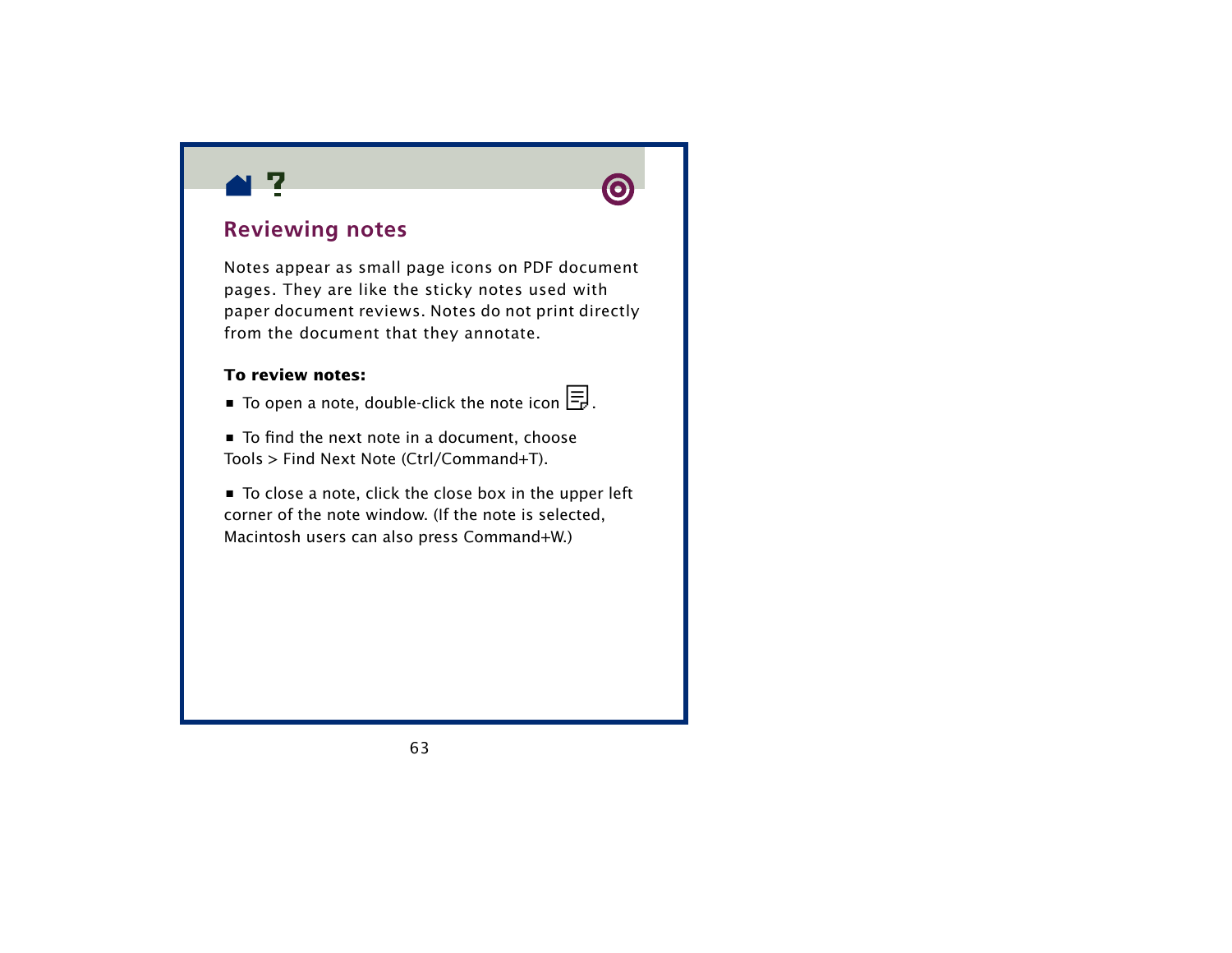



## **Playing movies or sounds**

Windows and Macintosh viewers can play movies and sounds added to a PDF document. To play movies or sounds with Windows, your computer must have the appropriate sound and video boards installed, and Apple OuickTime™ 2.0 or later or the Microsoft Video for Windows software. On a Macintosh, you need QuickTime 2.0 or later.

## **To play a movie or sound clip:**

**1** When the pointer moves over a movie or sound clip, the pointer changes to a filmstrip  $\boxplus$  .

**2** Click to start playing the clip.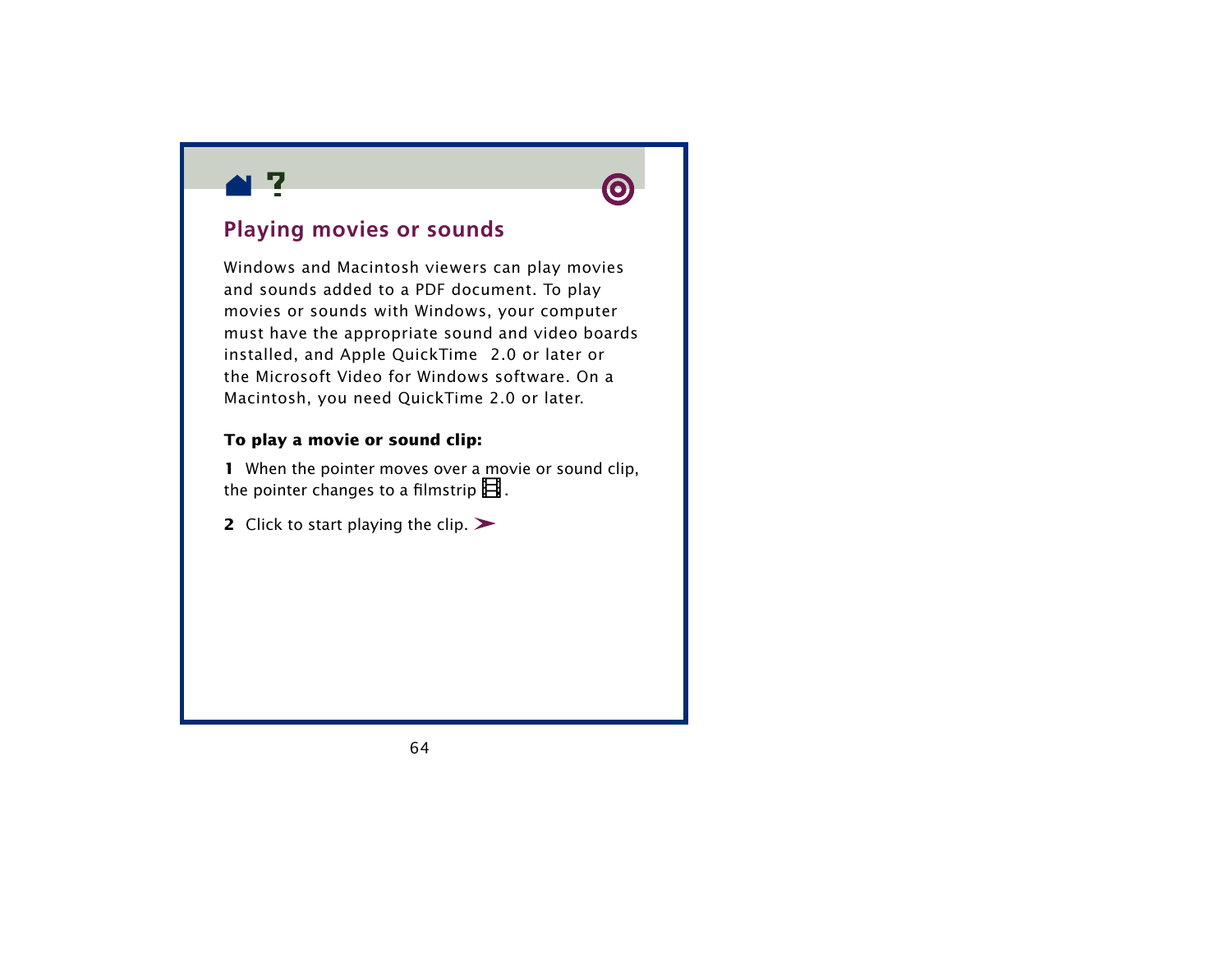



**3** Click the clip, or press Escape to exit the clip.

*Note: Movies and sounds can also play in a document if specified as an action by a link, bookmark, form field, or page action.*

You can control a QuickTime movie with **[QuickTime](#page-65-0)  [Movie shortcuts](#page-65-0)**.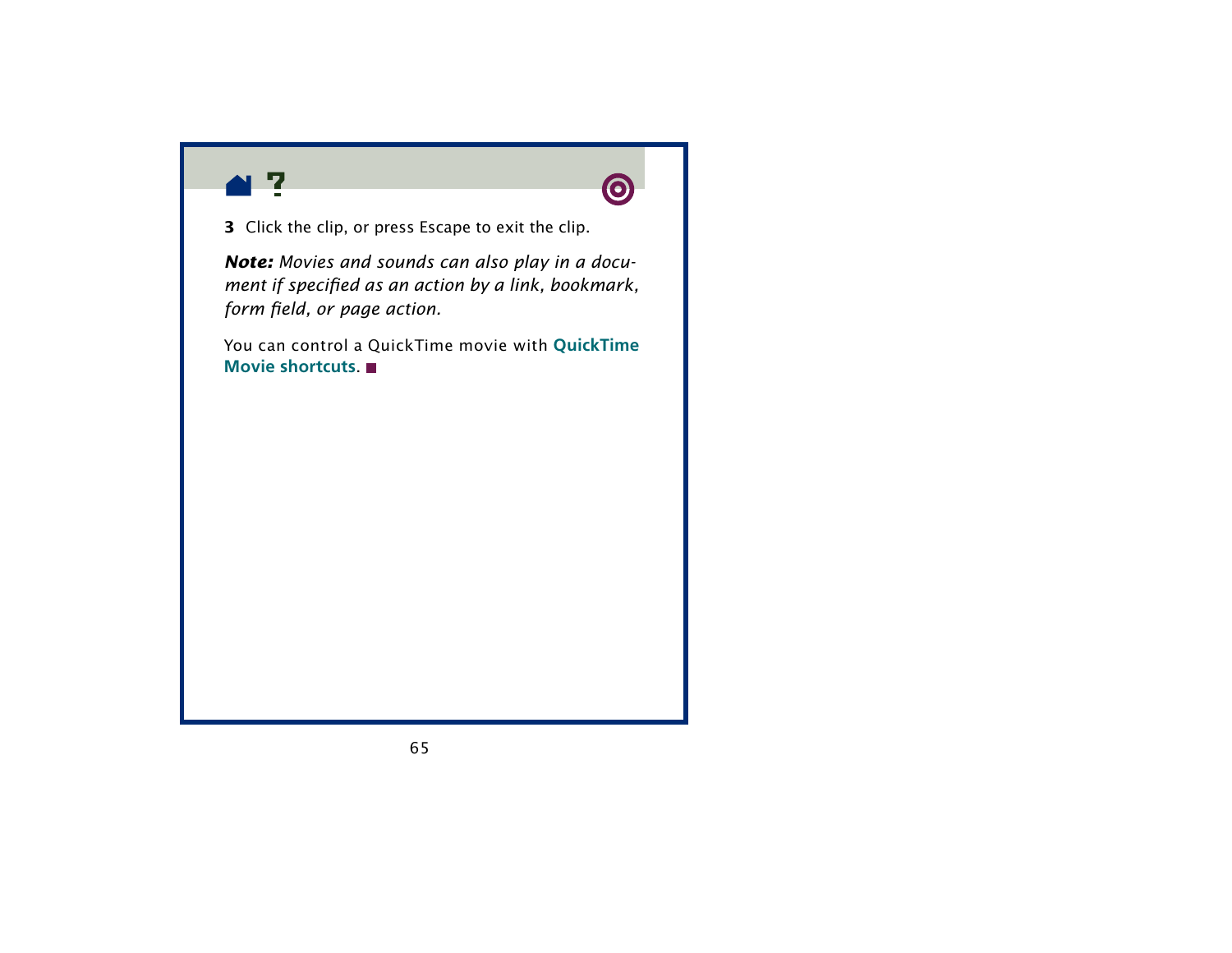<span id="page-65-0"></span>



# **QuickTime movie shortcuts (Windows and Macintosh)**

| <b>Result</b>                 | <b>Action</b>          |
|-------------------------------|------------------------|
| Stop and exit this clip       | Esc                    |
| Toggle between play and pause | Return/Space           |
| Step forward one frame        | <b>Right Arrow</b>     |
| Step backward one frame       | <b>Left Arrow</b>      |
| Increase sound volume         | <b>Up Arrow</b>        |
| Decrease sound volume         | Down Arrow             |
| Go to the start of the clip   | Home (Win)             |
| Go to the end of the clip     | End (Win)              |
| Play forward                  | Ctrl/Cmd + Right Arrow |
| Play backward                 | Ctrl/Cmd + Left Arrow  |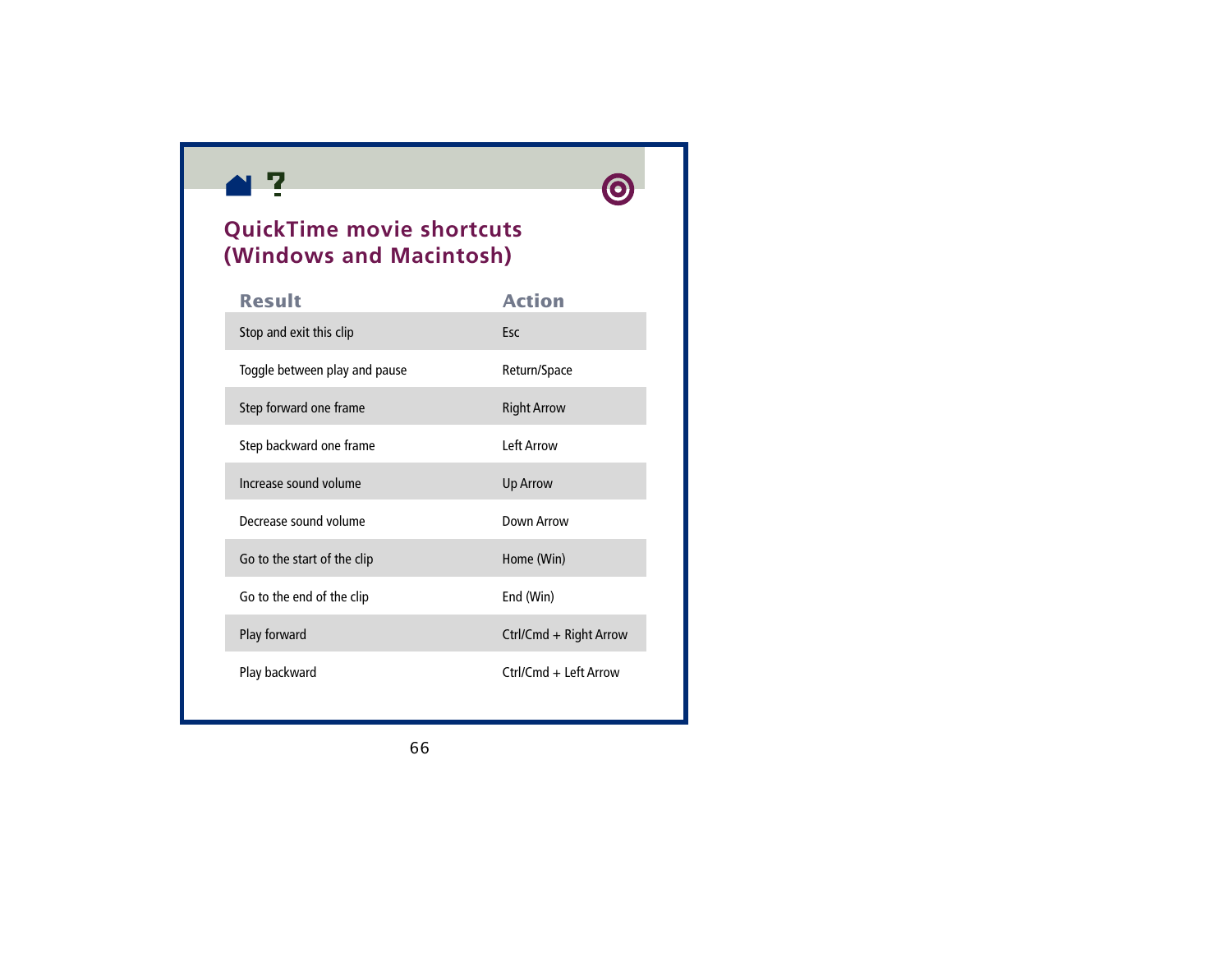



# **Filling out forms (Windows and Macintosh)**

You can fill out forms in PDF documents in Acrobat Reader and submit them across the Web if you are viewing PDF documents in your Web browser window. Otherwise, print the form with the data from Reader.

## **To fill out a form:**

**1** Select the hand tool  $\binom{m}{l}$ .

**2** Position the cursor inside a form field. The I-beam cursor allows you to type text. The arrow cursor allows you select the field, checkbox, radio button, or a choice from a list.

**3** After entering text or selecting an item, checkbox, or radio button choose from the following:

**•** Press Tab to accept the field change and go to the next field >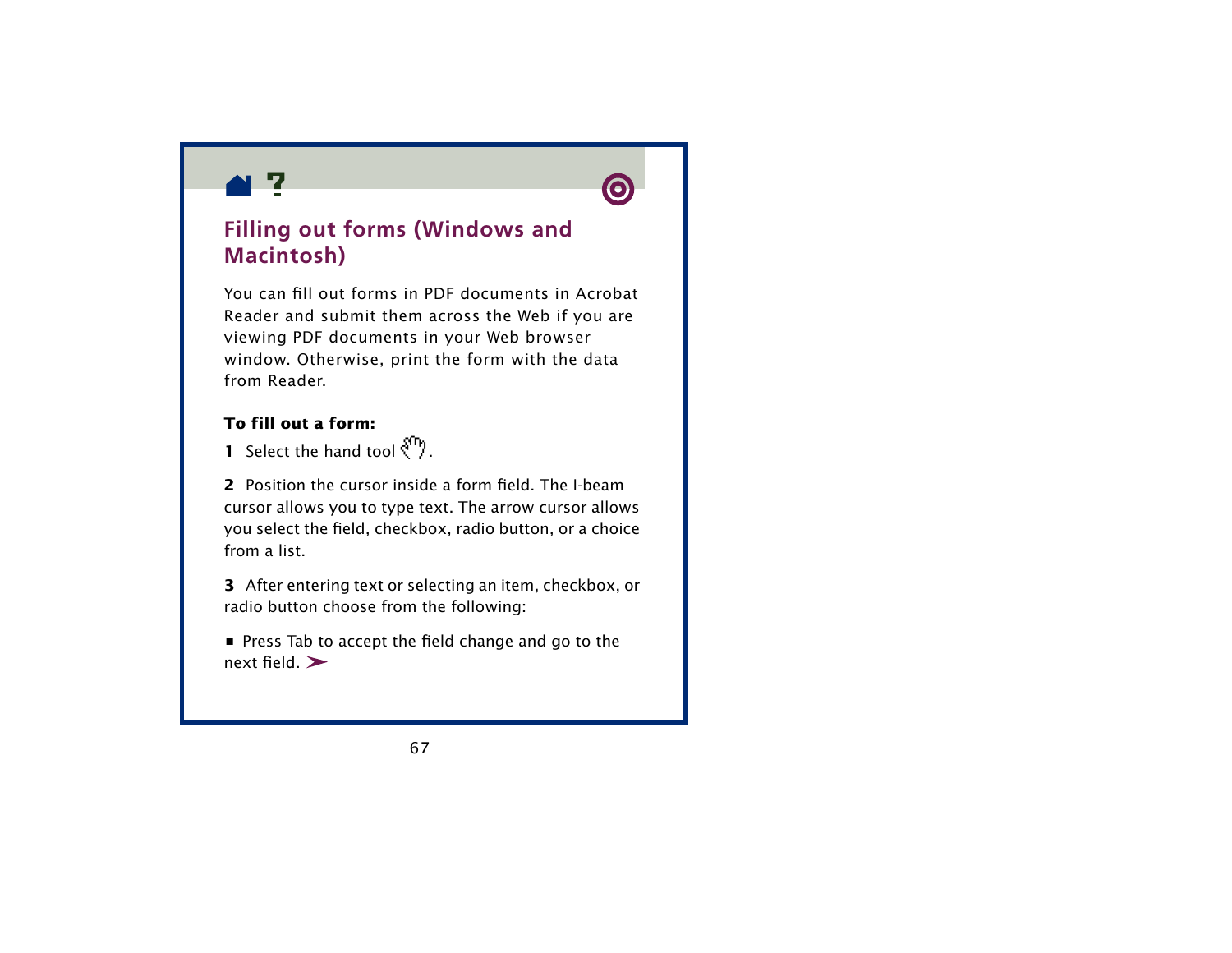

**•** Press Shift+Tab to accept the field change and go to the previous field.

**•** Press Return or Enter to accept the field change and deselect the current field.

*Note: In a multiline text field, Return goes to the next line; it does not accept the field change nor deselect the current field.*

**•** Press the Escape key to reject the field change and deselect the current field. If you press the Escape key a second time and you are in Full Screen mode, you will exit Full Screen mode.

**4** Once you have filled in the appropriate fields, choose one of the following:

**•** Click a Submit Form button, if one exists. (The Submit Form button could have any name.) Clicking this button should send the form data to a database across the Web or over your company intranet.

**•** Choose File > Print.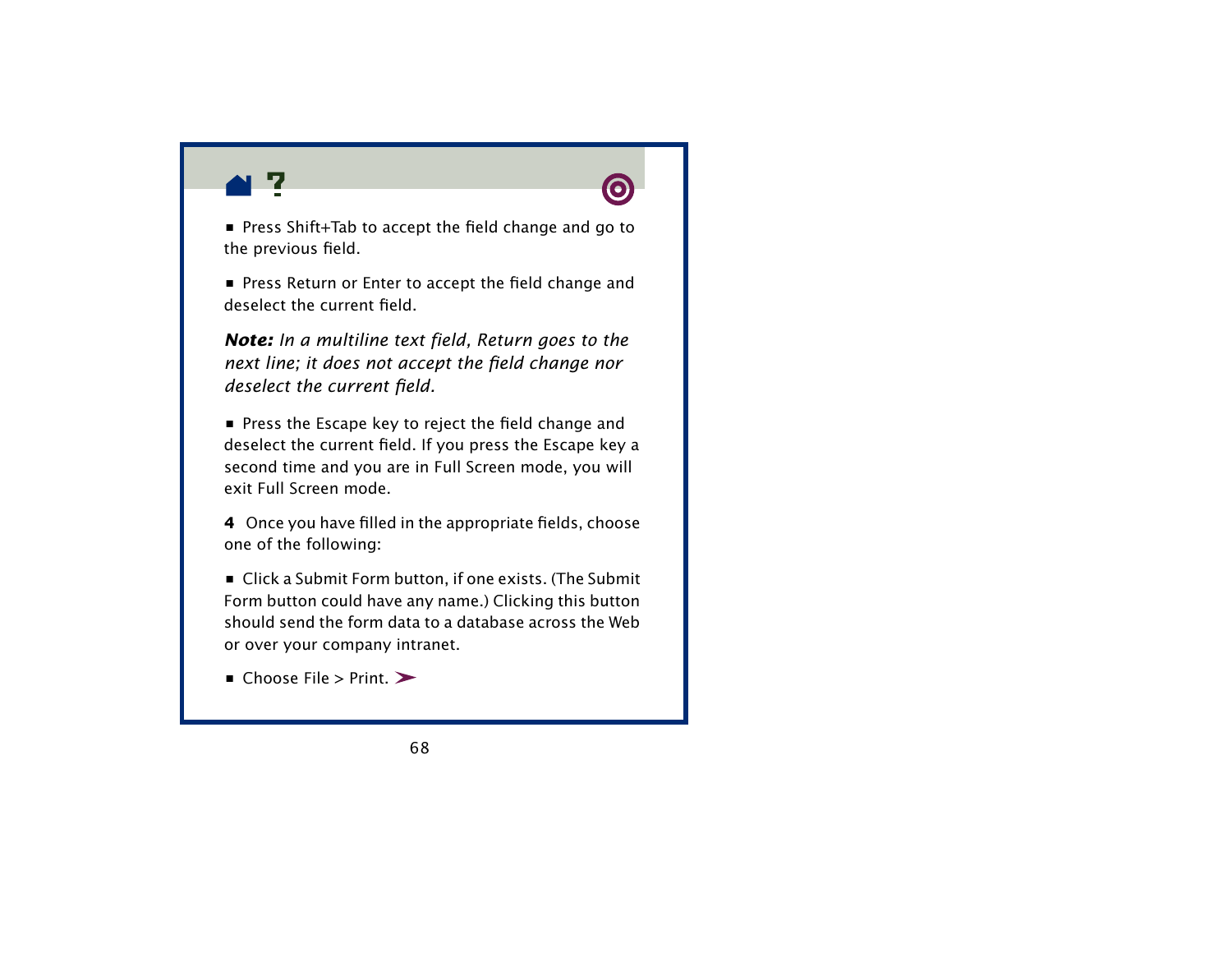



## **To clear a form in a browser window:**

Choose from the following:

- **•** If a Reset Form button exists, click it.
- **•** Exit Acrobat Reader, and start again.

*Note: Clicking the Reload button or Go Back button or following a link in the browser window does not clear the form.*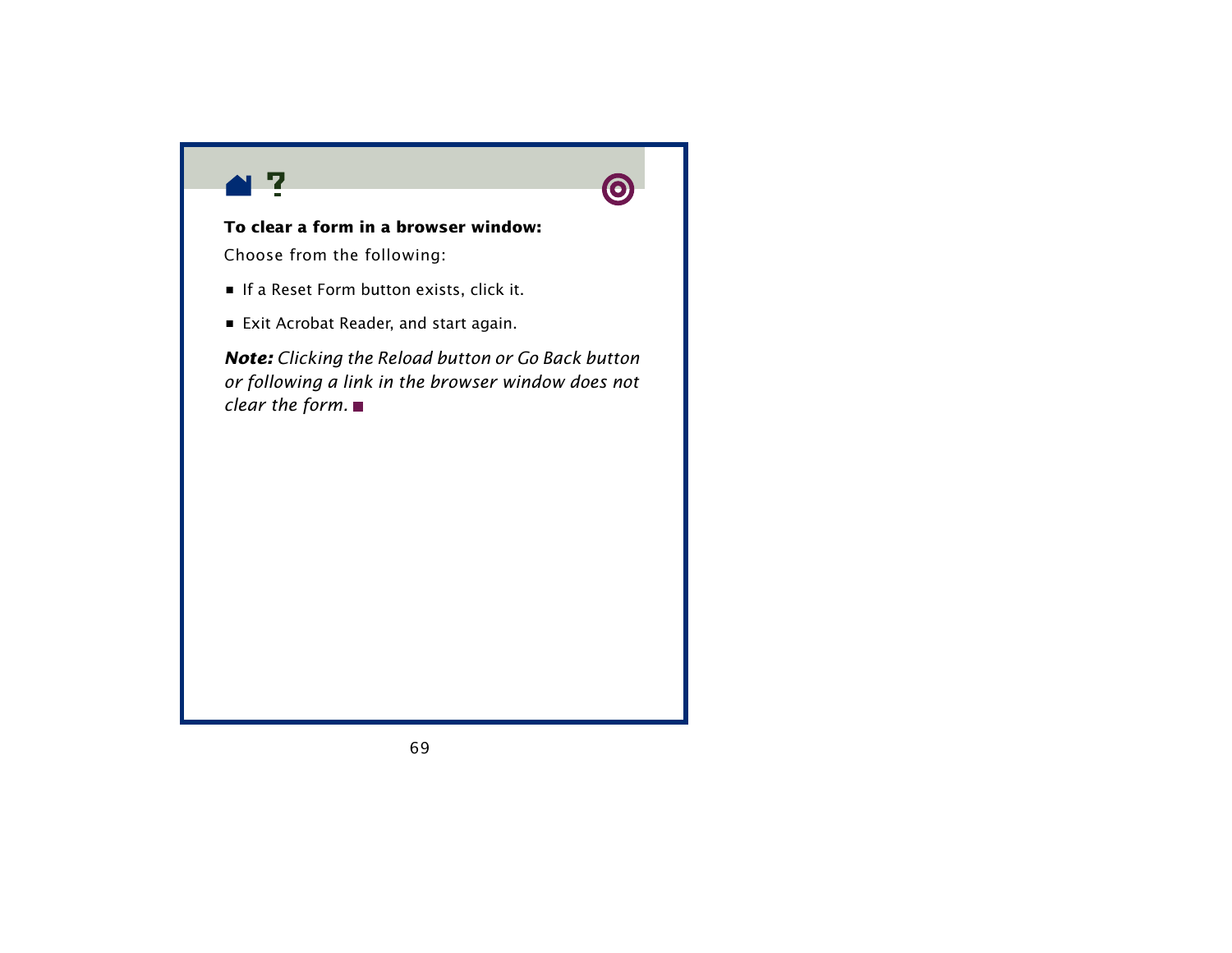



## **Copying and pasting text and graphics to another application**

You can select text or a graphic in a PDF document, copy it to the Clipboard, and paste it into a document in another application such as a word processor. You can also paste text into a PDF document note or into a bookmark.

Once the selected text or graphic is on the Clipboard, you can switch to another application and paste it into another document.

*Note: If a font copied from a PDF document is not available on the system displaying the copied text, the font cannot be preserved. Helvetica is substituted.*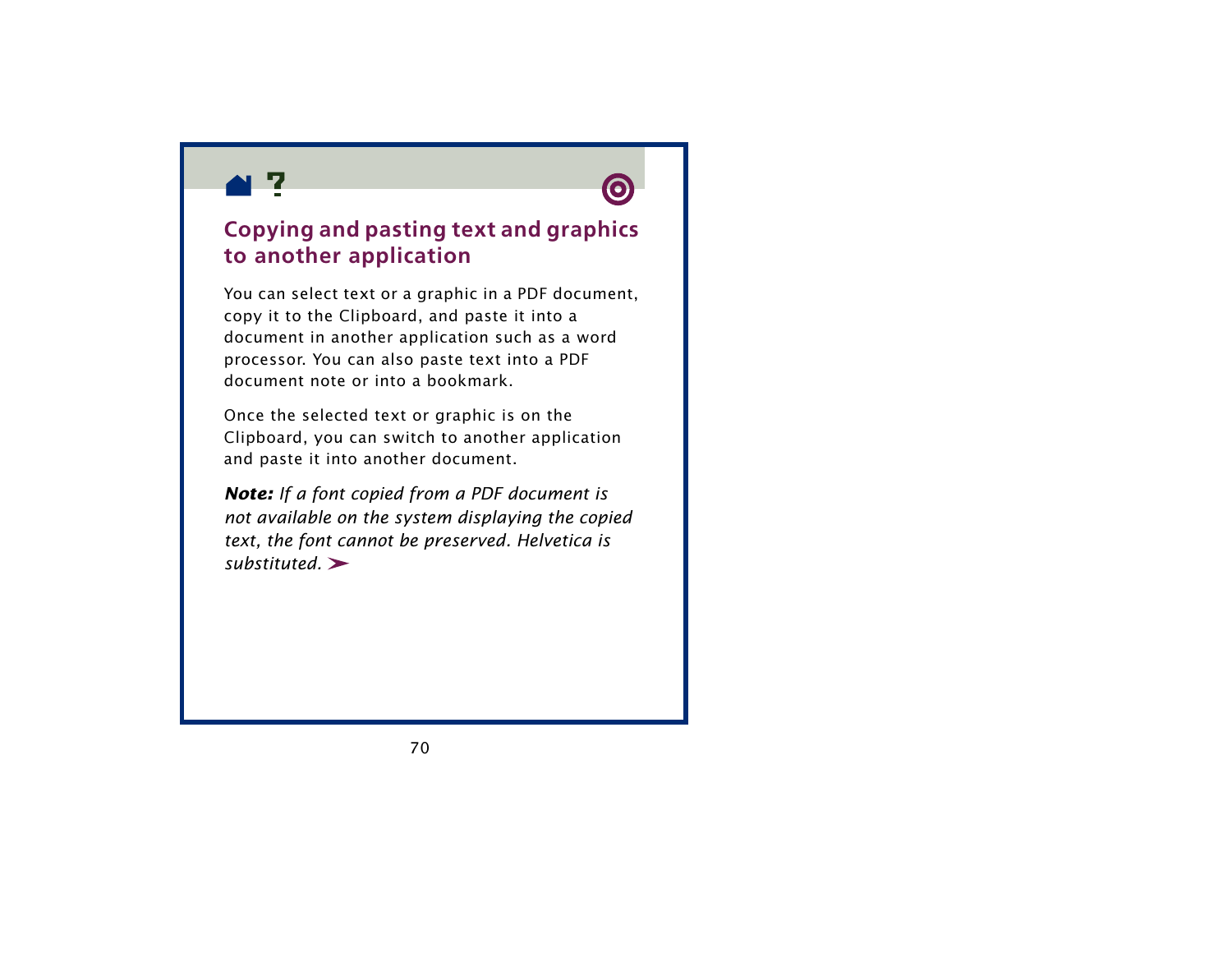



### **To select text and copy it to the Clipboard:**

**1** Do one of the following:

■ Click the text selection tool  $\frac{1}{20}$ , or choose Tools > Select Text and drag to select the text you want to copy.

**•** To select text in one column of a multicolumn story, hold down Ctrl (Windows and UNIX) or Option key (Macintosh) while.

**•** To select all text on the pages shown in your Reader window—even if only a portion of a page is showing choose Edit > Select All.

*Note: The Select All command will not select all the text in the entire document. To copy all the text in the entire document use the Edit > Copy File to Clipboard command. If you do not see the Copy File to Clipboard command, install the OLE plug-in. See the Getting Started guide for information.*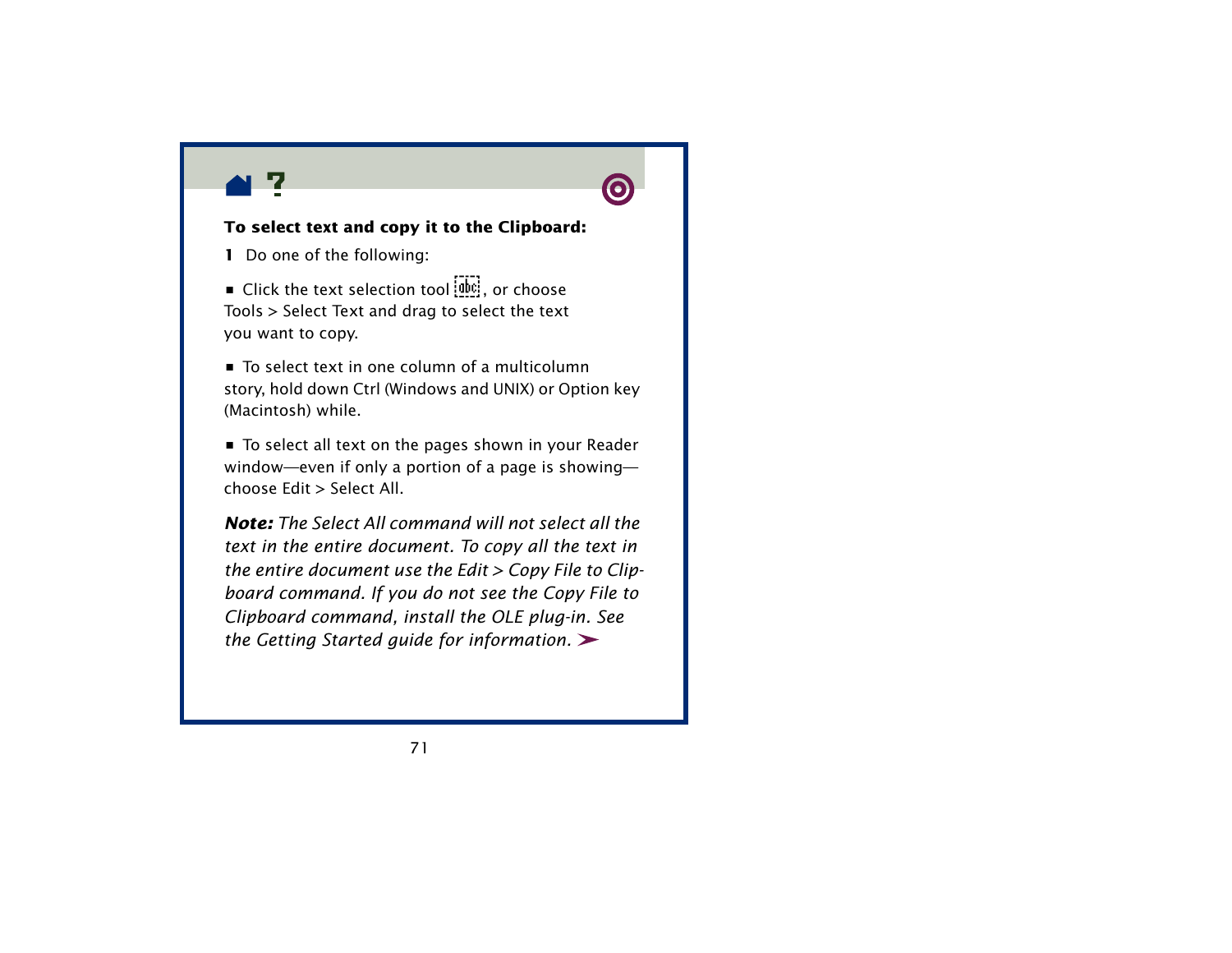



When you release the mouse button, the selected text is highlighted. To deselect the text and start over, click anywhere outside the selected text.

**2** Choose Edit > Copy to copy the selected text to the Clipboard. To view the text, choose Window > Show Clipboard.

*Note: In Windows 95, the Clipboard viewer is not installed by default; therefore, you cannot use the Show Clipboard command until you install it. Install the Clipboard viewer by choosing Start > Settings > Control Panel > Add/Remove Programs and clicking the Windows Setup tab. Double-click Accessories, check Clipboard viewer, and click OK.*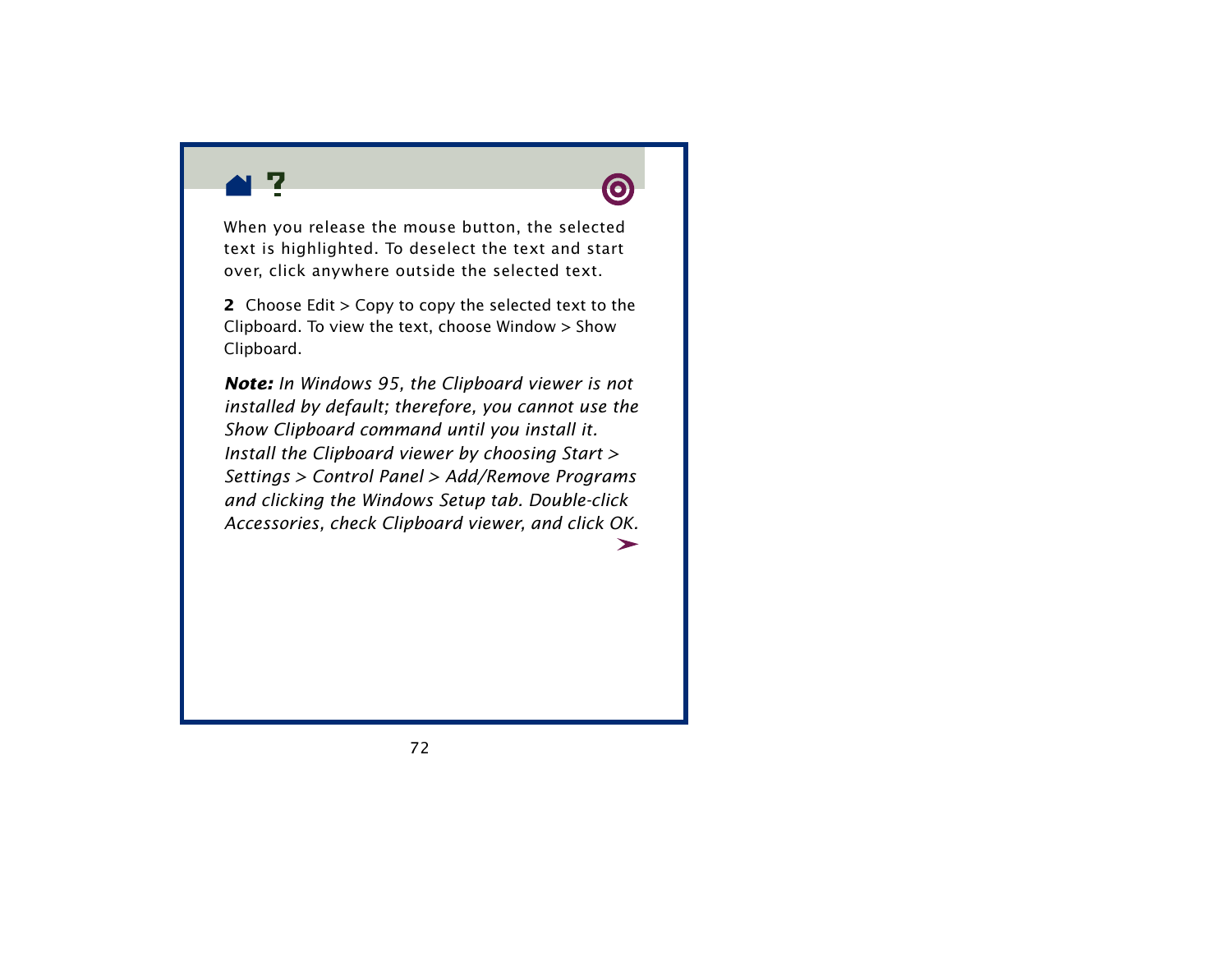



#### **To copy graphics to the Clipboard:**

**1** Choose Tools > Select Graphics. The cursor changes to the cross-hair icon.

**2** Drag a rectangle around the graphic to select it. When you release the mouse button, the selected graphic is highlighted. (To deselect the graphic and start over, click anywhere outside the selected graphic.)

**3** Choose Edit > Copy to copy the selected graphic to the Clipboard. To view the graphic, choose Window > Show Clipboard. The graphic is copied in the WMF (Windows), PICT (Macintosh), or XPIXMAP (UNIX) format. With UNIX, the graphic is pasted in the primary selection.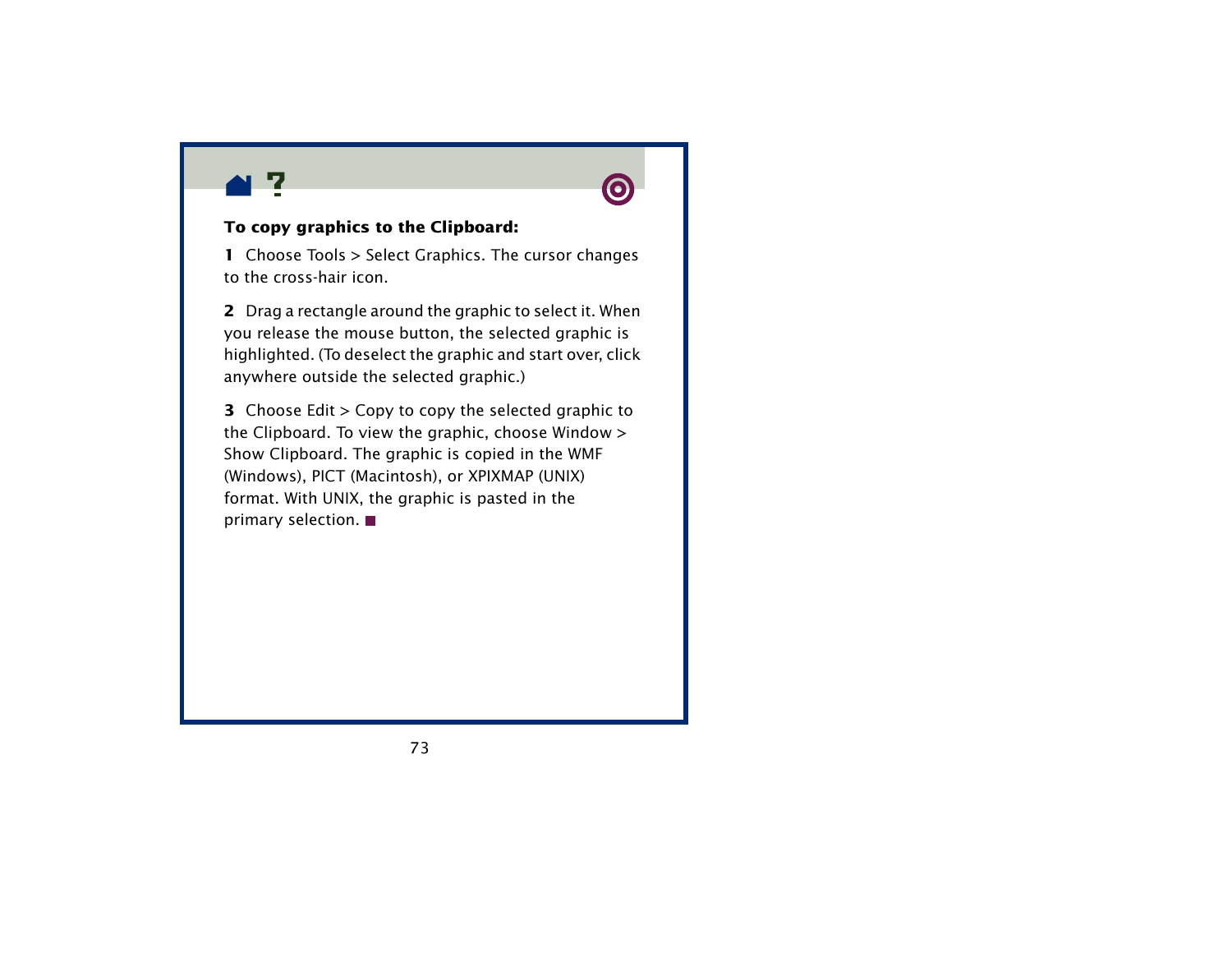



### **Using PDF on the Web**

PDF documents can be published on the World Wide Web and read in Web browsers, or in Acrobat viewers used as helper applications with Web browsers.

**[Web viewing scenarios](#page-74-0)**

**[Page-at-a-time downloading](#page-76-0)**

**[Reading PDF on the Web](#page-77-0)**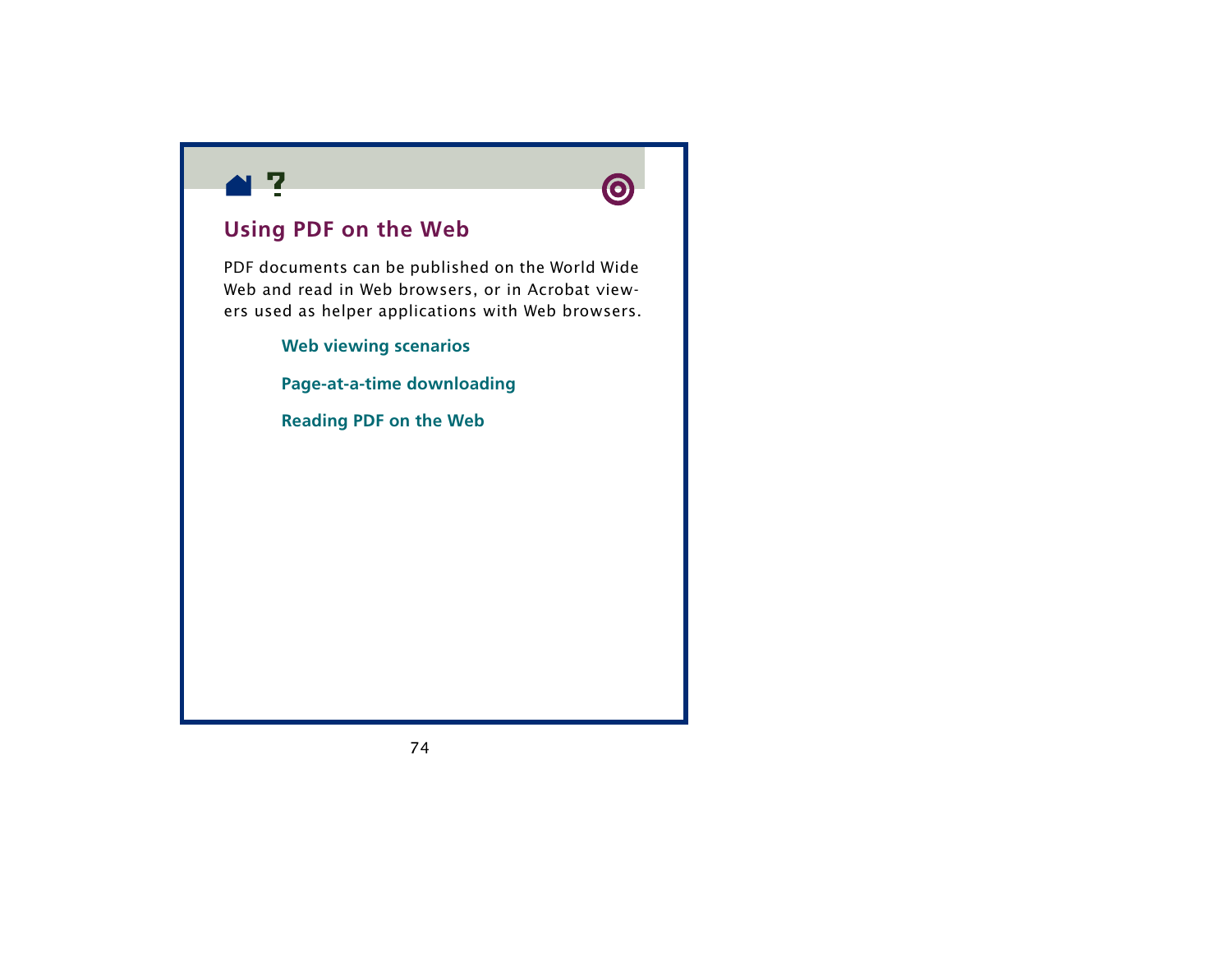<span id="page-74-0"></span>



### **Web viewing scenarios**

PDF documents on the Web can be handled in four ways:

**•** The browser supports PDF viewing, the PDF file is optimized, and the Web server supports **[byte-serving](#page-76-0)**, so the PDF file downloads a page at a time and displays in the Web browser window. This situation represents the fastest viewing scenario possible for viewing PDF files on the Web.

**•** The browser supports PDF viewing, but the PDF file is not optimized or the server does not byte-serve files, so the entire PDF file downloads to the machine with the browser and then displays within the browser window.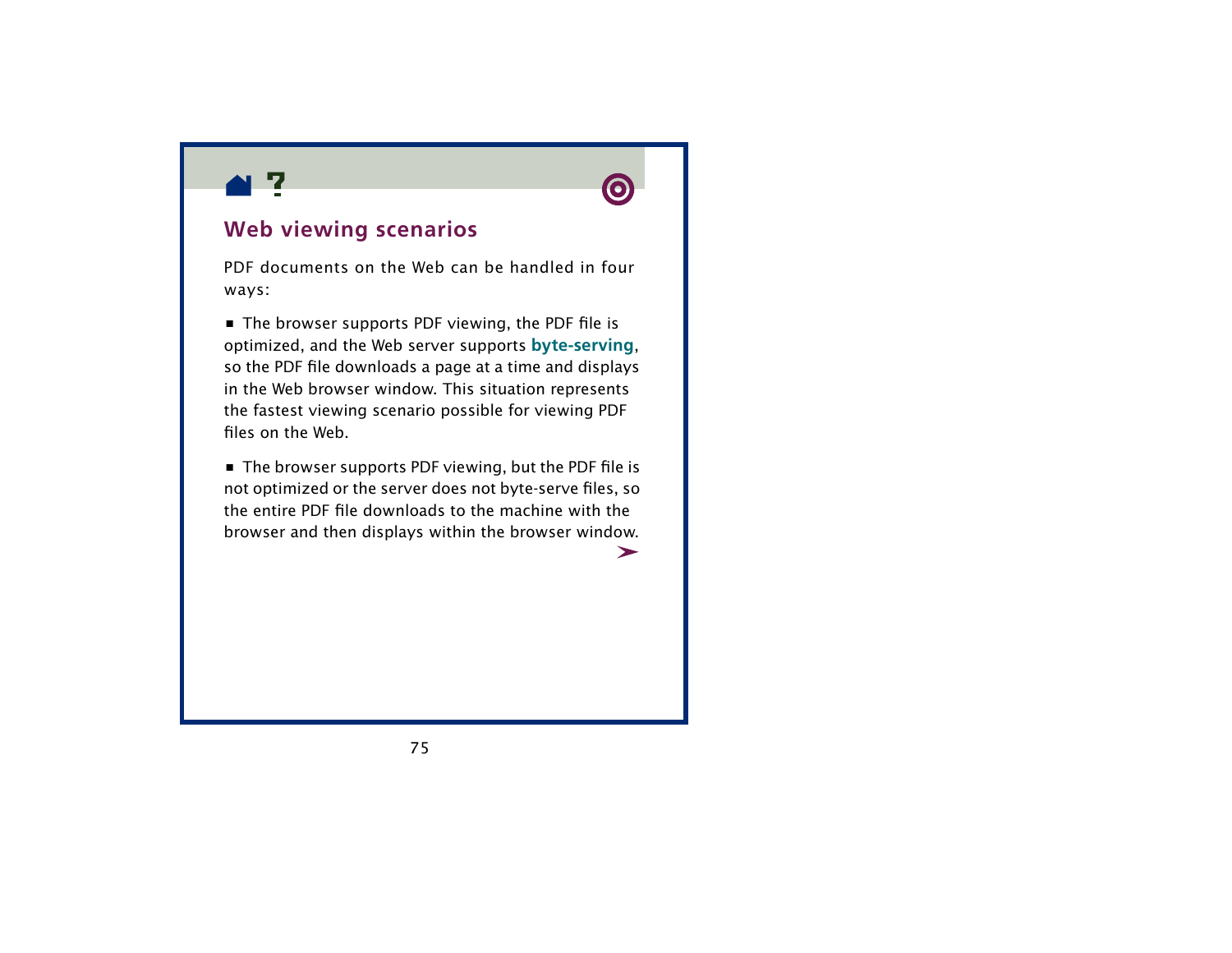



**•** The browser supports PDF viewing, and PDF documents are embedded in an HTML page, allowing the PDF file to display in part of the browser window rather than in a full window. An ActiveX browser such as Internet Explorer supports navigating through the document in the partial window. Netscape Navigator-compatible browsers can display the PDF document within an HTML page but require a link to a full window view for navigation.

**•** Acrobat Exchange or Reader is configured as a helper application for the browser, which may or may not support PDF viewing within the browser window. The entire PDF file downloads to the machine with the browser, the Acrobat viewer launches as a separate application, and the PDF file is then displayed in the Acrobat viewer.

See also **[Setting up an Acrobat viewer as a helper](#page-85-0)  [application](#page-85-0)**.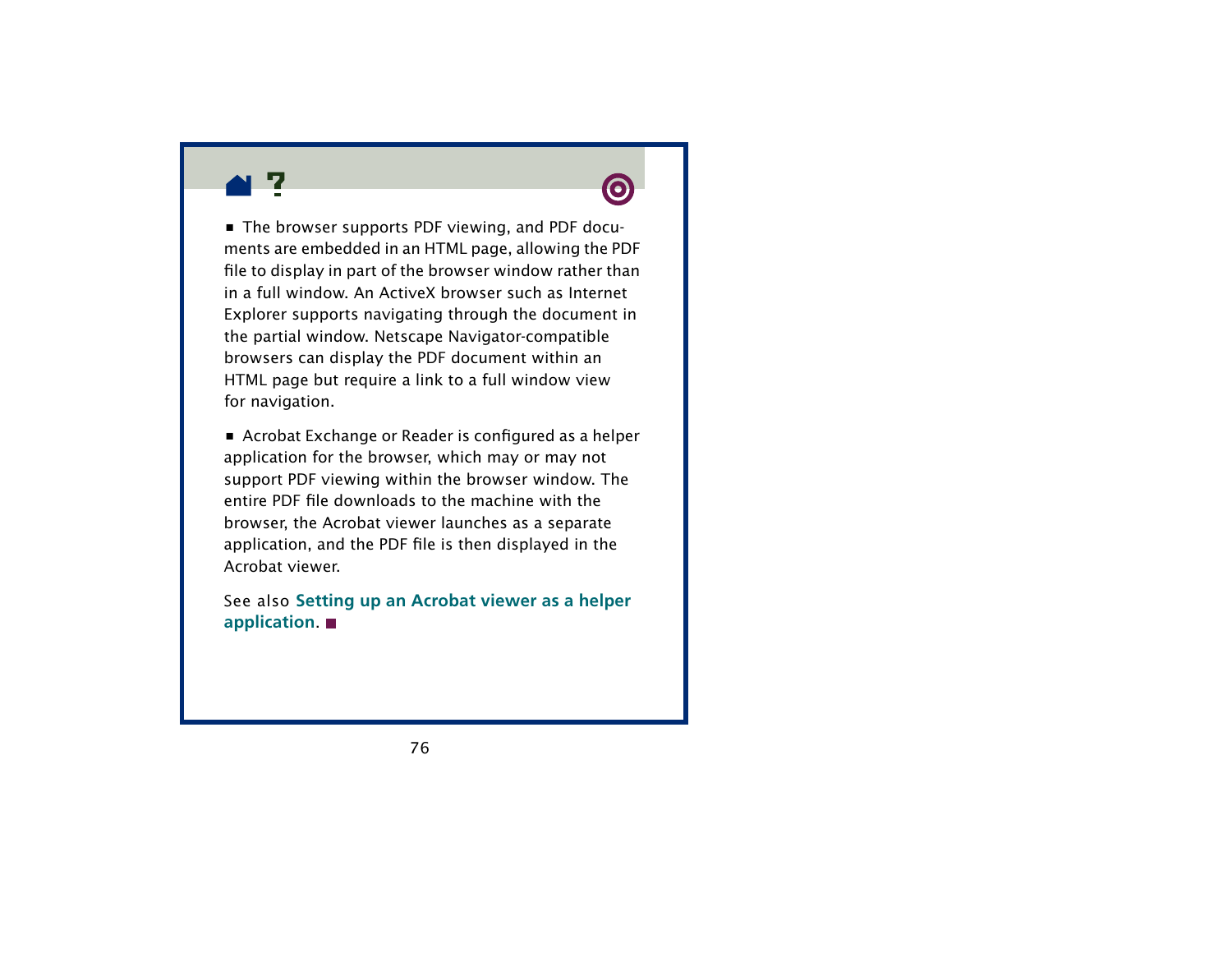<span id="page-76-0"></span>



### **Page-at-a-time downloading**

With page-at-a-time downloading (byte-serving), the Web server sends only the requested page of information to the user, not the entire PDF document. As a reader of the PDF document, you do not have to do anything to make this happen; it is communicated in the background between the Acrobat viewer and the Web server. However, if you would like the entire PDF document to continue downloading in the background while you view the first page of requested information, you select the Allow Background Download of Entire File option in **[General Preferences](#page-28-0)**.

For a list of Web server software that include builtin support for page-at-a-time downloading, see **<http://www.adobe.com/acrobat/moreinfo>**.

If your Web server software does not support page-at-a-time downloading, you can use a CGI application to do it. See **[http://www.adobe.com/](http://www.adobe.com/acrobat/moreinfo) [acrobat/moreinfo](http://www.adobe.com/acrobat/moreinfo)** for information.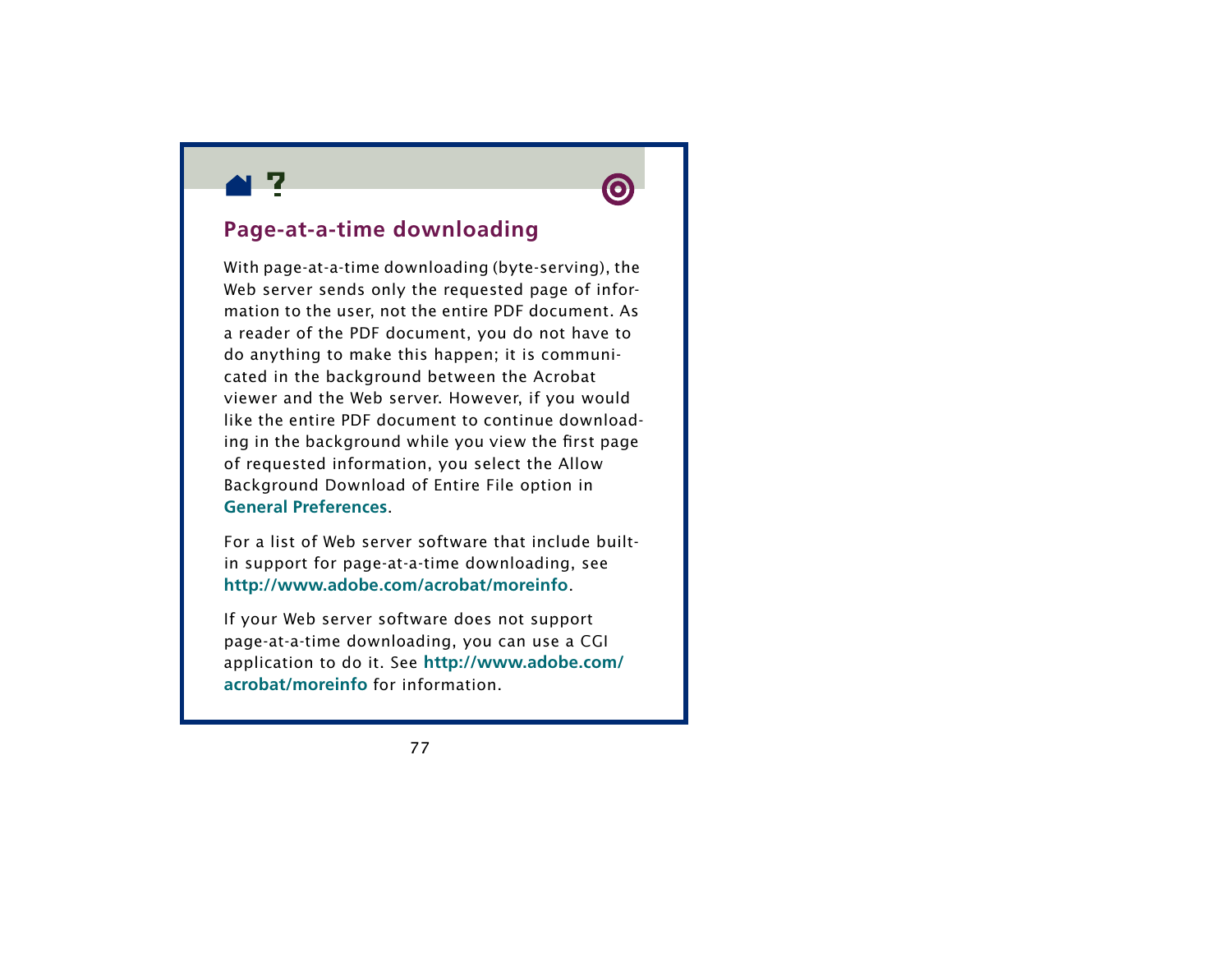<span id="page-77-0"></span>



### **Reading PDF on the Web**

Each document or other resource on the Web is identified by a unique uniform resource locator (URL) address. Clicking a URL link to a PDF document on the Web can open the document identified by the URL in your Web browser for *inline viewing*, or in Acrobat Reader if the Reader has been set up as a helper application for your browser. You can also read PDF files that have been embedded in HTML documents on the Web.

#### **[Reading PDF in a Web browser](#page-78-0)**

**[Reading embedded PDF files](#page-84-0)**

**[Setting up an Acrobat viewer as a helper](#page-85-0)  [application](#page-85-0)**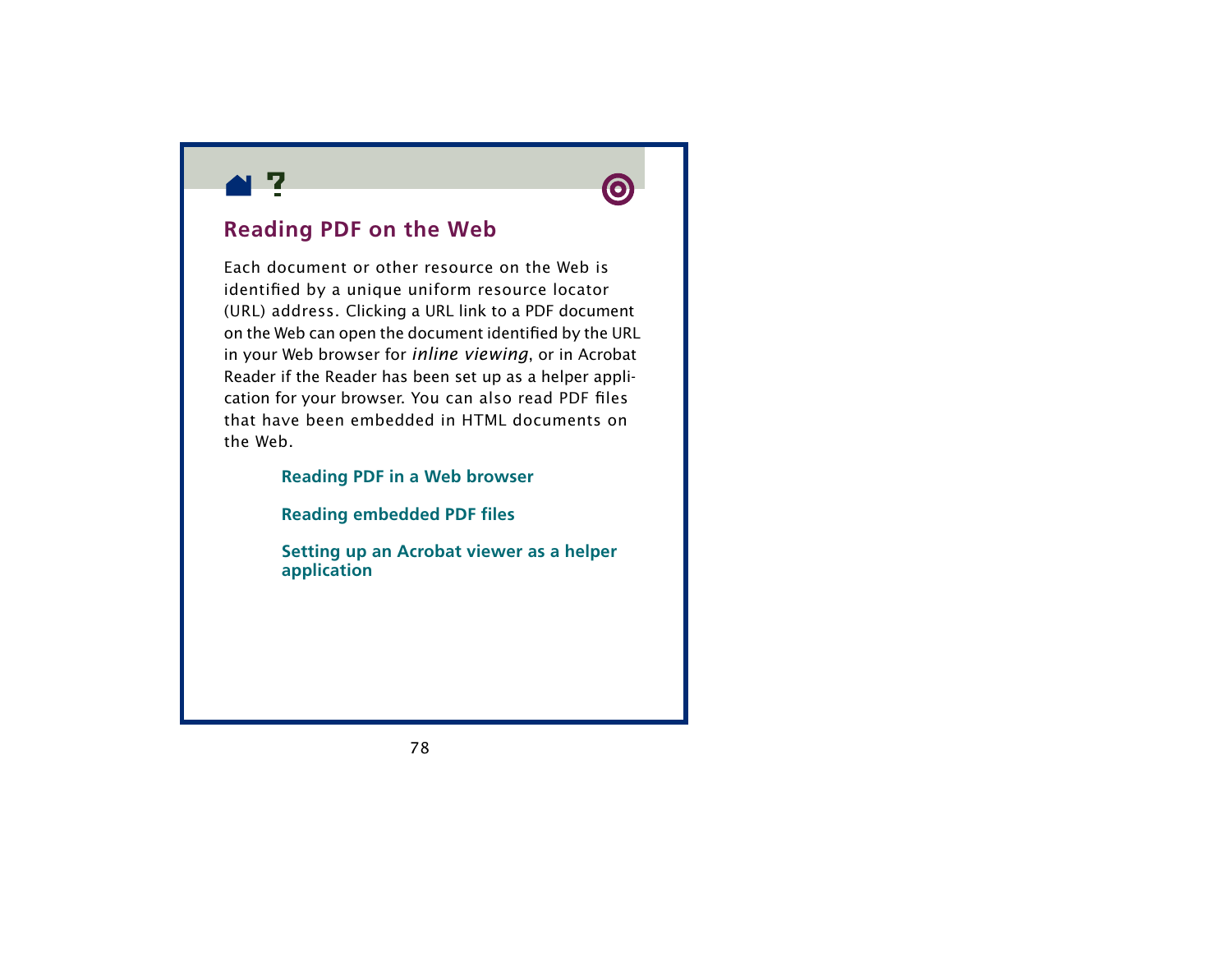<span id="page-78-0"></span>



### **Reading PDF in a Web browser**

A PDF document on the Web can be displayed in a Web browser compatible with Netscape Navigator 3.0 or Internet Explorer 3.0.

Netscape Navigator compatible browsers also need access to the PDFViewer plug-in in their plug-in folders to display PDF documents. The PDFViewer plug-in is automatically installed in the Netscape plug-ins folder with Windows and on the Macintosh. For other browsers, with UNIX, or if you install a new browser after installing Reader, see **[Installing](#page-87-0)  [the Web browser plug-in](#page-87-0)** for information.

See also

**[Filling out forms \(Windows and Macintosh\)](#page-66-0).**

**[Using tools and positioning the Acrobat](#page-79-0)  [toolbar](#page-79-0)**

**[Visiting the Acrobat](#page-81-0)  Web site**

**[Searching on the Web](#page-82-0)**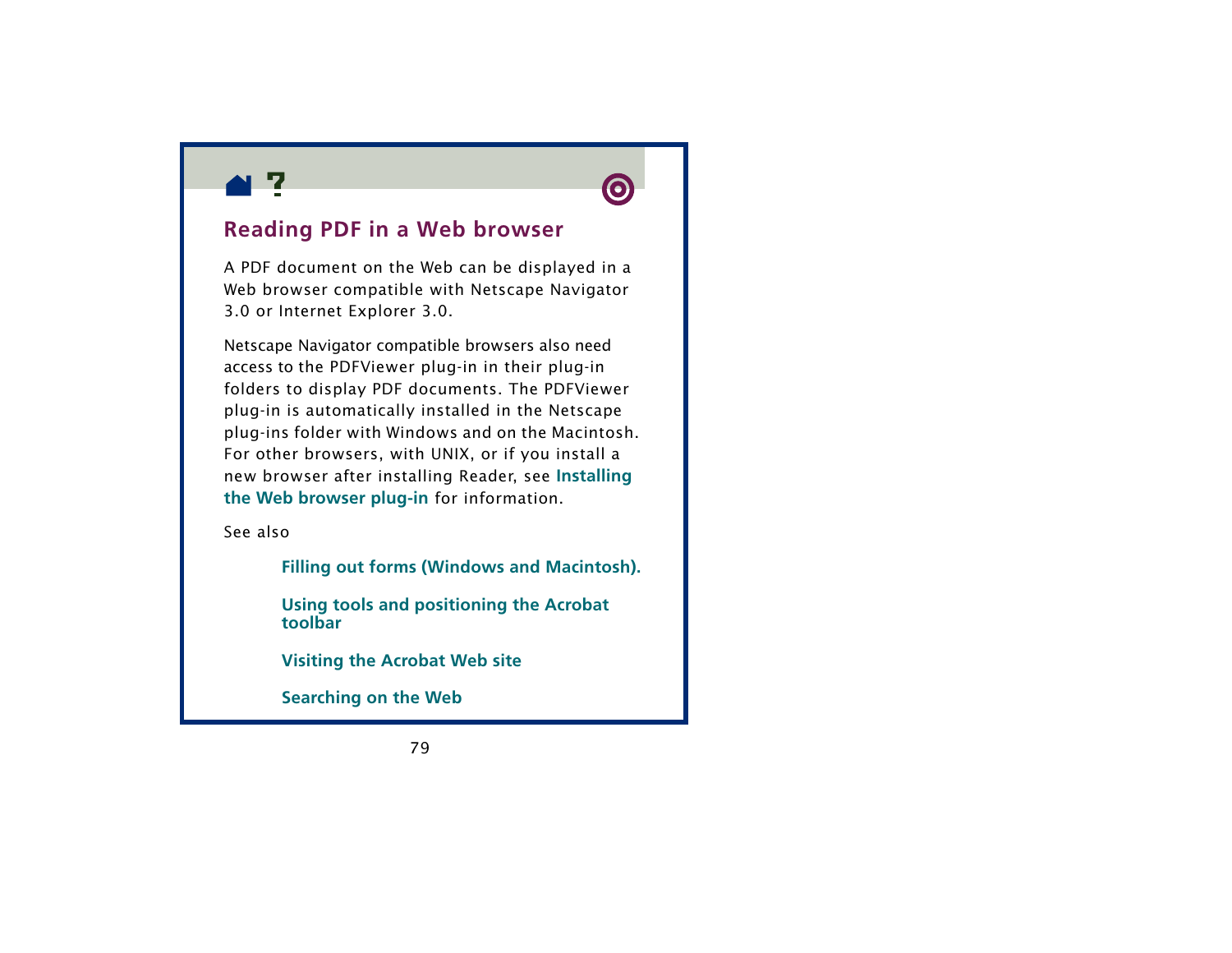<span id="page-79-0"></span>



# **Using tools and positioning the Acrobat toolbar**

All the Acrobat Reader tools, except Find and Select Text, are available in Web browsers. A print tool, not available in Reader outside the browser window, is added to the toolbar to allow you to print the PDF file.

Keyboard commands are mapped to browser tools, not to Acrobat viewer tools, so Acrobat keyboard shortcuts are not available in the browser window.

When you view a PDF document in a Web browser, you can position the toolbar along any of the four sides of the browser window. The default position is the top of the window.  $\blacktriangleright$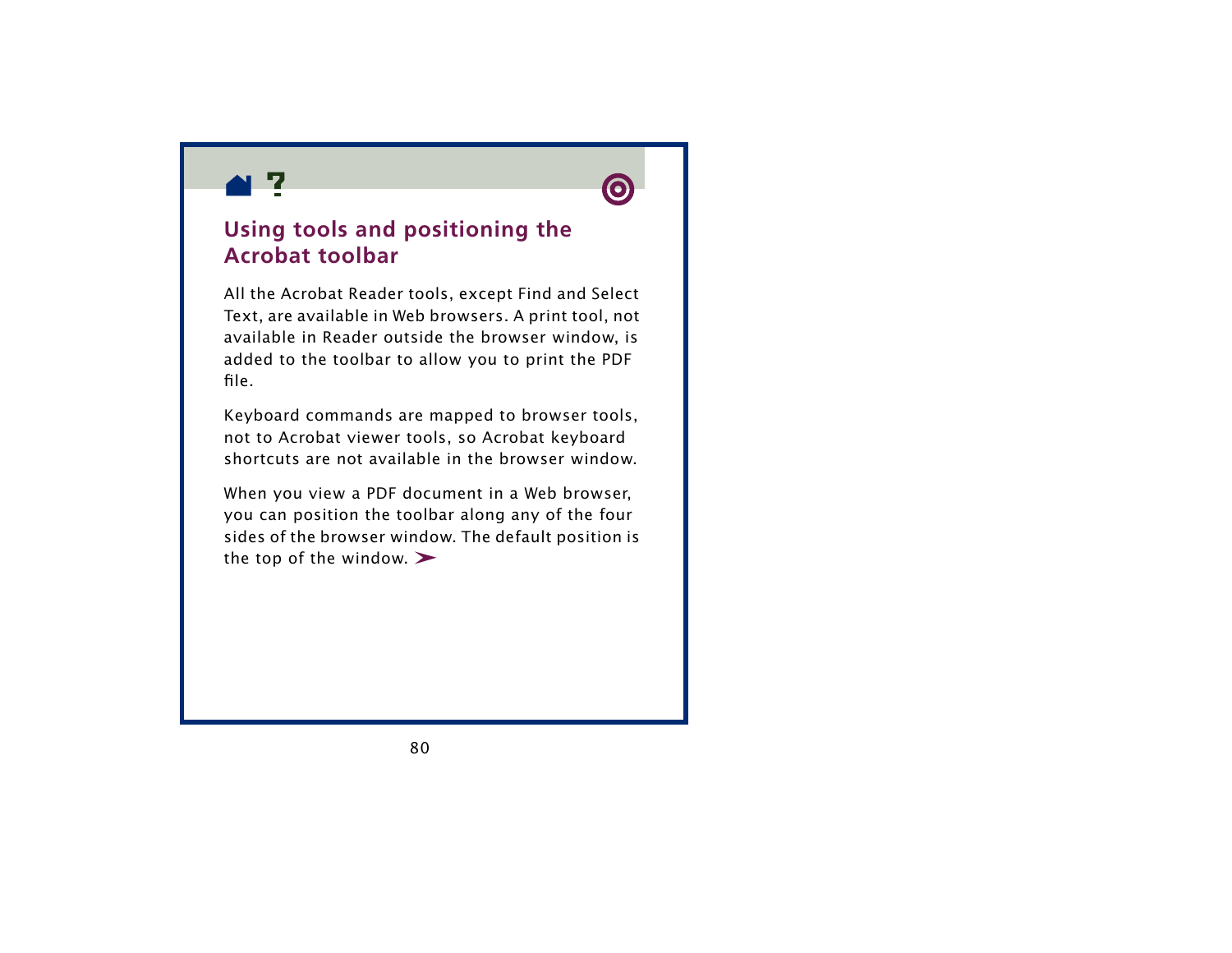



#### **To reposition the toolbar:**

**1** Click a blank area of the toolbar and drag the toolbar to the window edge you would like the toolbar to follow.

**2** Release the mouse when you see the outline of the toolbar along the window edge.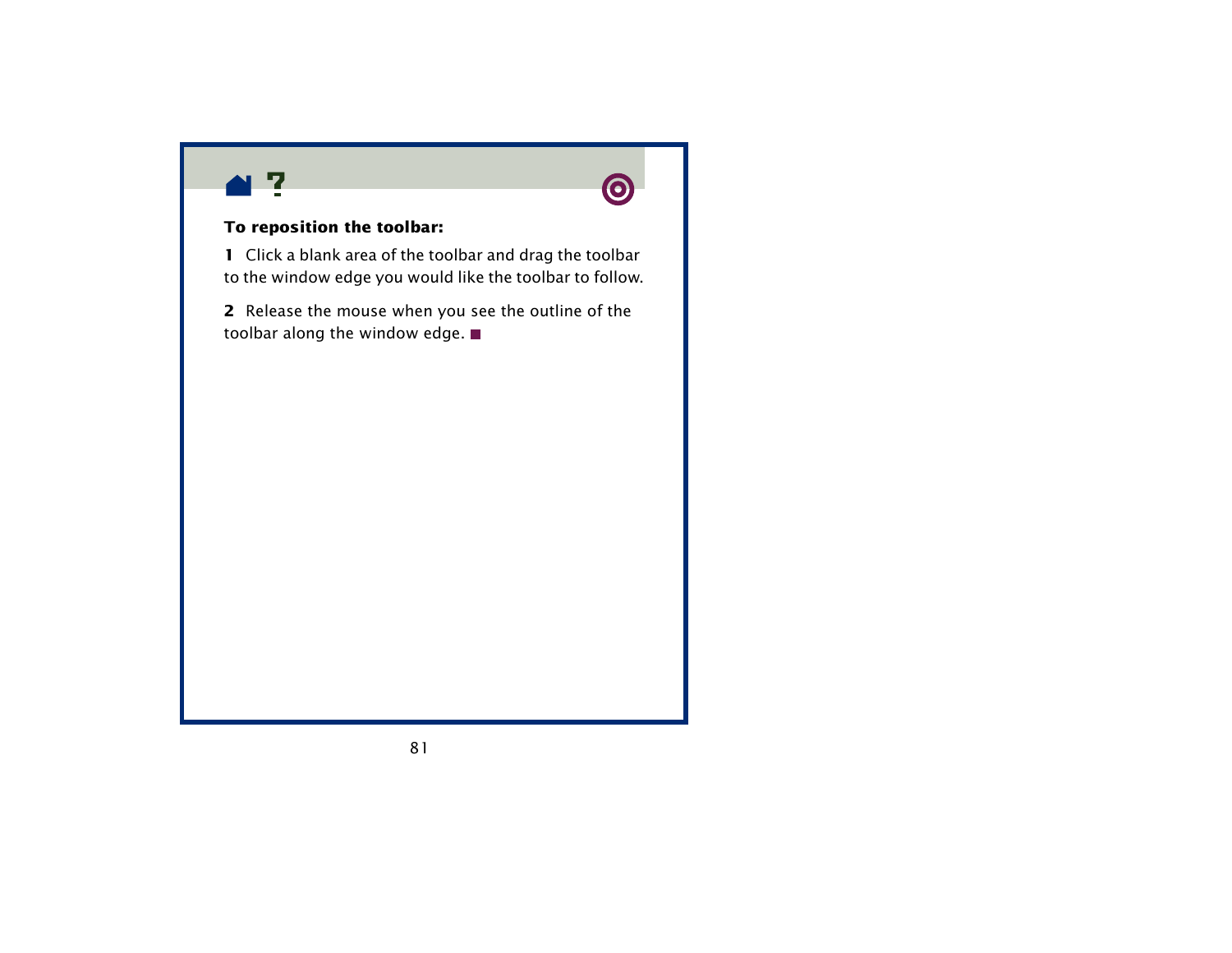<span id="page-81-0"></span>



### **Visiting the Acrobat Web site**

Click the Visit the Acrobat Web Site button  $\Lambda$  to link directly to the Acrobat Web site. This page contains valuable information about new technology, links to free Acrobat plug-ins, and more.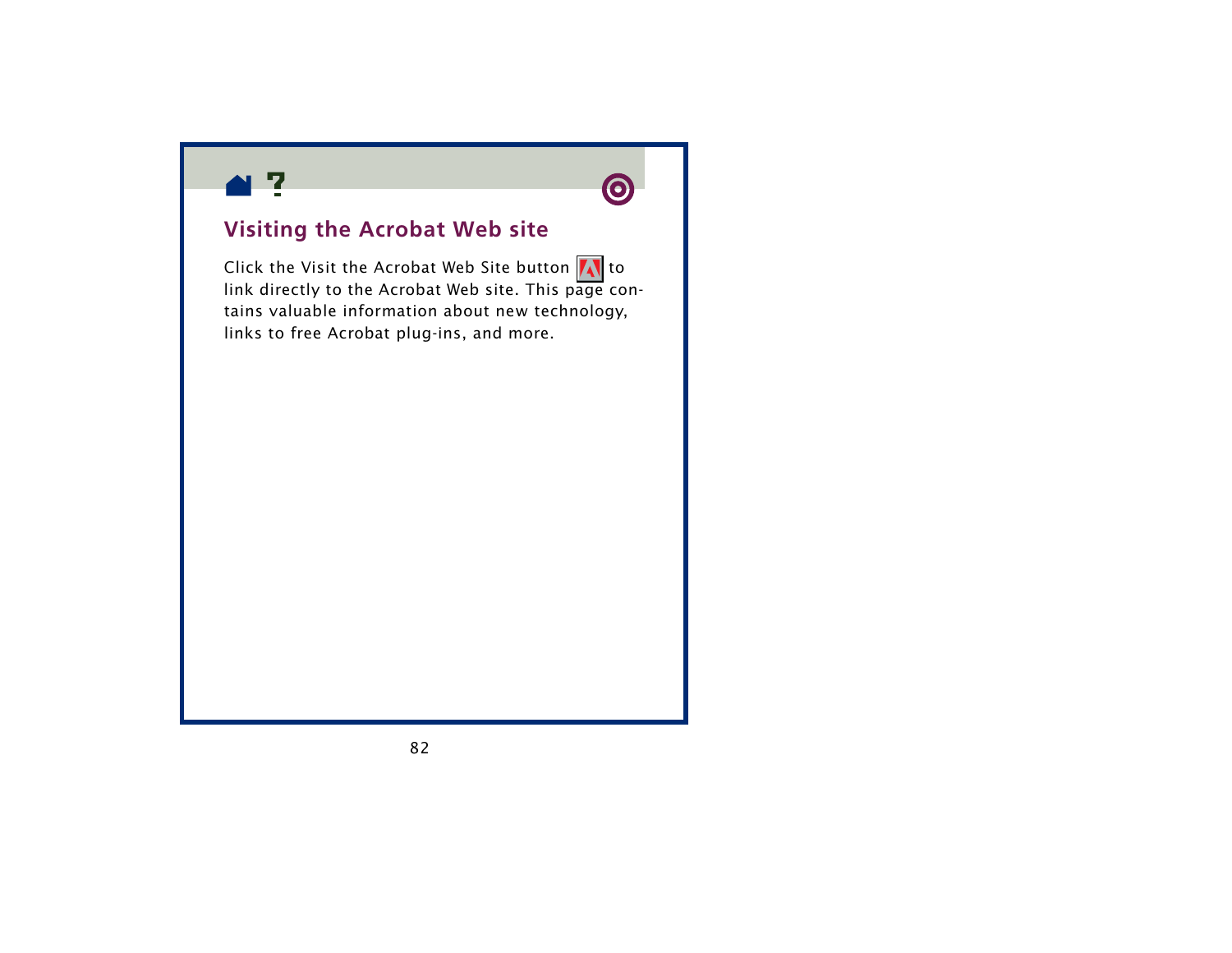<span id="page-82-0"></span>



### **Searching on the Web**

Some Web search engines index PDF documents as well as HTML documents on Web servers. And some search engines support PDF search highlighting, although not all search engines that support PDF indexing support search highlighting. See the Adobe Web site, **[http://www.adobe.com/](http://www.adobe.com/acrobat/moreinfo) [acrobat/moreinfo](http://www.adobe.com/acrobat/moreinfo)**, for a list of both types of search engines.

If you encounter a Web site that uses a search engine that indexes PDF documents, your search results list may include PDF documents. If the Web site uses a search engine that supports PDF search highlighting and you open one of the PDF documents in the search results list, the Search Next and the Search Previous  $\mathbf{\Xi}$  buttons activate on the Acrobat toolbar in your Web browser window. Also, the search term is highlighted in the document.  $\blacktriangleright$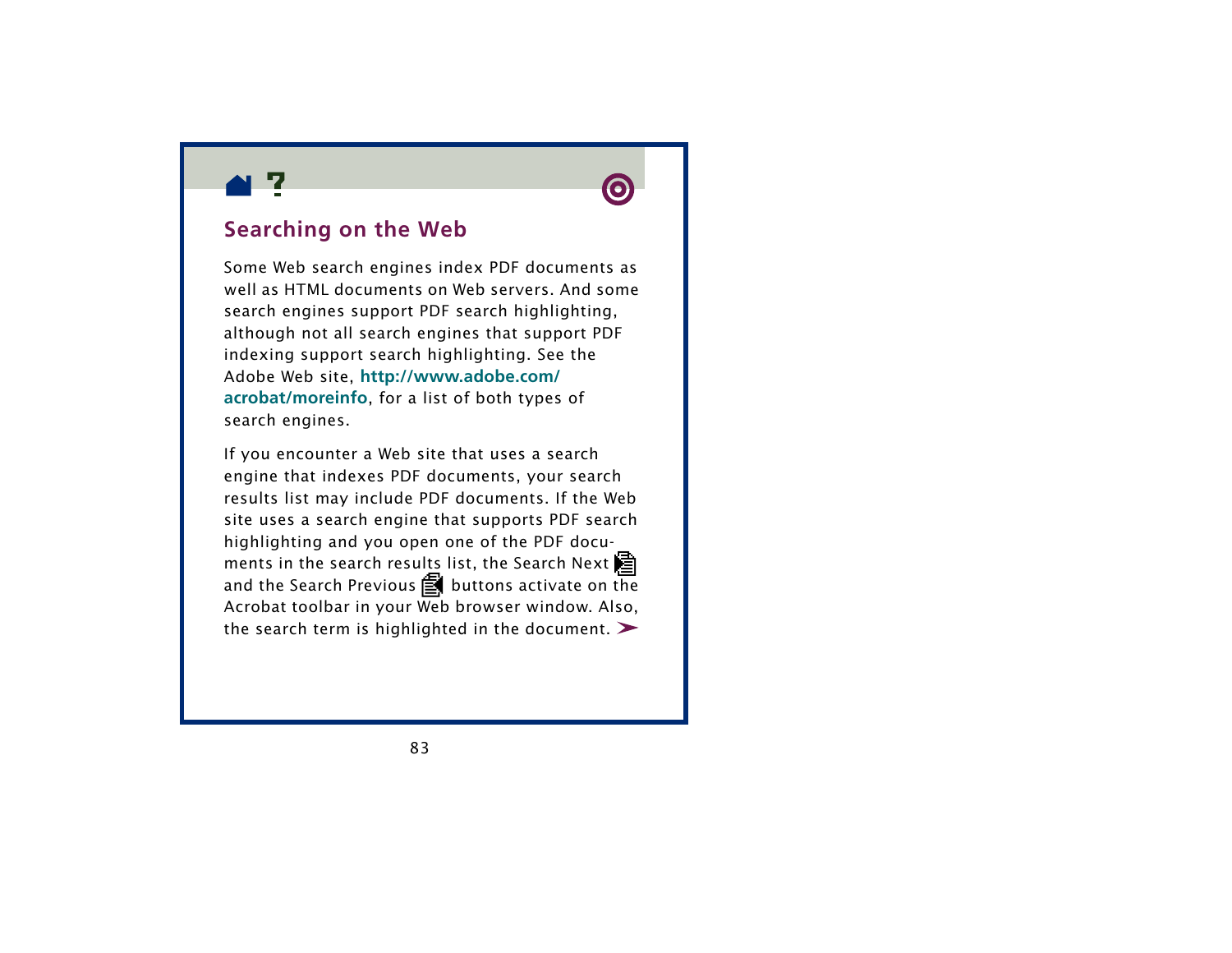



To go to the next search hit, click the Search Next button. To return to a previous search hit, click the Search Previous button. The Search Next and Search Previous commands jump across PDF documents but not across HTML documents.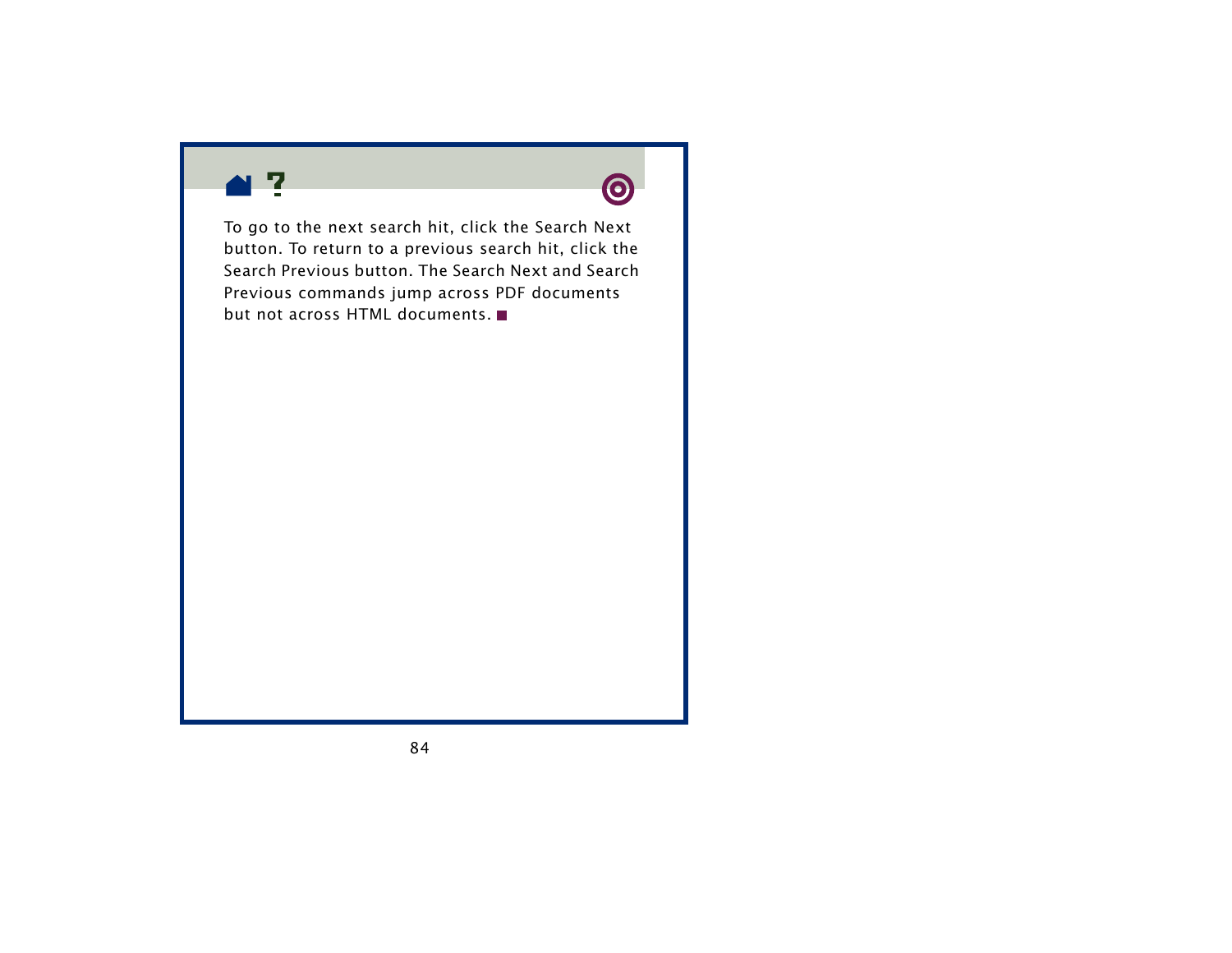<span id="page-84-0"></span>



### **Reading embedded PDF files**

HTML documents can include embedded PDF files. An embedded PDF file normally displays an image of the first page of the file in the HTML document. An embedded PDF file can be configured by the HTML document author to display, when clicked, in a separate window. It will display in a browser window or in an Acrobat viewer window, depending on how you have configured your browser. When a PDF file is opened in this manner, you can read the file as you would any other PDF file.

If the file is not configured to open in a separate window, you will be able to interact with the PDF document in a browser compatible with Internet Explorer but not one compatible with Netscape Navigator. For example, links would not be active in an embedded PDF file displayed in the HTML page in Netscape Navigator, but they would be active in Internet Explorer.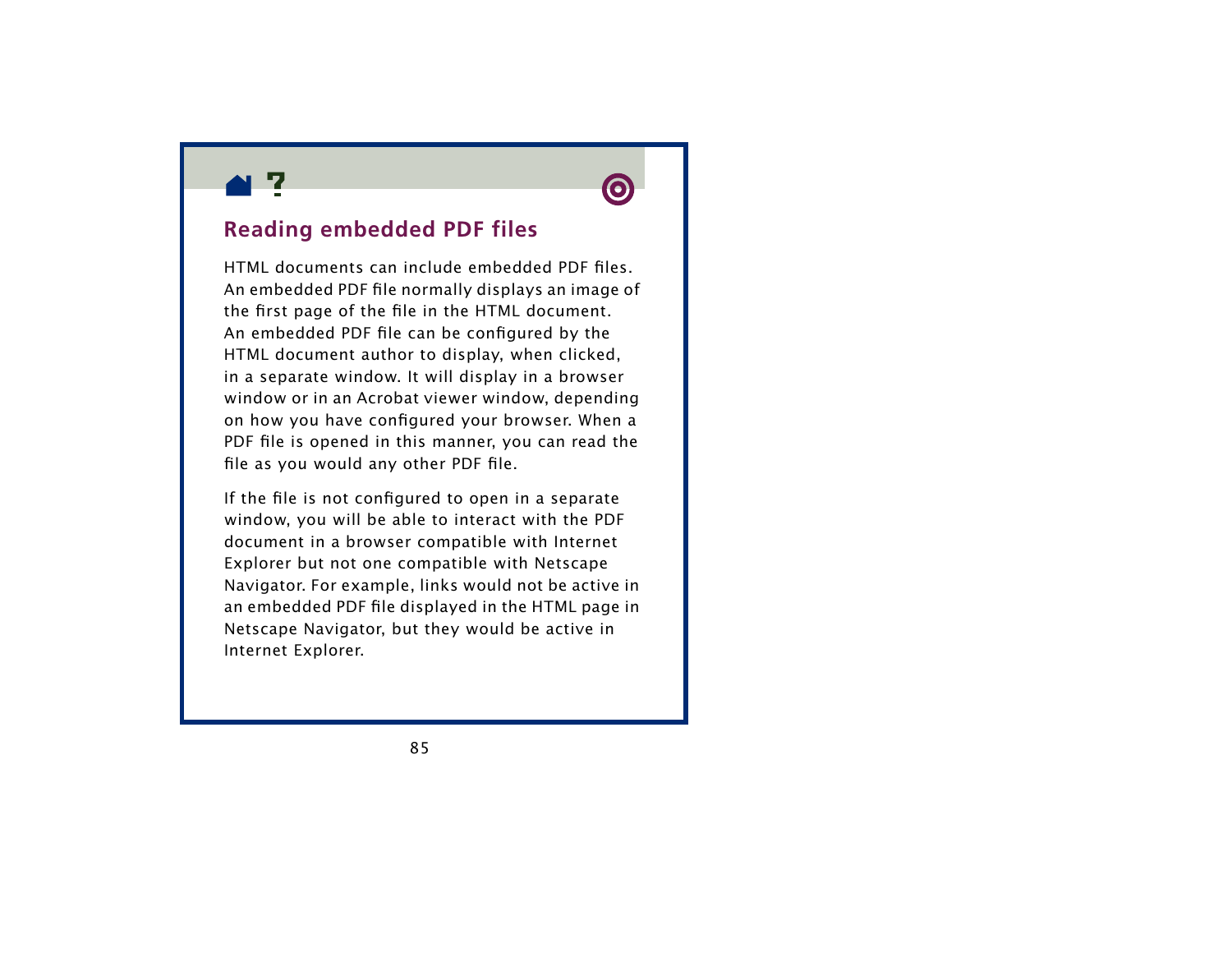<span id="page-85-0"></span>



# **Setting up an Acrobat viewer as a helper application**

If your Web browser does not support **[inline viewing](#page-77-0)** of PDF documents or you prefer not to view PDF inline, you can set up Acrobat Reader as a helper application with your browser's preferences. With Reader set up as a helper, Reader will launch and display any PDF file linked on the Web.

When you use Reader as a helper application, **[page](#page-76-0)[at-a-time downloading](#page-76-0)**, **[form submittal](#page-66-0)**, **[search](#page-82-0)  [highlighting on the Web](#page-82-0)**, and **[viewing embedded](#page-84-0)  [PDF files](#page-84-0)** are not available.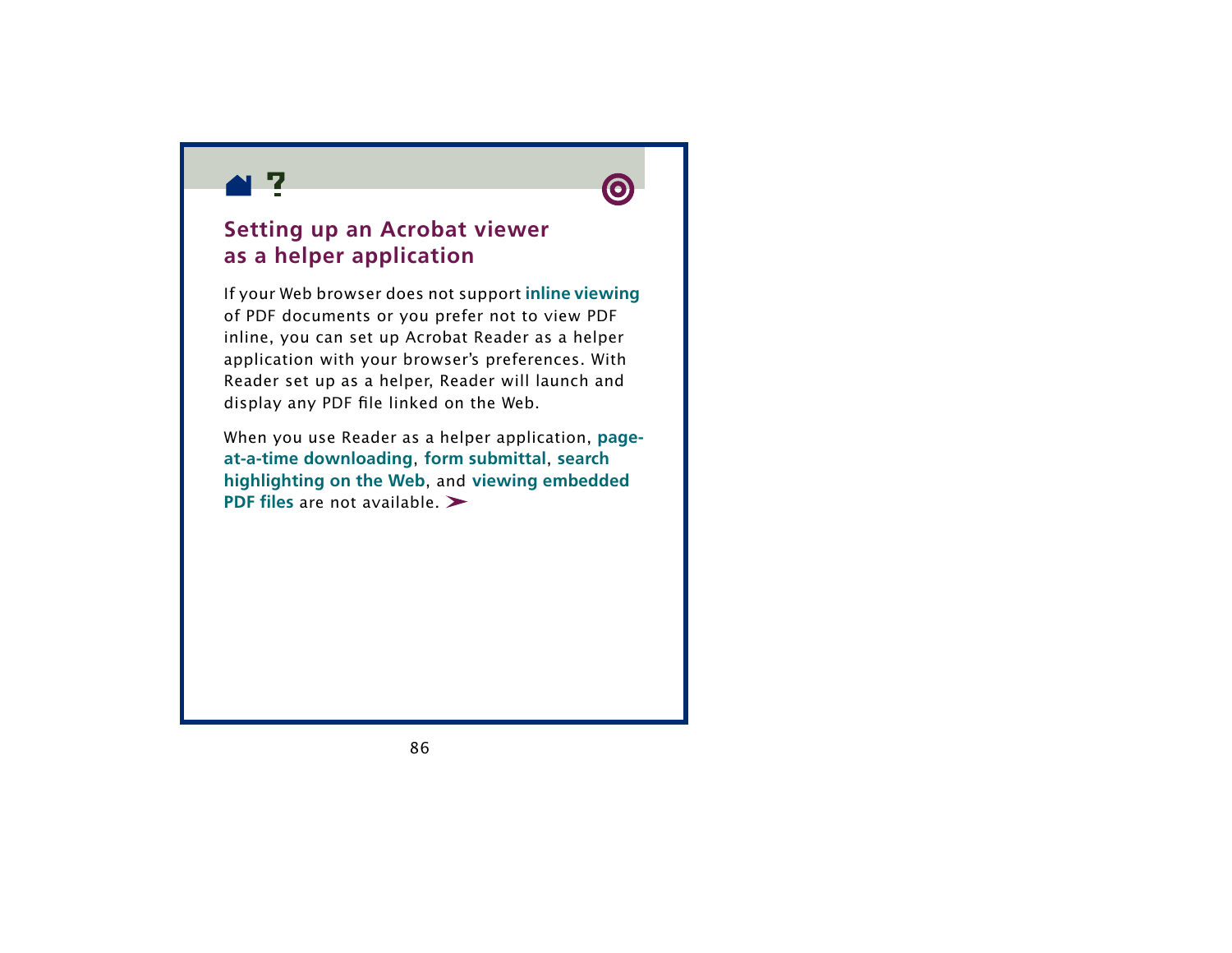



To set up your browser to recognize PDF files, you must define a MIME Type and a file type. File Type should be **pdf**. MIME Type should be **application/pdf**. See your browser's documentation or **<http://www.adobe.com/acrobat/moreinfo>** for information about configuring specific Web browsers.

If you are using Netscape Navigator 2.0 or later with Windows or on the Macintosh and you want to use your Acrobat viewer as a helper application, rename or delete the PDFViewer plug-in from the Netscape plug-in folder. The plug-in is named NPPDF32.dll or NPPDF16.dll (Windows) or PDFViewer (Macintosh).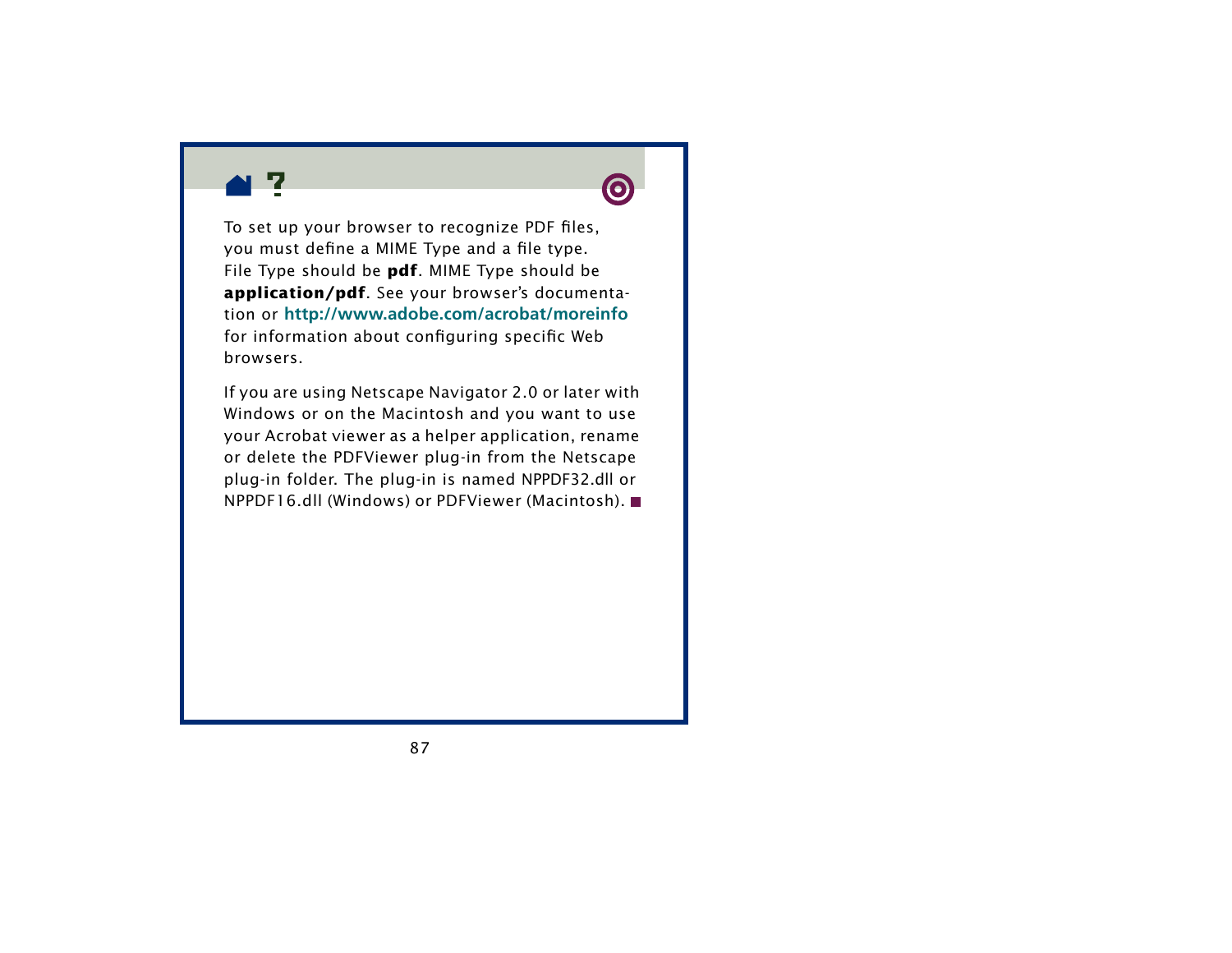<span id="page-87-0"></span>



# **Installing the Web browser plug-in**

If you are using a Web browser that supports the Netscape API architecture, copy the Web browser plug-in to your browser's plug-in folder. If you are using a Netscape Navigator browser, the Acrobat installer attempts to install the plug-in for you.

#### **To install the Web browser plug-in (Windows):**

- **1** Open File Manager or Windows Explorer.
- **2** Locate the Acrobat3\Reader\Browser folder.
- **3** Copy the NPPDF32.dll or NPPDF16.dll file to your Web browser's plug-in folder.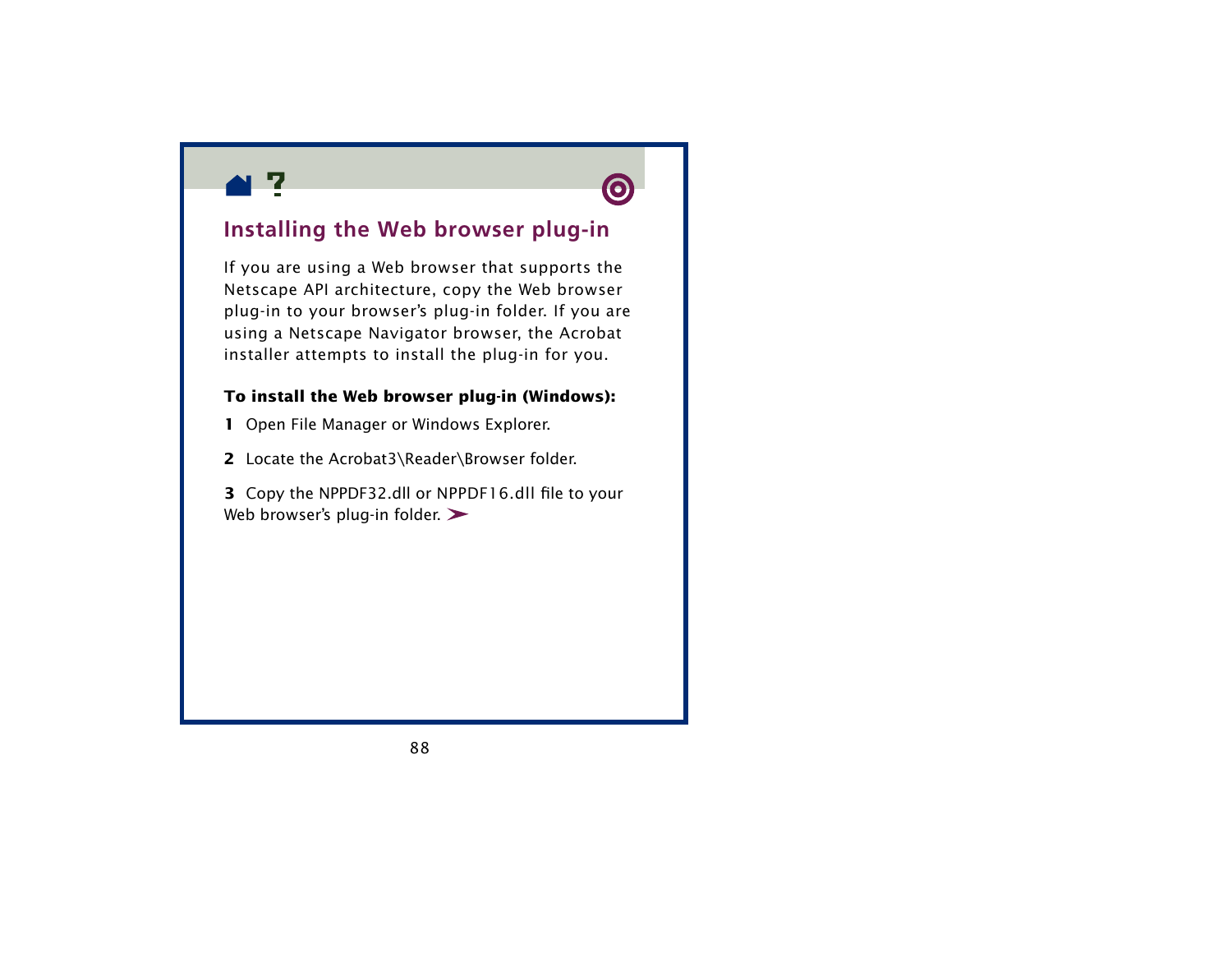



#### **To install the Web browser plug-in (Macintosh):**

**1** Open the Web Browser Plug-in folder within the Adobe Acrobat 3.0 folder.

**2** Copy the PDFViewer plug-in to your Web browser's plug-in folder.

#### **To install the Web browser plug-in (UNIX):**

Run <installdir>/Browsers/netscape.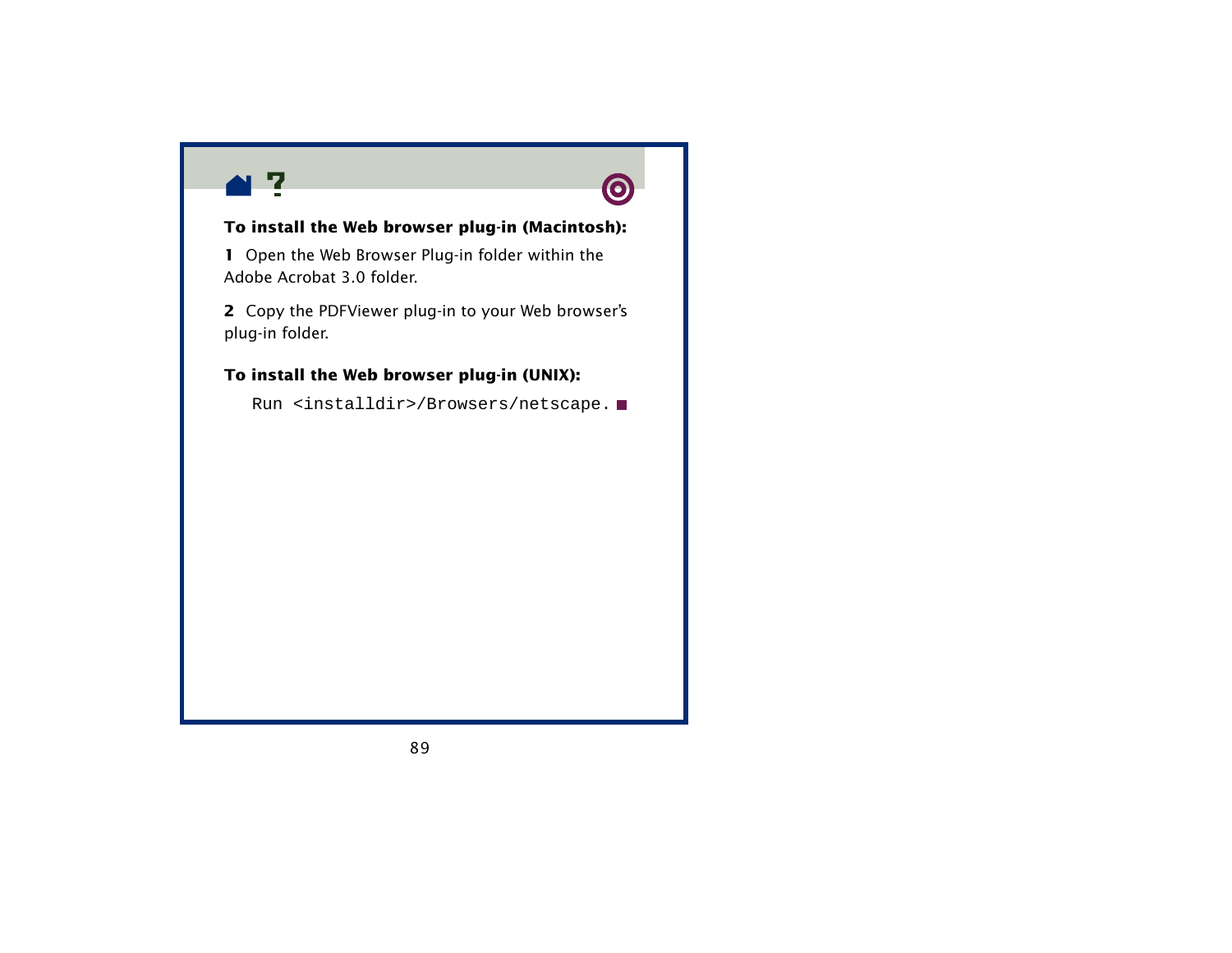



### **Making PDF documents accessible from the Macintosh Finder**

PDF files created with Windows or UNIX Acrobat producers cannot be opened by double-clicking on the Macintosh. To enable double-clicking to open the PDF files, choose one of the following:

**•** Choose File > Open instead of double-clicking. Use the Open command on the Macintosh once, and the next time you will be able to open it by double-clicking.

**•** Use the PDF Type Utility to set the file type and creator on the Macintosh.

The PDF Type Utility (Macintosh) is available in the Utility folder on the Acrobat 3.0 CD-ROM. To use the utility, you simply drag PDF files created on another platform to it. The utility adds the appropriate information so you can open the files by double-clicking.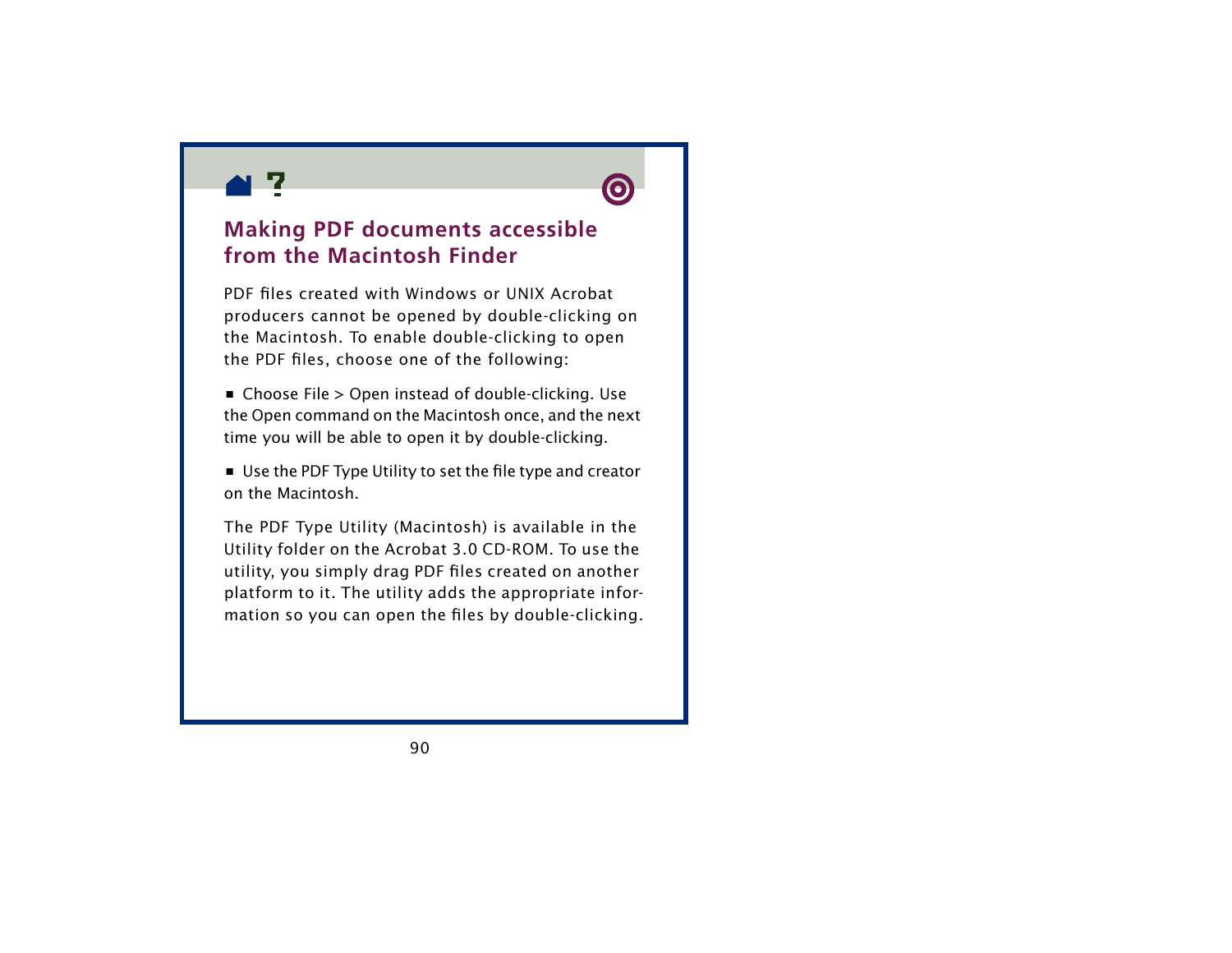



### **Calibrated color**

The Portable Document Format allows for deviceindependent color (DIC) specifications. DIC allows creators of PDF documents to specify the colors of objects in page descriptions independent of the color characteristics of destination monitors or printers.

The result of using DIC is consistent color reproduction from device to device. This is important because of the large color variations between different devices. Even two monitors can have widely different color characteristics. Note that not all colors in a given PDF document will be specified in this DIC manner. Currently, only PDF files created by Acrobat Distiller 2.1 or later contain DIC color specification on a global level, and only images are affected, not vector-based line art.

Shown here are two images, both derived from the same original image. Think of this as the same image being scanned by two different scanners.  $\blacktriangleright$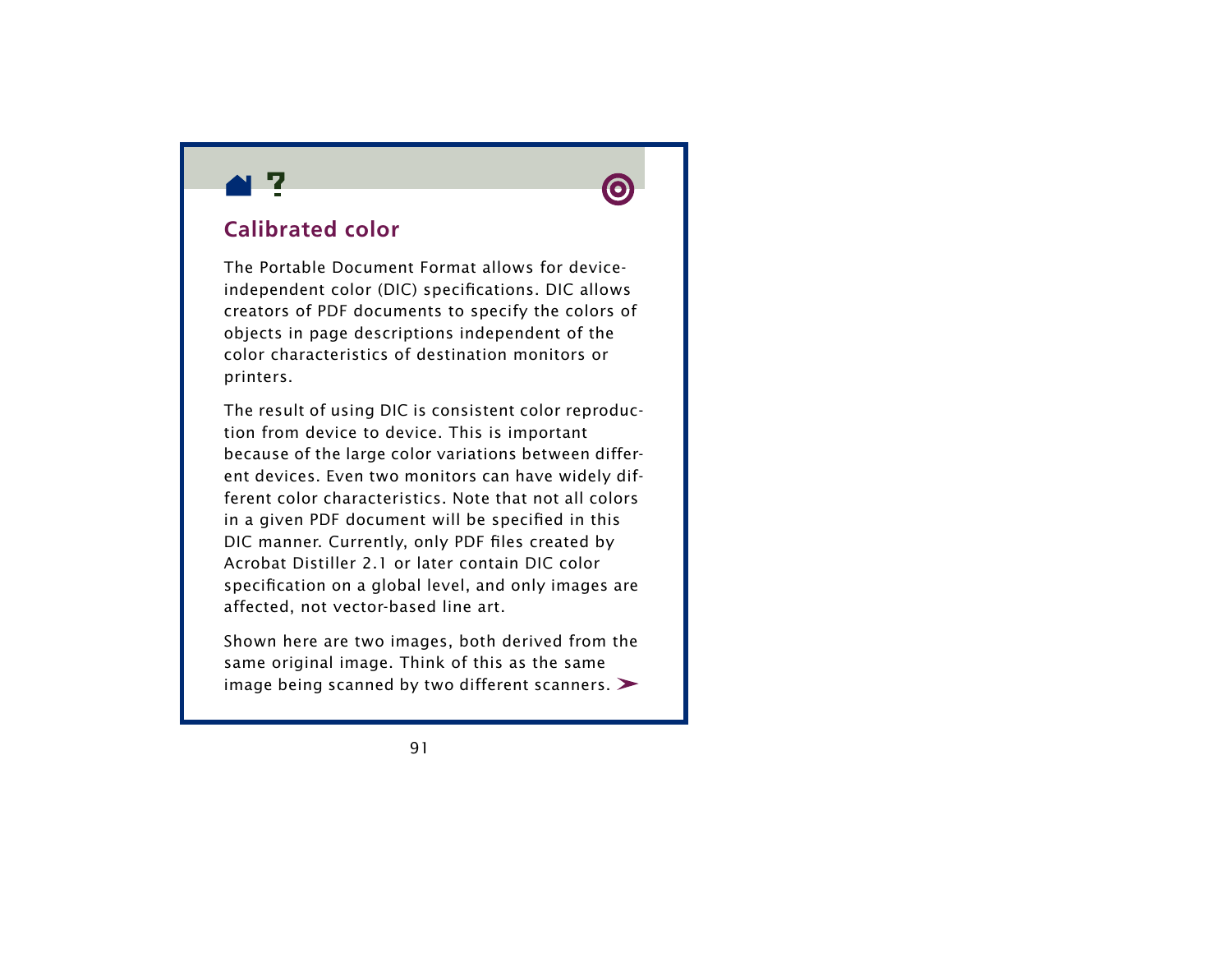



The PDF file describing this page contains a different color space and different image data for each image.

Monitor A



Monitor B



PDF without color calibration





PDF with color calibration  $\blacktriangleright$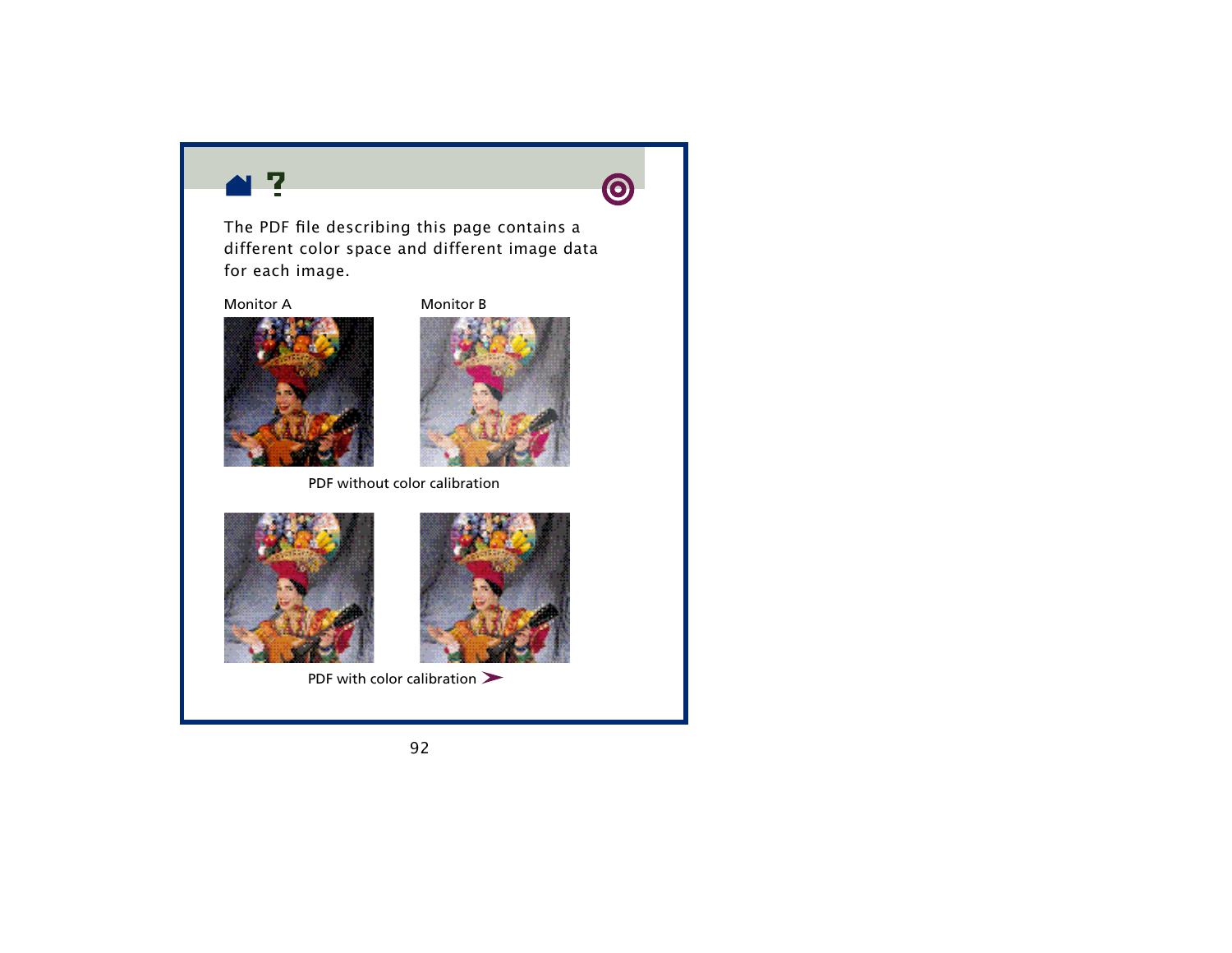



Although each image contains different image data, the Acrobat viewer is using the color space information for each image in this PDF document to reproduce an accurate display of the original image. Although the colors will not match perfectly on two devices such as monitors, they will be more consistent.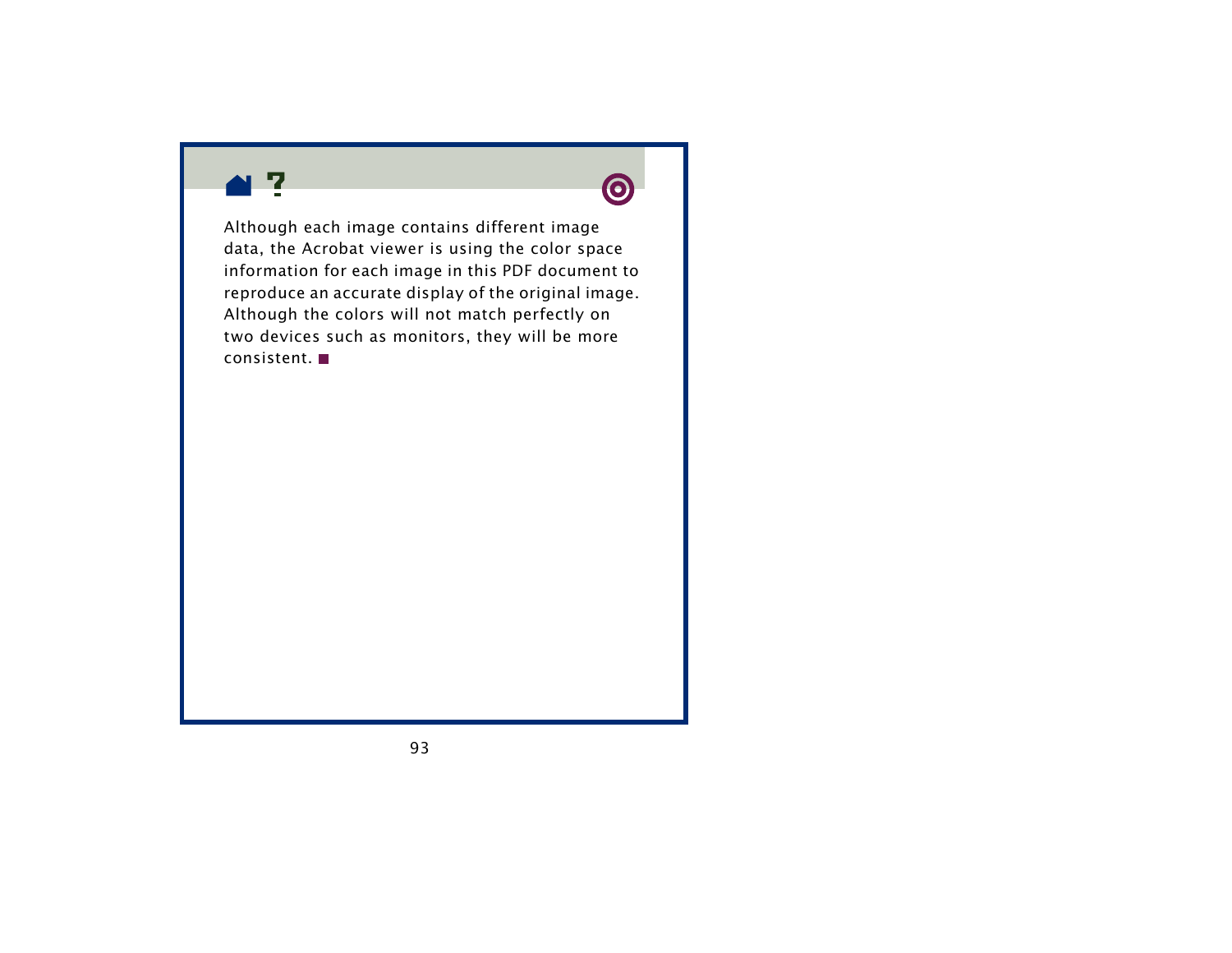



# **Keyboard shortcuts (Macintosh)**

| <b>Result</b>                                                  | <b>Action</b>                            |
|----------------------------------------------------------------|------------------------------------------|
| Exits Full Screen view                                         | Escape                                   |
| <b>Exits Full Screen view</b>                                  | $H + (period)$                           |
| Overrides open document settings,<br>and uses default settings | Shift + Option +<br><b>Open Document</b> |
| Exits Full Screen view if the<br>Escape key has been disabled  | Option + Shift + $L$                     |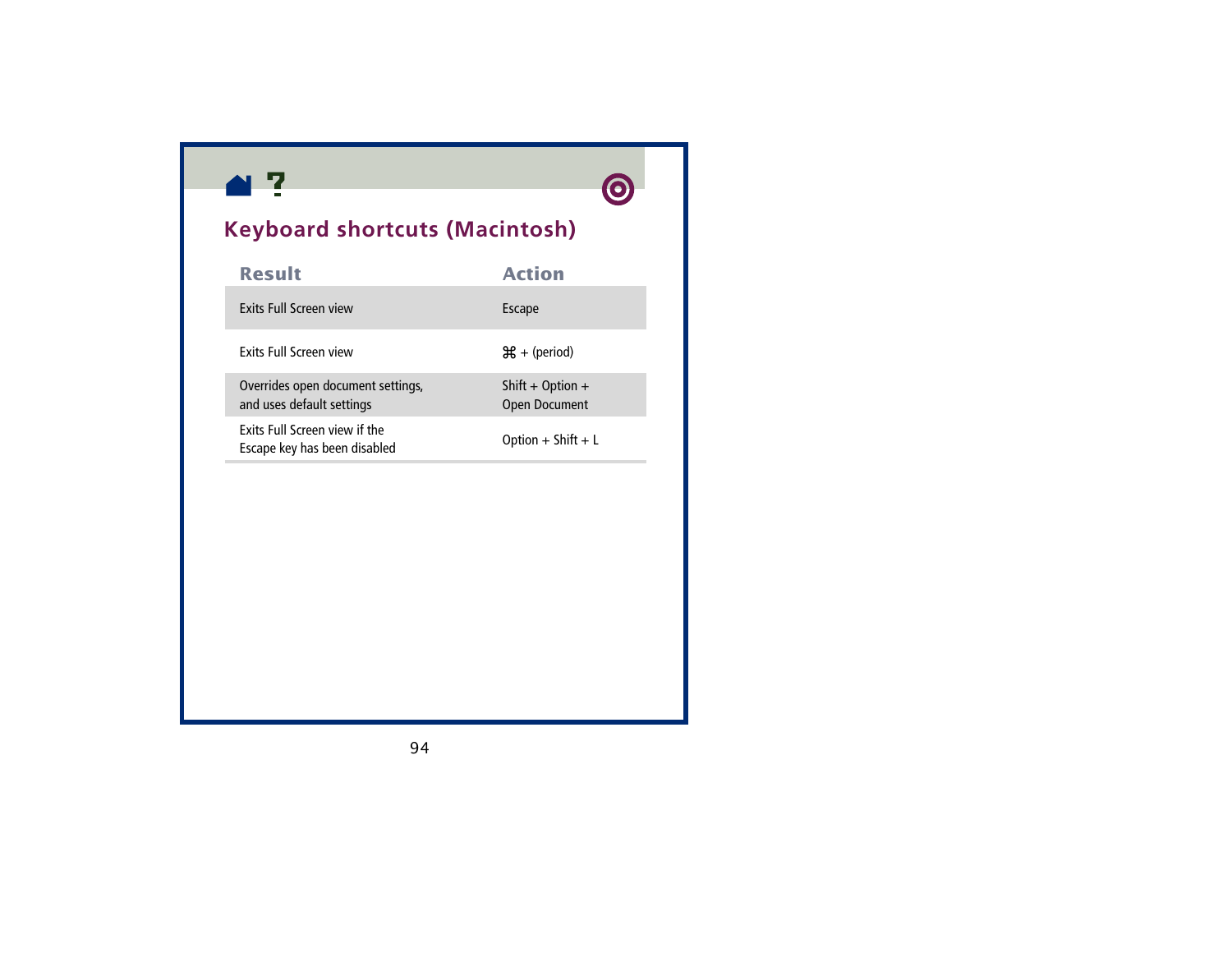



# **Keyboard Shortcuts (Windows and UNIX)**

| <b>Result</b>                                                 | <b>Action</b>                      |
|---------------------------------------------------------------|------------------------------------|
| Exits Full Screen view                                        | Escape                             |
| Overrides open document settings<br>and uses default settings | Shift + $C$ trl +<br>Open Document |
| Exits Full Screen view if the<br>Escape key has been disabled | Option + Shift + $L$               |
| Opens Exchange or Reader<br>Online Guide                      | F1                                 |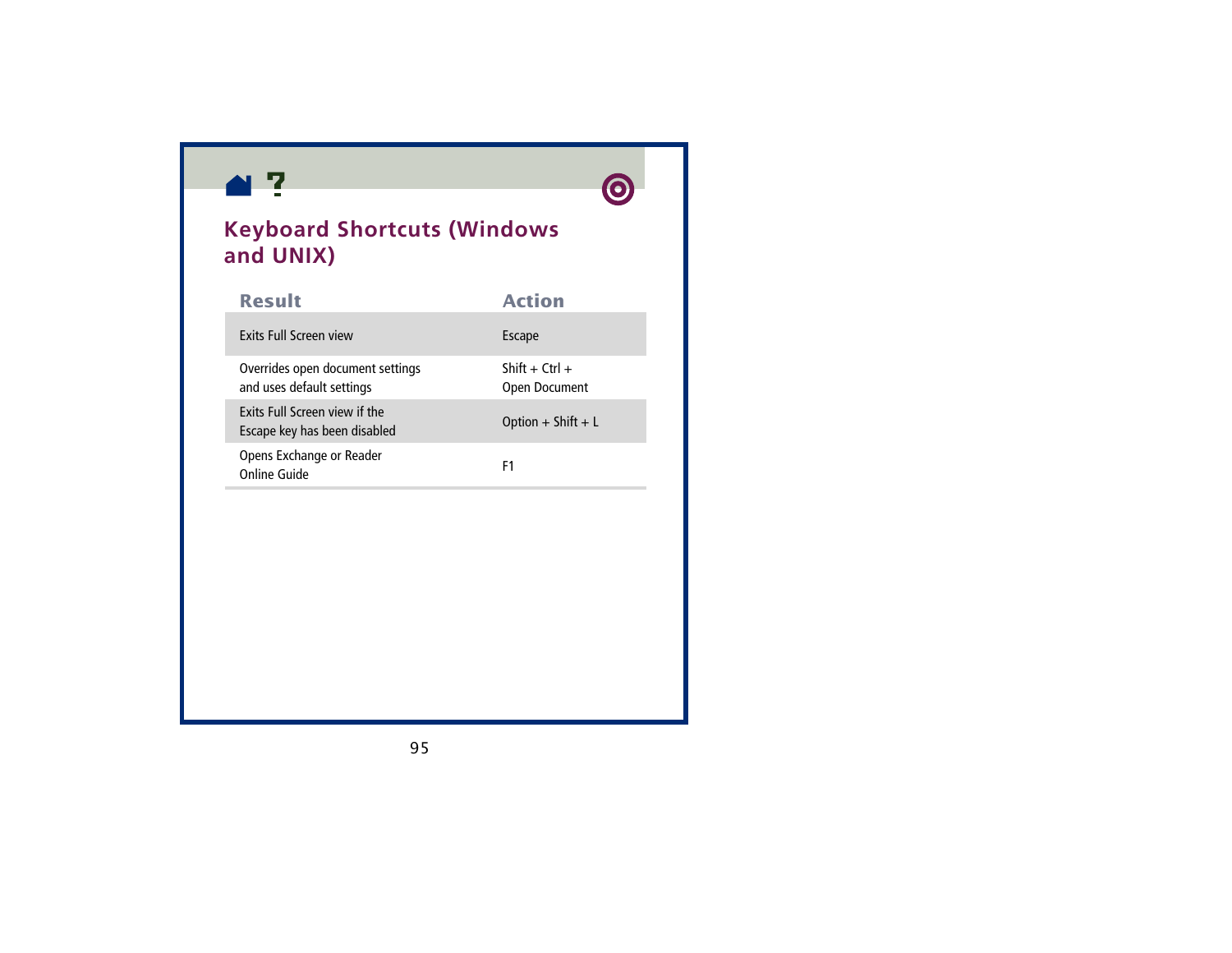



# **Paging shortcuts (Macintosh)**

| <b>Result</b>             | <b>Action</b>         |
|---------------------------|-----------------------|
| Scrolls page to the right | $Right Arrow + Shift$ |
| Scrolls page to the left  | Left Arrow $+$ Shift  |
| Scrolls page up           | Up Arrow $+$ Shift    |
| Scrolls page down         | Down Arrow + Shift    |
| Go to first page          | $H + 1$               |
| Go to previous page       | $H + 2$               |
| Go to next page           | $H + 3$               |
| Go to last page           | $H + 4$               |
| Go to last page           | End key               |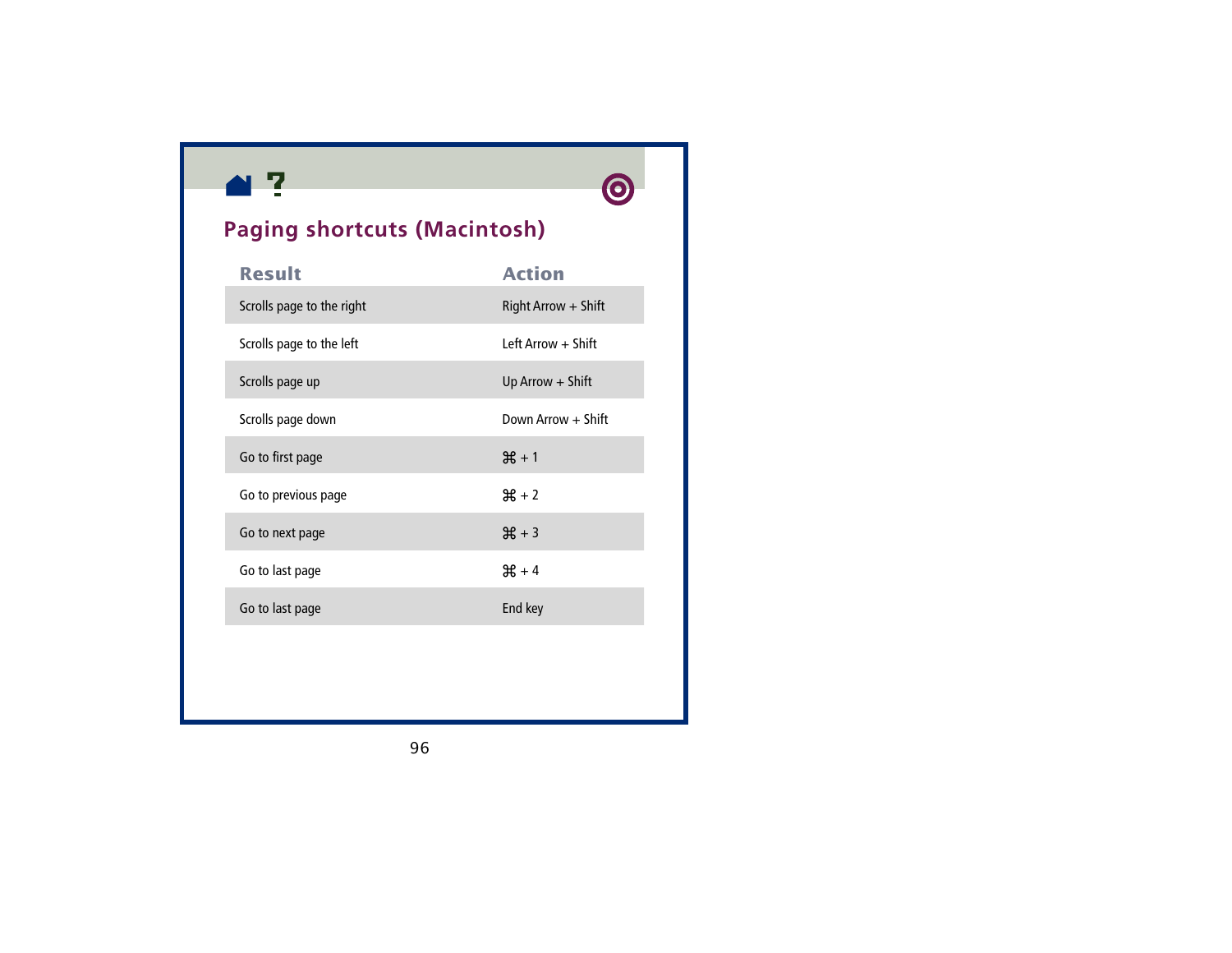

# **Paging shortcuts (Windows and UNIX)**

| <b>Result</b>             | <b>Action</b>         |
|---------------------------|-----------------------|
| Scrolls page to the right | Right Arrow $+$ Shift |
| Scrolls page to the left  | Left Arrow + Shift    |
| Scrolls page up           | Up Arrow $+$ Shift    |
| Scrolls page down         | Down Arrow + Shift    |
| Go to first page          | $Ctrl + 1$            |
| Go to previous page       | $Ctrl + 2$            |
| Go to next page           | $Ctrl + 3$            |
| Go to last page           | $Ctrl + 4$            |
| Go to last page           | End key               |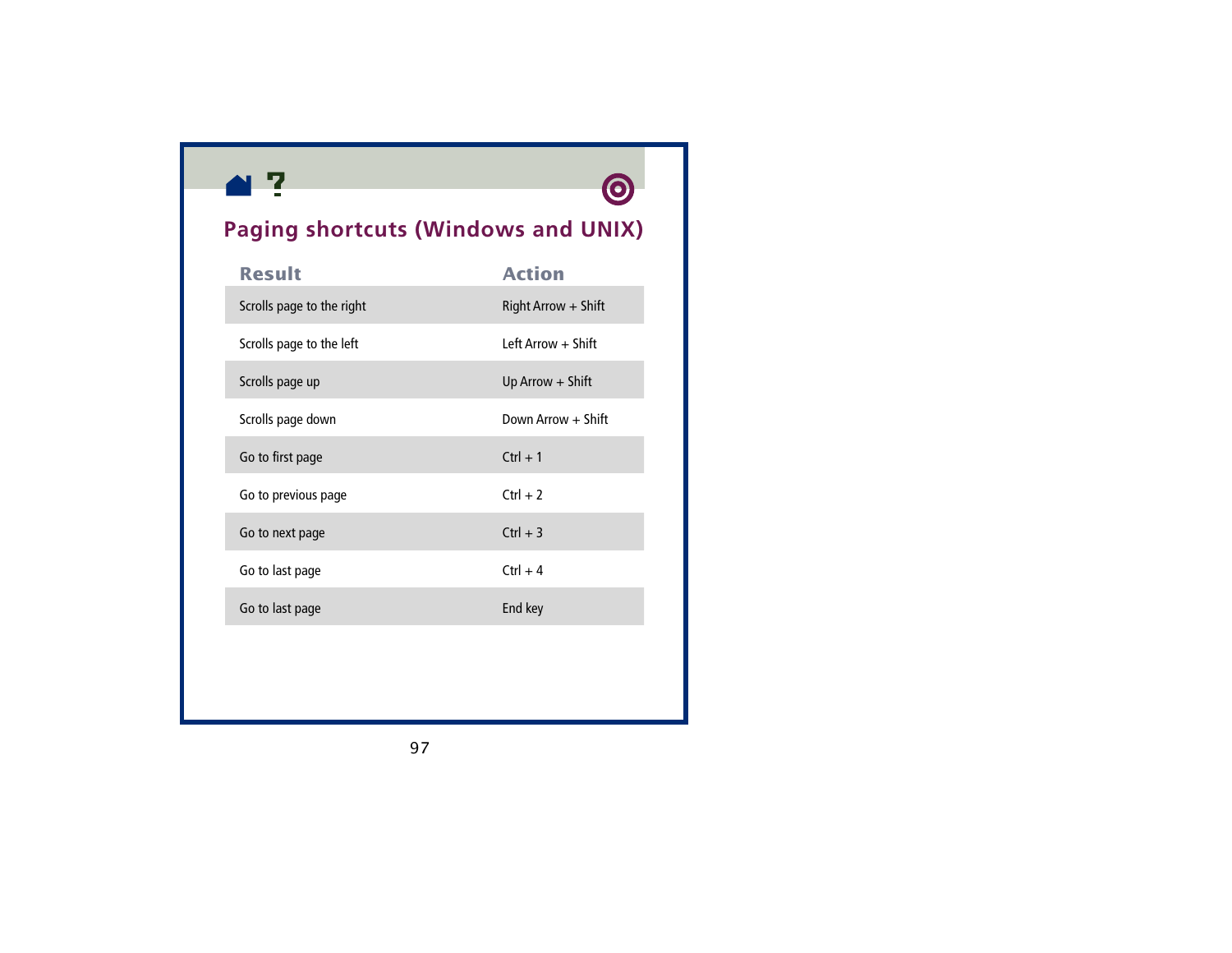1996 Adobe Systems Incorporated. All rights reserved.

Adobe Acrobat 3.0 Reader Online Guide

This manual, as well as the software described in it, is furnished under license and may be used or copied only in accordance with the terms of such license. The content of this manual is furnished for informational use only, is subject to change without notice, and should not be construed as a commitment by Adobe Systems Incorporated. Adobe Systems Incorporated assumes no responsibility or liability for any errors or inaccuracies that may appear in this book.

The copyrighted software that accompanies this manual is licensed to the End User for use only in strict accordance with the End User License Agreement, which the Licensee should read carefully before commencing use of the software. Except as permitted by such license, no part of this publication may be reproduced, stored in a retrieval system, or transmitted, in any form or by any means, electronic, mechanical, recording, or otherwise, without the prior written permission of Adobe Systems Incorporated.

Adobe, the Adobe logo, Acrobat, Acrobat Capture, the Acrobat logo, Distiller, Acrobat Exchange, Adobe Type Manager, PostScript, and the tagline "If you can dream it, you can do it" are trademarks of Adobe Systems Incorporated. Microsoft and Windows are registered trademarks and ActiveX and Windows NT are trademarks of Microsoft Corporation in the U.S. and other countries. Apple, Macintosh, Power Macintosh, and QuickTime are registered trademarks and AppleScript and TrueType are trademarks of Apple Computer, Inc. Lotus Notes is a registered trademark of Lotus Development Corporation. Netscape and Netscape Navigator are trademarks of Netscape Communications Corporation. UNIX is a registered trademark in the U.S. and other countries, licensed exclusively through X/Open Company, Ltd. Pentium is a trademark of Intel Corporation. All other products or name brands are trademarks of their respective owners.

This product contains an implementation of the LZW algorithm licensed under U.S. Patent 4,558,302.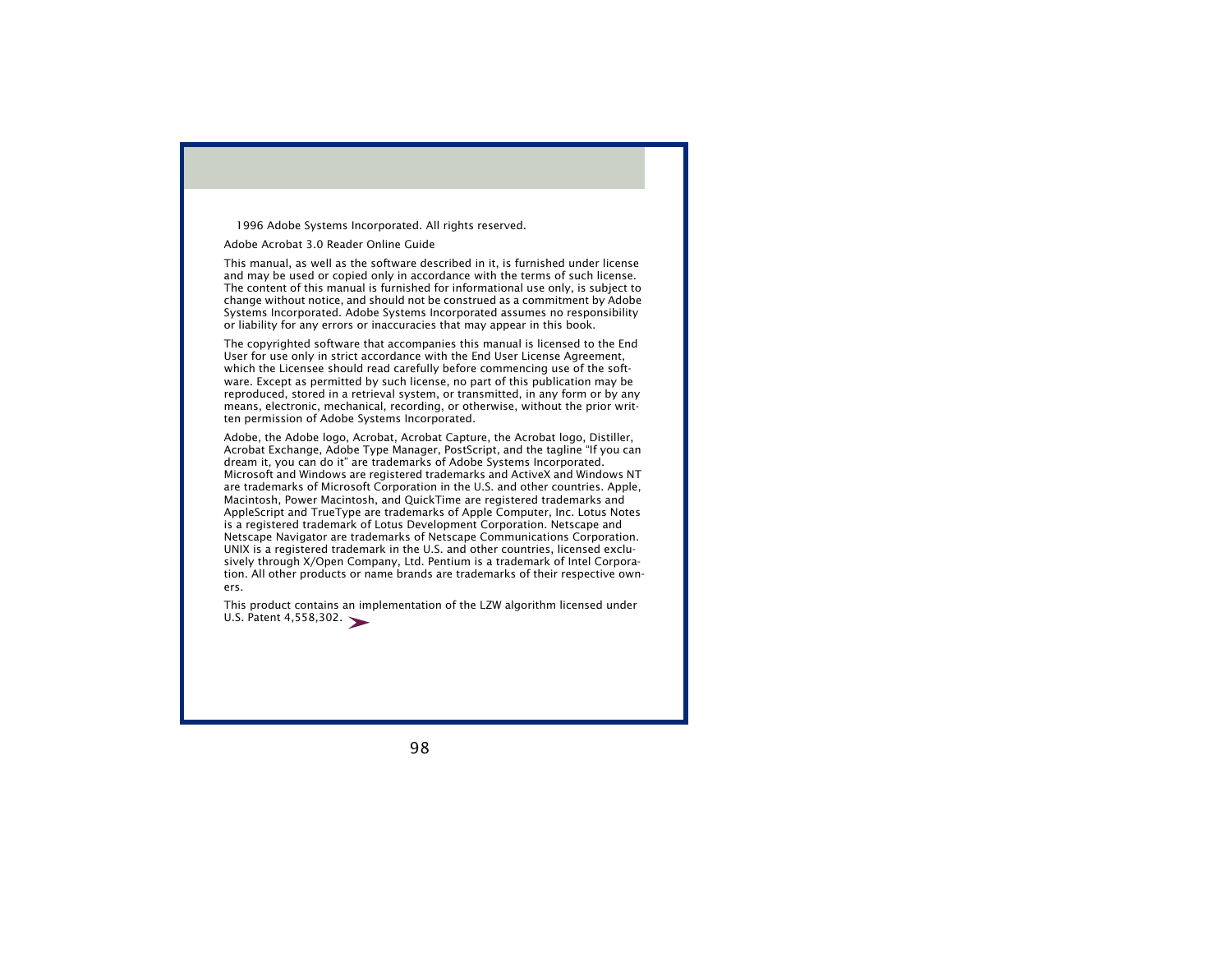This software includes software licensed from Verity, Inc., copyright 1994. All rights reserved. The address of Verity, Inc., is 894 Ross Drive, Sunnyvale, California 94089. Verity ® and TOPIC ® are registered trademarks of Verity, Inc. in the United States and other countries. English Electronic Thesaurus copyright 1993 by INSO Corporation. Adapted from the Oxford Thesaurus copyright 1991 by Oxford University Press and from Roget's II: The New Thesaurus copyright 1980 by Houghton Mifflin Company. All rights reserved. Reproduction or disassembly of embodied programs and databases prohibited.

1994 This software includes software licensed from RSA Data Security, Inc.

Written and designed at Adobe Systems Incorporated, 345 Park Ave., San Jose, CA 95110-2704.

Adobe Systems Europe Limited, Adobe House, 5 Mid New Cultins, Edinburgh EH11 4DU, Scotland, United Kingdom

Adobe Systems Co., Ltd., Yebisu Garden Place Tower, 4-20-3 Ebisu, Shibuya-ku, Tokyo 150, Japan

For defense agencies: Restricted Rights Legend. Use, reproduction, or disclosure is subject to restrictions set forth in subparagraph  $(c)(1)(ii)$  of the Rights in Technical Data and Computer Software clause at 252.227-7013.

For civilian agencies: Restricted Rights Legend. Use, reproduction, or disclosure is subject to restrictions set forth in subparagraphs (a) through (d) of the commercial Computer Software Restricted Rights clause at 52.227-19 and the limitations set forth in Adobe's standard commercial agreement for this software. Unpublished rights reserved under the copyright laws of the United States.

(9/96)

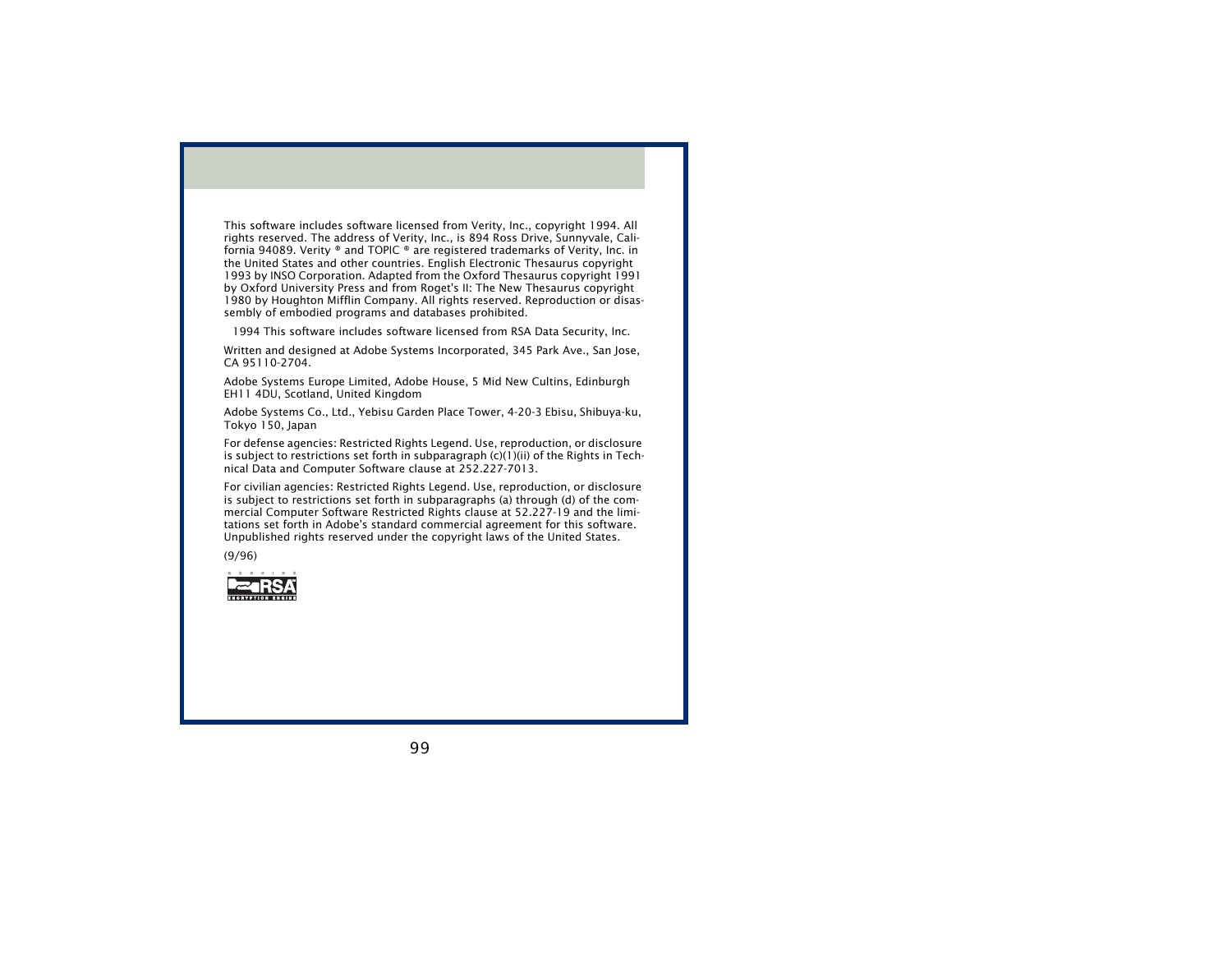## **How to use this online guide**



Page back or page forward.



 Undoes a change of page or view, or redoes a change (Go Back/Go Forward).



Go to the Contents.



Go to the how-to page (this page).



Go to the "parent" of the current topic.

- Go to the indicated topic. **text**
	- Go to the next page of a continued topic. ➤
		- End of a continued topic.

For instructions on printing this guide, go to the next page.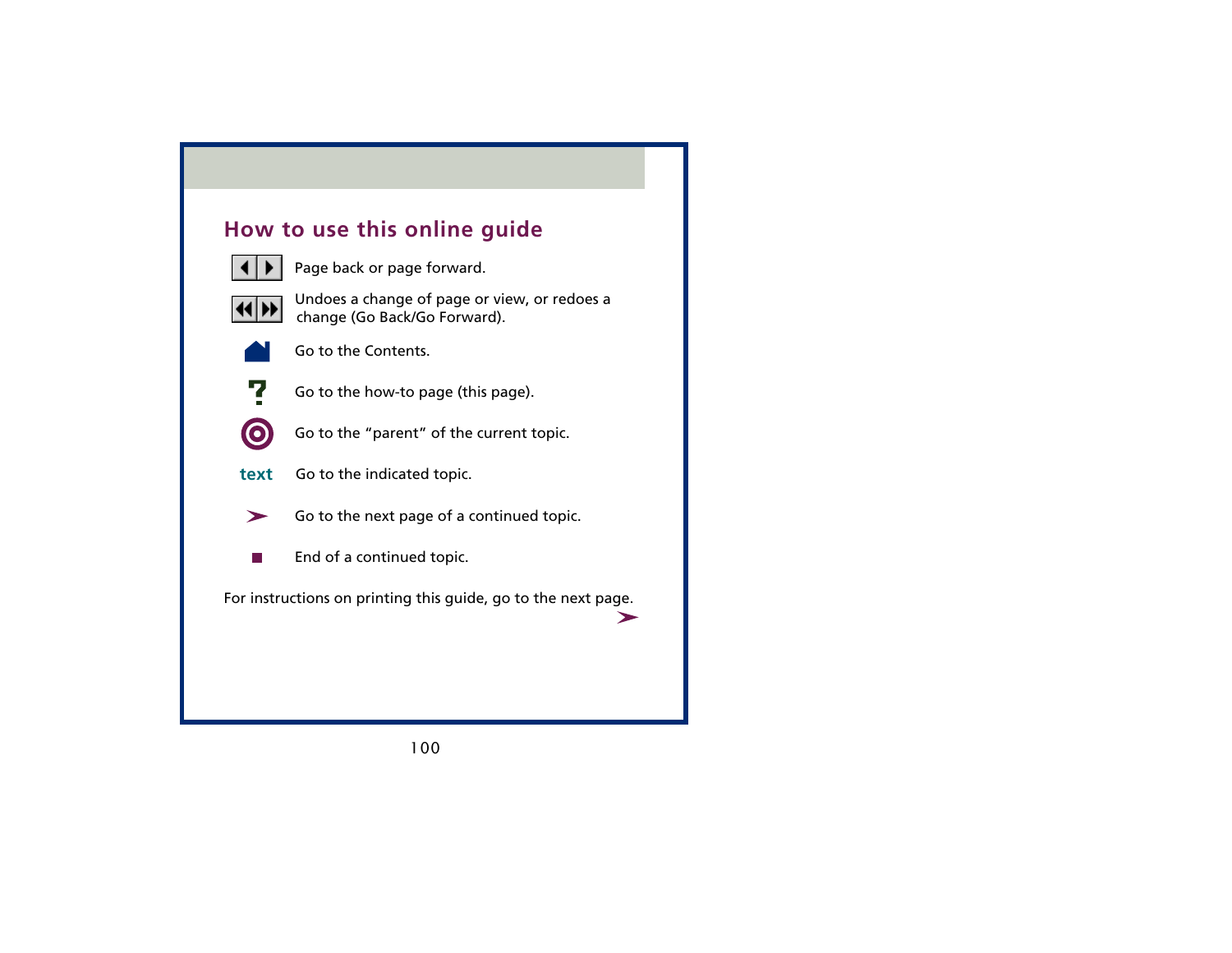# **How to print this online guide**

You can print separate topics or the entire guide. Since the pages of the guide have been made small for online viewing, Windows and Macintosh users may prefer to print them two to a page of paper— "two up."

#### **To print pages two up:**

**1** Choose File > Print Setup (Windows) or File > Page Setup (Macintosh).

**2** Follow the instructions for your platform:

**•** In Windows, click Options, select 2 up on the Paper tab, click OK to return to the Print Setup dialog box, and click OK again to close it.  $\blacktriangleright$